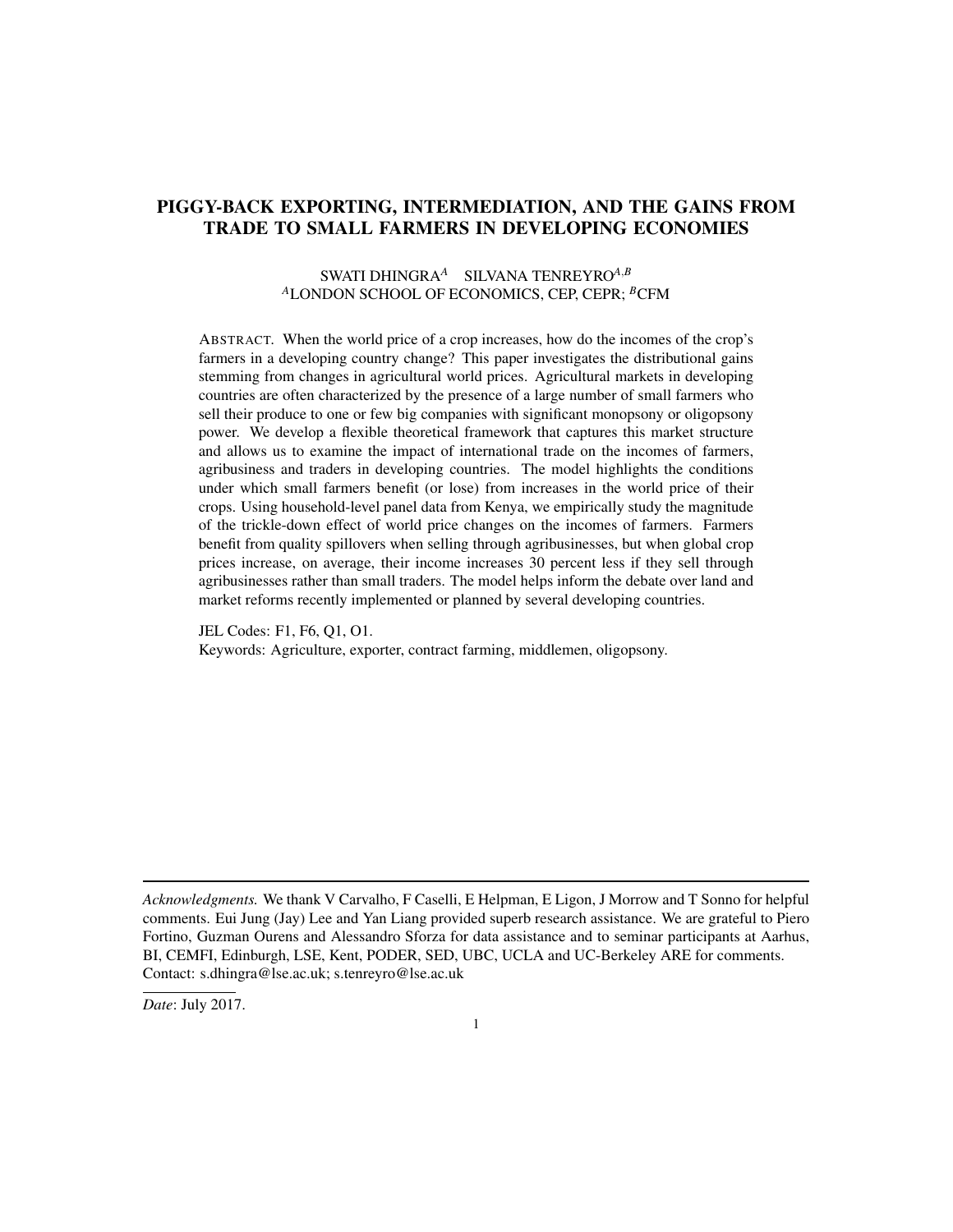#### 1. INTRODUCTION

Starting in the 1980s, several developing countries have moved to a more internationally open regime with reduced tariffs and non-tariff barriers, as part of a series of unilateral, multilateral, and regional trade liberalisations. Trade liberalisation was seen as a means to boost economic growth, raise living standards, and mitigate poverty. Inevitably, the gains from trade were not equally distributed, and winners and losers were likely to emerge from the wide wave of liberalization.

A large theoretical and empirical literature has examined the gains from international trade to producers and consumers. In this paper, we study the gains from trade accruing to farmers in developing countries, many of whom live close to subsistence levels. Agriculture continues to be the dominant sector in many developing countries in terms of employment and exports. Much of the early theoretical literature assumes, for simplicity, that agricultural markets are perfectly competitive. While this might be a good approximation for world commodity markets, there are important departures from perfect competition that need to be taken into account when assessing the gains from trade going to farmers in developing countries. In particular, four observations substantiate the need for a departure. First, several agricultural markets are characterized by the presence of a large number of small farmers together with few big agribusinesses that have monopsony power in the domestic market. Second, farmers often sell their produce through traders or piggy-back on agribusinesses to export their produce. Third, the share of agribusinesses has been growing in developing economies since the 1980s. Fourth, farmers gain technical knowledge from agribusinesses, but have low bargaining power in their relationship with agribusinesses. (We discuss these regularities in detail in the next section.) Our paper develops a flexible theoretical framework that captures this complex market structure and can be used to study the effects of globalization and changes in global commodity prices on farmers' incomes and welfare.

The modelling framework incorporates two key features. The first is the inability of farmers to supply directly to the world market. The second feature is their reliance on either imperfectly competitive traders or piggy-back exporting through agribusinesses to sell their produce to the world market. The lack of competition among intermediating exporters in developing economies is well-documented and arises due to factors such as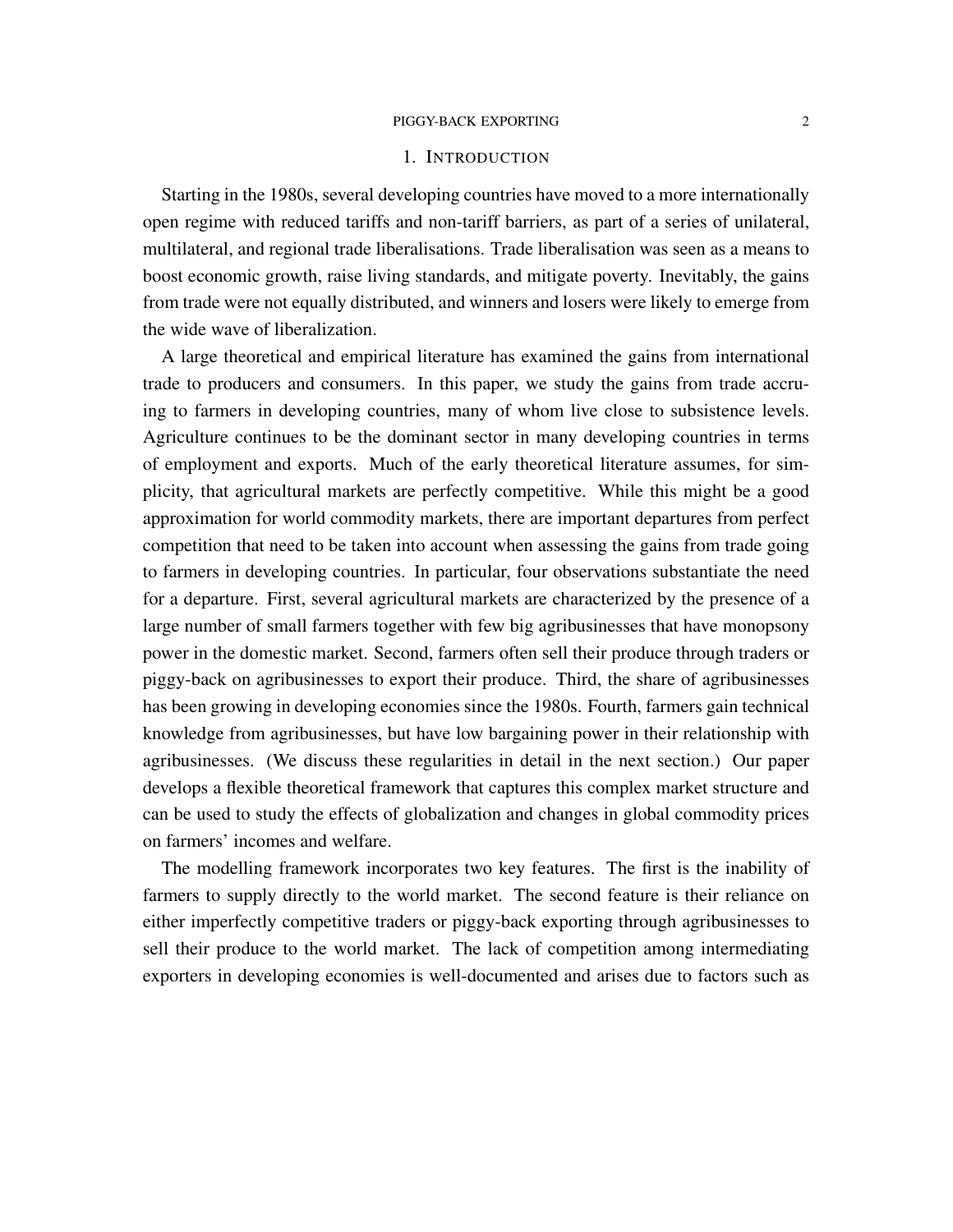access to social networks and geographical remoteness, among others (Barrett and Mutambatsere, 2008; Bardhan, 1980). The presence of monopsonistic agribusinesses producing and buying from farmers for world export, though often glossed over in the literature, is a common feature in agricultural markets. Interestingly, policymakers in Africa are currently introducing new legislations for seeds, land, contract enforcement, and taxes to ease consolidation and operation of large commercial farms, which will pave the way for a bigger share for big agribusinesses (Unctad, 2009; Provost et al., 2014; Provost and Kabendera, 2014; Carr, 2013). The Ethiopian government has said it will encourage longterm land leases and strengthen the enforcement of commercial farm contracts. In Malawi, the government has promised to set aside 200,000 hectares of prime land for commercial investors by 2015, and in Ghana, 10,000 hectares will be made available for investment by the end of next year. Many of these investments are for non-food crops, including cotton, biofuels and rubber, or for projects explicitly targeting export markets.

In our model, farmers can grow a subsistence crop or an exportable crop. Farming requires land and inputs that are in limited supply, at least in the short run (e.g., packaging facilities, infrastructure). Traders have the capital inputs needed to ship to the world market, and they provide farmers with access to the markets for their export crop. There is a finite number of monopsonistic agribusinesses that own big farms and also have the ability to ship the export crop to the world market. Agribusinesses have technical knowledge of farming, and when a farmer invests resources to learn from her agribusiness, she benefits from quality spillovers in export crop production. For instance, a farmer invests in learning to grow her export crop to the higher quality standards of the export market to which the agribusiness supplies. The farmer earns a relationship-specific income from her agribusiness, who pays the farmer her reservation income. The income of the farmer depends on the price that she could get from the traders net of the cost of her investment in realizing the quality gains from the agribusiness. Within this setting, we determine the extent to which changes in world prices trickle down to small farmers.

We show that higher international prices for the export crop increase the gross revenue from exports but put pressure on the prices of inputs needed in farming and selling their produce. These two forces have competing effects on how much farmers share in the gains from higher international prices for their crops. If farmers can deflect some of their export crops to competing traders, they get a part of the higher export revenue through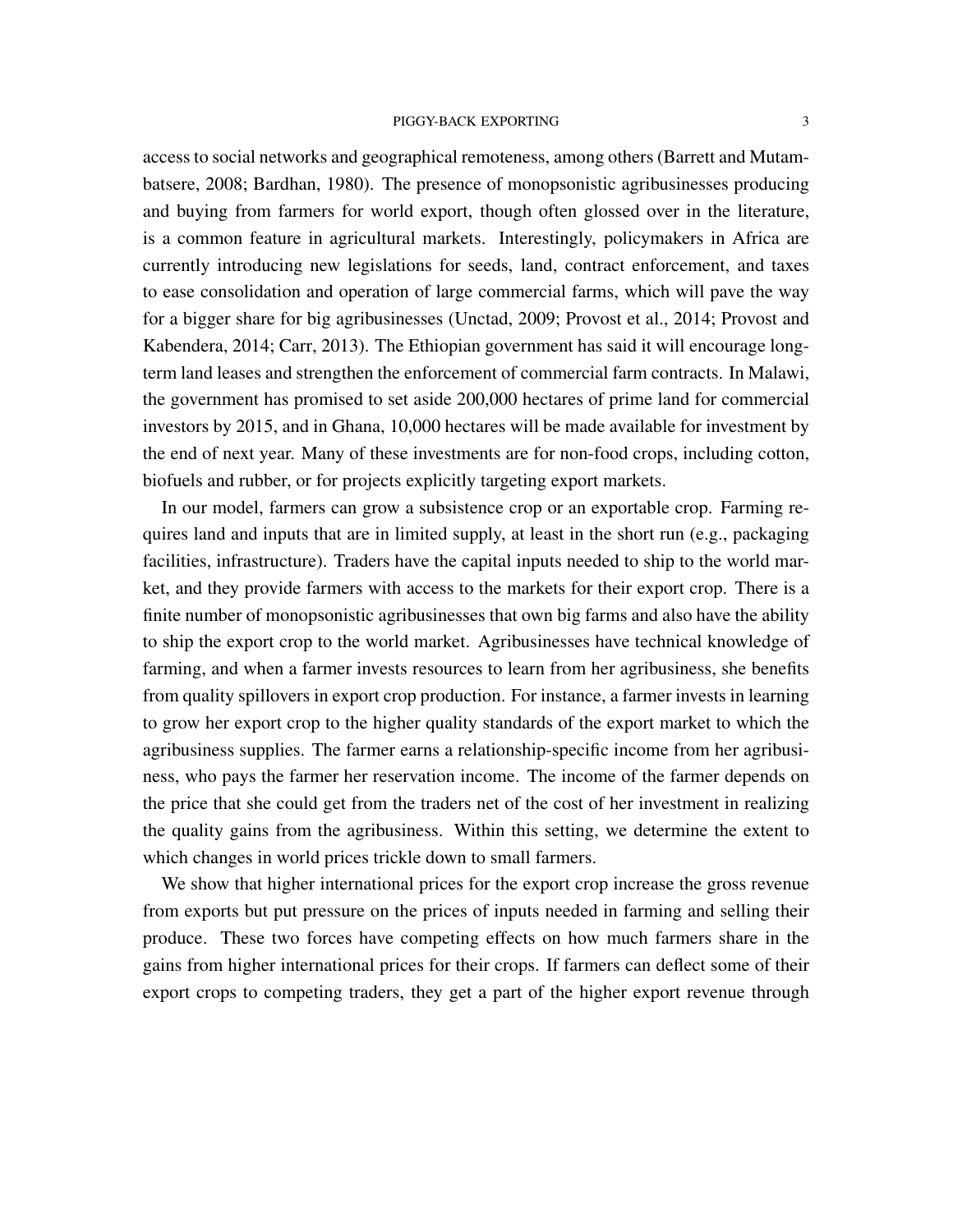increased competition among traders. Farmers, however, suffer declining returns on their subsistence and export crop production as prices of inputs rise due to increased investments into exporting. This weakens the ability of farmers to get better earnings for their export crops from agribusinesses. At one extreme, farmers receive the full benefit of higher world prices if they have access to traders that compete with each other by making bids for the farmer's export crop without the need to make any investments into quality gains. At the other extreme, farmers experience a decline in earnings when they must invest to produce higher quality produce or when they are locked into their relationships with agribusinesses (say, due to lack of timely access to other traders or exclusive contract farming). In the absence of other avenues to sell their export crop, farmers suffer a fall in their bargaining power and receive lower earnings from agribusinesses.

We model these two competing forces flexibly, and discuss the economic channels underlying the resulting relationship between farmers' earnings from export crops, the prices of capital inputs, the value of subsistence production, and the world prices for export crops. The trickle-down effect rises with a farmer's ability to divert sales from agribusinesses to traders outside the relationship. The share that farmers get from the traders in turn rises with greater competition among traders and with greater equality in land ownership. The trickle-down from world prices to farmer incomes is lower when farmers have greater reliance on inputs needed in farming and selling their crops. As export prices rise, the production and exports of agribusinesses expand and they step up their investments in quality. This raises the rental rate of capital which makes farming of the subsistence crop and entry of traders more costly. Farmers lose out to agribusinesses due to this pressure on resources, and subsistence farmers can even suffer an absolute decline in incomes. Therefore, farmers need not share in the gains from agricultural price increases when their domestic market for farm produce is imperfectly competitive.

We take the model predictions to data from Kenyan rural households. The Kenyan context fits with the focus of our study because it is a developing economy where agriculture is the primary sector of employment and which typifies the debate over whether to ease commercial farming to get productivity gains from agroindustrialization. Given the paucity of reliable panel data for farming communities in developing countries, Kenya is also unique in terms of the availability of a high quality panel database of farming households to trace the impact of world price changes on incomes. Testing the main predictions of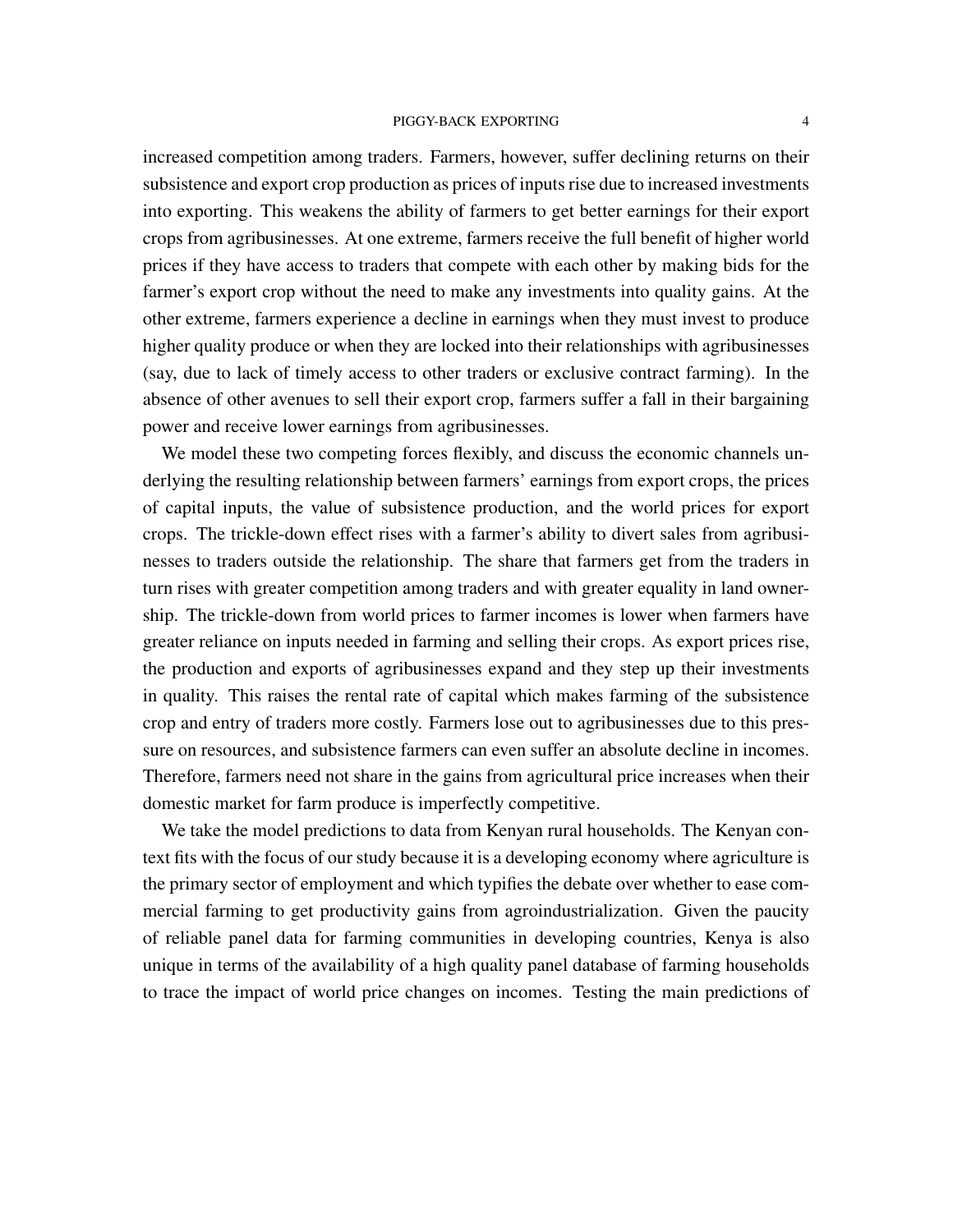the model, we provide evidence for the results that farmers who sell their produce through large agribusiness firms have higher incomes but get less of the rise in world price, relative to farmers that sell through small traders. We show that this lower trickle down is unlikely to reflect insurance from agribusinesses. For one, the trickle down estimate is not driven by agribusinesses passing on less when the world price drops. Moreover, the variance in income or in consumption expenditure is not systematically lower for households that sell through agribusinesses. We find instead that the input costs faced by households rise with world prices, and this rise is greater in districts that are more exposed to large firms. A policymaker can therefore realize the productivity gains from agribusinesses without sacrificing equity by providing farmers with stable prices for scarce resources required in farming. Under such a policy, the potential gains from trade to Kenyan farmers would have been about six times higher than the actual gains from world price changes between 2000 to 2007.

The paper connects to a growing literature that has focused on the gains from trade in settings with imperfect competition. On the theoretical side, early work has examined how the Stolper Samuelson theorem is altered in the presence of a monopsony (Feenstra, 1980; Markusen and Robson, 1980; McCulloch and Yellen, 1980; Bhagwati et al., 1998). Recent contributions have focused on some of the microfoundations for market power. In particular, Antràs and Costinot  $(2011)$  and Chau et al.  $(2009)$  focus on search and matching frictions that confer market power to intermediaries while Bardhan et al. (2013) stress reputational rents in the intermediation. A related theoretical literature has examined oligopsony power in intermediates and final goods markets (Devadoss and Song, 2006; Raff and Schmitt, 2005; Eckel, 2009; Bernard and Dhingra, 2015). Our main theoretical contribution is to embed key structural characteristics of smallholder farming. Rogers and Sexton (1994) explain that the structural characteristics of agricultural markets give rise to unique modeling issues relative to the analysis of seller market power in industry studies. On the empirical side, most of the extant work has focused on imperfections in the product markets and the gains from trade for consumers rather than producers. For example, Atkin and Donaldson (2012) examine the gains from trade to Ethiopian and Nigerian consumers in the presence of intermediaries, and Macchiavello and Morjaria (2015b) estimate the value of the relationship between domestic exporters and foreign buyers of Kenyan roses. In an informative study on producers, Balat et al. (2009) find that access to local markets makes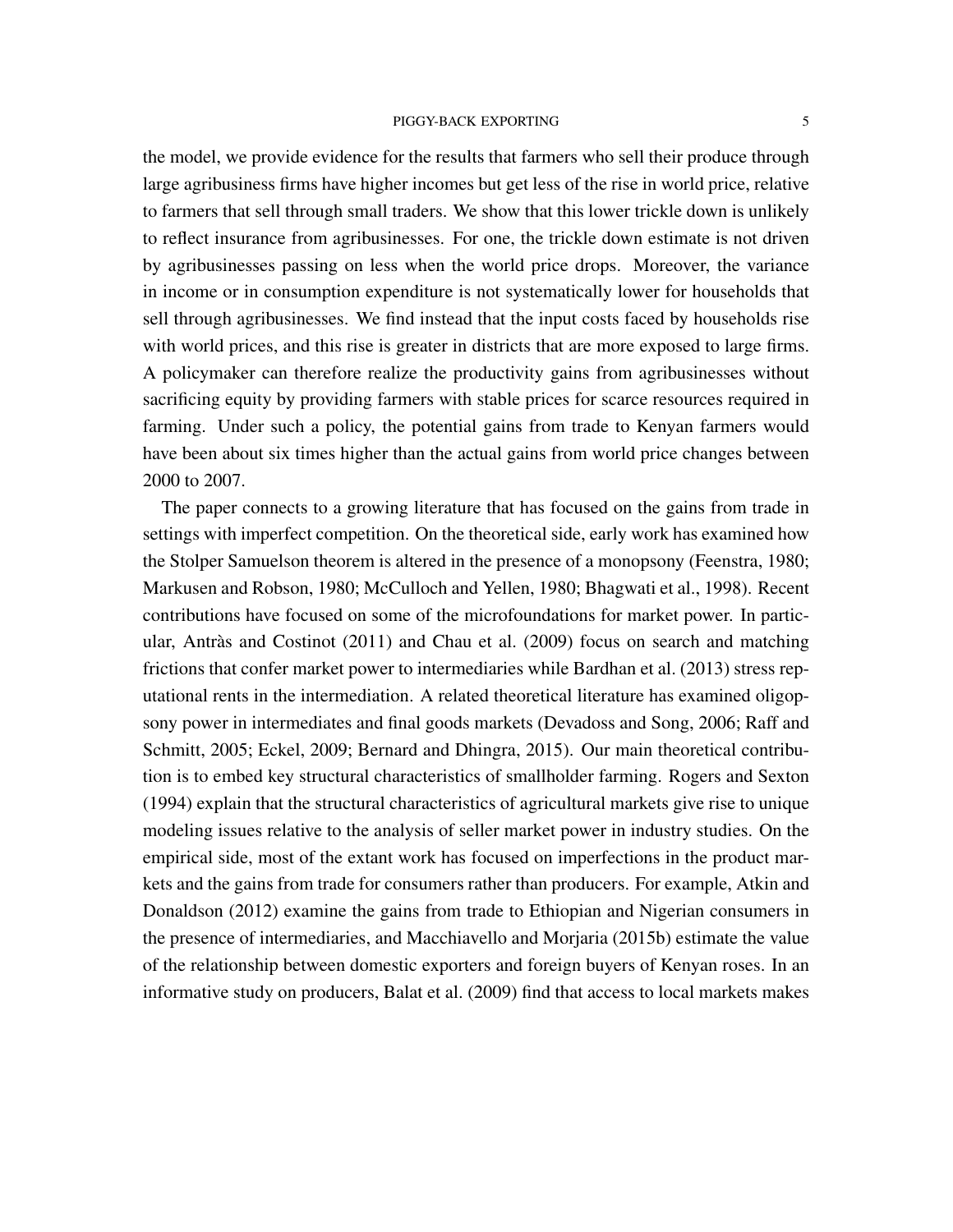it more likely for farmers to plant export crops and this helps in reducing poverty at the household level. Sheveleva and Krishna (2016) theoretically examine how these cropping choices are affected by the contracting environment in developing economies. Our paper seeks to systematically study how small producers of export crops might be affected by globalization and changes in world export prices, when they face monopsony power in the domestic market. While the focus of our paper is small producers in developing countries, possibly among the poorest in the world, some of the issues we analyze are also present in other markets and in more developed economies. They can speak to a broader theme on the distribution of gains from trade that has taken centre stage in the aftermath of the financial crisis.

The rest of the paper is organized as follows. Section II discusses the motivating evidence and the related literature. Section III presents the model and discusses its implications. Section IV presents concluding remarks.

## 2. EMPIRICAL MOTIVATION

In this section, we discuss the main empirical observations motivating the model.

# 1. Several agricultural markets have a large number of small farmers together with few big agribusinesses with monopsony power in the domestic market.

Our framework will build on the observation that a large number of small farmers with limited bargaining power coexist with a few agribusinesses and traders with monopsony power. This market structure appears to be common in developing countries. Lowder et al. (2014) demonstrate that out of a sample covering about 80 percent of the world's farms as well as about 80 percent of the world's population, 72 percent of the farms are smaller than one hectare in size; 12 percent are 1 to 2 hectares in size and 10 percent are between 2 and 5 hectares. Only 6 percent of the world's farms are larger than 5 hectares. Assuming this average is representative of the land distribution worldwide, they estimate that there are more than 410 million farms less than 1 hectare in size and more than 475 million small farms that are less than 2 hectares in size.

Specific case studies confirm these estimates. Whitfield (2012) documents that at its peak, the Ghanian pineapple export industry consisted of 12 large farms (of 300-700 hectares), 40 medium farms (of 20-150 hectares) and 10,000 smallholders with acreage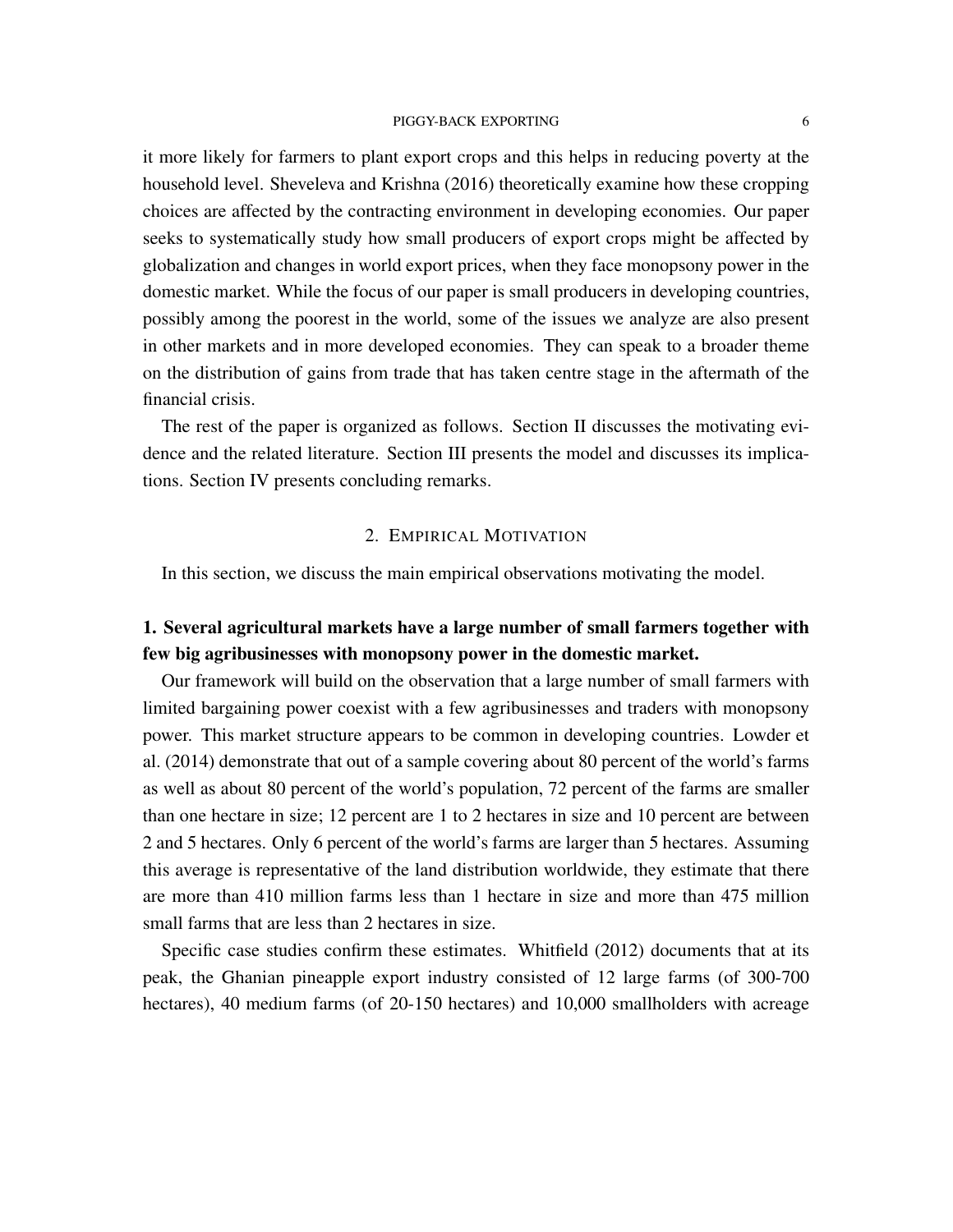less than 10 hectares. Smallholders transacted with large agribusinesses with almost nonexistent bargaining power (Fold and Gough, 2008). Based on interviews of the Kenyan horticulture producers, Jaffee and Masakure (2005) finds that smallholders accounted for 27 percent of fresh vegetable exports, medium and large-scale growers accounted for 29 percent, and farms leased or owned by export companies accounted for the remaining 44 percent of vegetable exports. The distribution of farm acreage and sales is characterized by the coexistence of a large number of small farmers together with a small number of large producers.

## 2. Small farmers typically sell through traders or piggy-back on agribusiness firms.

Small producers often carry out either piggy back exporting - sell their produce through big agribusinesses - or sell part of their produce through small traders. Allen (2014) documents that farmers in the Phillip pines typically consume a portion of their produce after harvest and sell the rest to traders quickly afterwards to avoid possible losses from a decline in the quality of their unprocessed produce. The inability of farmers to ship directly is caused by a number of potential obstacles that increase the fixed cost of exporting, including, among others, lack of marketing knowledge, credit market imperfections, and information barriers (Allen, 2014; Ashraf et al., 2009; Burke, 2014). The reliance on traders and agribusinesses is a way of circumventing these high transaction costs of exporting. A vast literature in agricultural economics, surveyed in Barrett (2008), finds that smallholders face high transaction costs in selling their crops to export markets. They lack the productive assets, access to technologies, and infrastructure needed to produce a marketable surplus, and must rely on intermediaries or agribusinesses to access markets. For instance, Fafchamps and Hill (2008) find that only 15 per cent of Ugandan coffee growers travel to nearby markets to sell their produce and the others sell through traders due to high costs of transportation.

# 3. The share of agribusiness firms in buying agricultural produce in developing countries has been growing.

Since market reforms in many developing countries in the 1980s and 1990s, the rise of supermarket chains, agro-industrialization, and export oriented outgrower schemes, there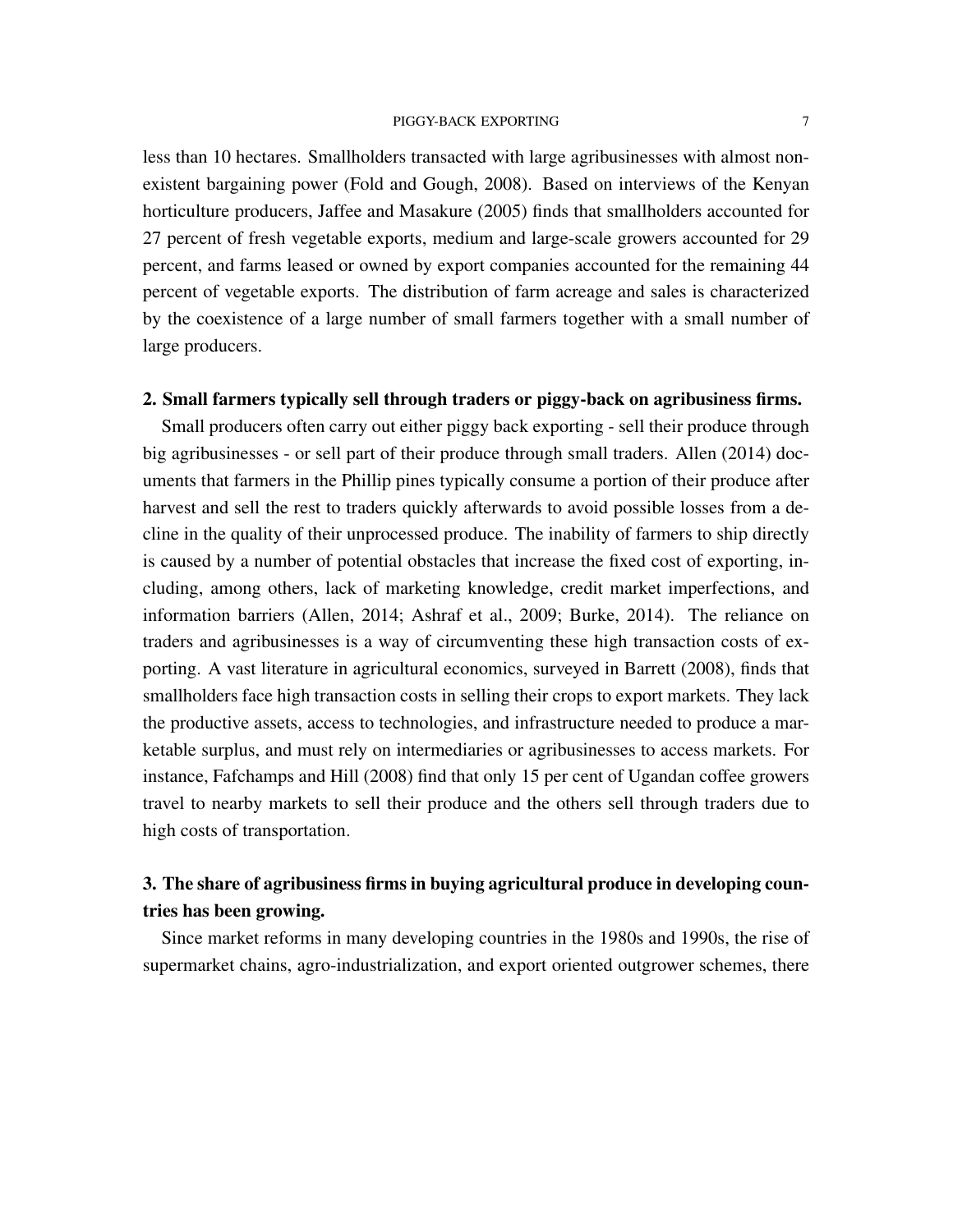has been a substantial increase in production of export crops in developing countries (Barrett and Mutambatsere, 2008). This has increased contract farming and outgrower schemes between agro-industrial firms and farmers in developing countries.

Examples of these new relationships include small farmers that engage in contract farming of tea in Kenya, tobacco production for the British American Tobacco company (Minot, 2011), contract farming in Senegalese groundnut production (Warning and Key, 2002), vegetable farming for European supermarkets by farmers in Madagascar (Minten et al., 2009), production for supermarket supply chains in Latin America, Asia and Africa (Reardon and Timmer, 2007), commercial farming of export crops in Kenya and commercial farming of cash crops like sugar, cotton and tea in Europe and Central Asia (Robbins and Ferris, 2003). These studies show that agro-industrial firms and large commercial farms typically provide inputs to small farmers in the form of expertise, seeds, credit, etc. As they sell to export markets with higher quality standards, they also provide small farmers with technical assistance to meet these higher quality standards and to comply with sanitary requirements involved in export sales. Increased industrialization of agricultural markets has integrated markets which were fragmented, encouraged product diversification through differentiation, and provided opportunities for value addition and technology transfer (Barrett and Mutambatsere, 2008).

The rise of agribusiness is viewed as part of a broader trend towards globalization in agriculture (Simmons, 2002). Runsten (1994) documents that since 1989, there has been a range of contracts between Mexican farmers and agribusinesses for the production of high-value crops (such as strawberries, melons and frozen vegetables) that are exported to the United States. Goodman and Watts (1997) find a similar trend in contract farming and multinational agribusiness activity in pineapple and banana farming in Central America for exports to the United States and Europe.

# 4. Small farmers receive technological transfers from agribusinesses but have low bargaining power in the relationship.

In their survey, Barrett and Mutambatsere (2008) document that while industrialization of agricultural markets provides small farmers with access to export markets and technical assistance, it reduces their bargaining power in negotiating contract conditions. Agroindustrial firms provide the credit, inputs, information, and services smallholders need to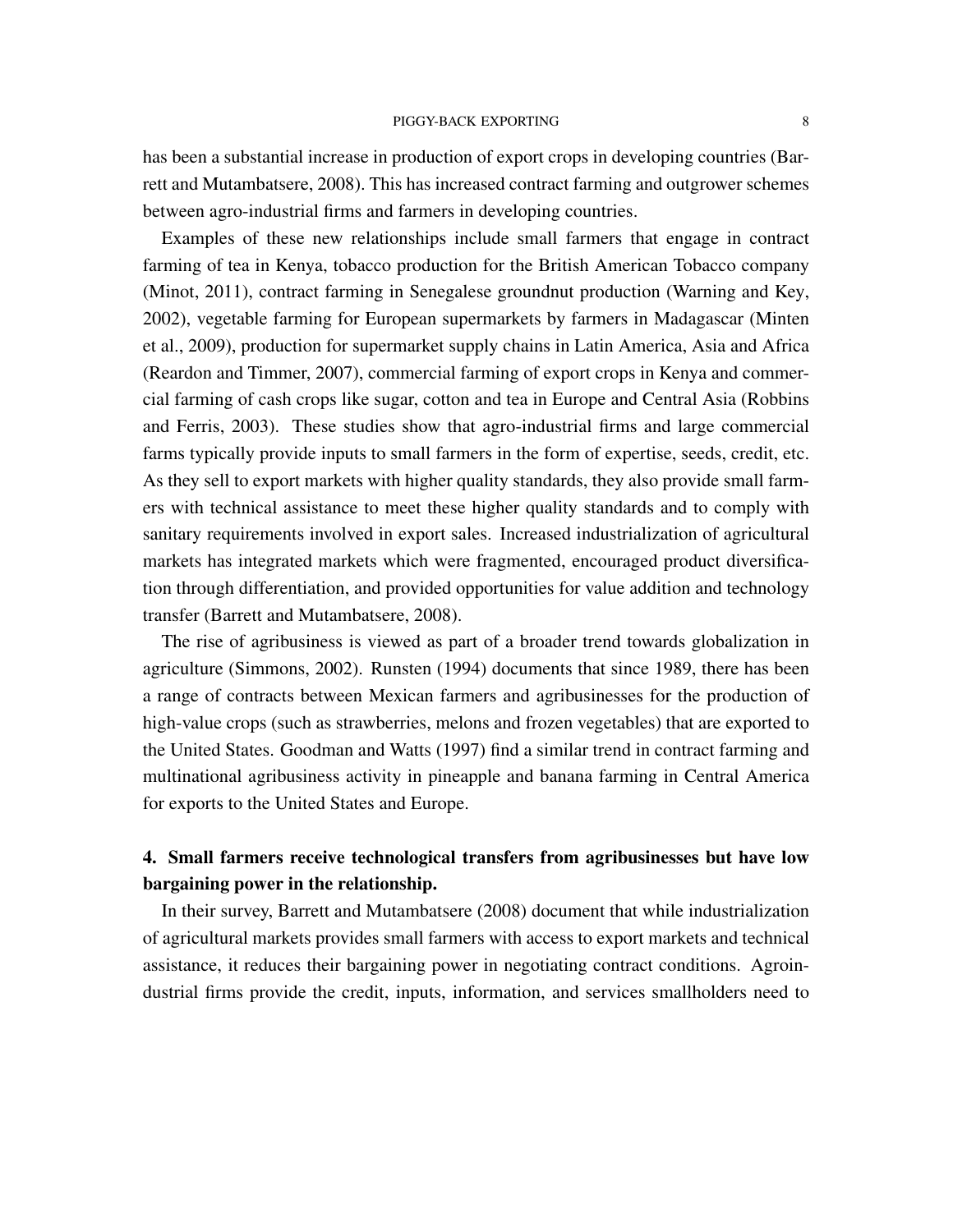cultivate and market lucrative nontraditional crops (Reardon and Timmer, 2007). For example, Germany's Metro supermarket chain provided Croatian strawberry suppliers with contracts that served as a substitute for the bank collateral required from the farms to make needed greenhouse investments. There is growing concern however that the skewed distribution of farm production and the complex arrangements with agribusinesses might lead to a dual structure in farming, with small farmers that have limited bargaining power and few large firms that have the scale and capital to market their produce.

Increasingly, contracts are being negotiated bilaterally between an individual farmer and an agribusiness firm, rather than through collective bargaining by farmer associations with government parastatals. In fact, Dries et al. (2007) find that the vast majority of dairy farmers in Ukraine have no written or formal contracts with their agribusiness buyers, and they do not enjoy guarantees regarding what price would be paid and how much would be purchased. Simmons (2002) argues that as farmers divert resources towards contract production, they narrow the markets that are available to them outside the contract. The barriers to exiting the contracts are even higher when small farmers experience higher prices of local farm inputs and relationship-specific investments, and these problems compound when they are over-reliant on cash crops during food shortages (Key and Runsten, 1999).

Case studies provide evidence for some of these concerns. Warning and Key (2002) look at melon cultivation in Senegal. They document that small farmers had negotiated a fixed price for their produce. But when there was a glut in supply, the contracting firm did not return to purchase the melons and farmers lost out as spot market prices fell dramatically. Likulunga (2005) looks at cotton farming in Zambia where agribusiness firms paid farmers a lower price (in local currency) than that agreed at the time of making the contract as, in the firm's view, the price was tied to the dollar. The study argues that improving the flow of market information and market trends could improve the negotiating position of farmers. Mitra et al. (2013) conduct an experimental study of West Bengal potato farmers to study this phenomenon, and examine the prices received by potato farmers in randomly selected villages that were provided daily price information from neighboring wholesale markets. In villages located in market areas with low wholesale prices in 2008, traded quantities as well as farm-gate prices fell significantly as a result of the information interventions. The opposite happened in villages with high wholesale prices. They take this as evidence of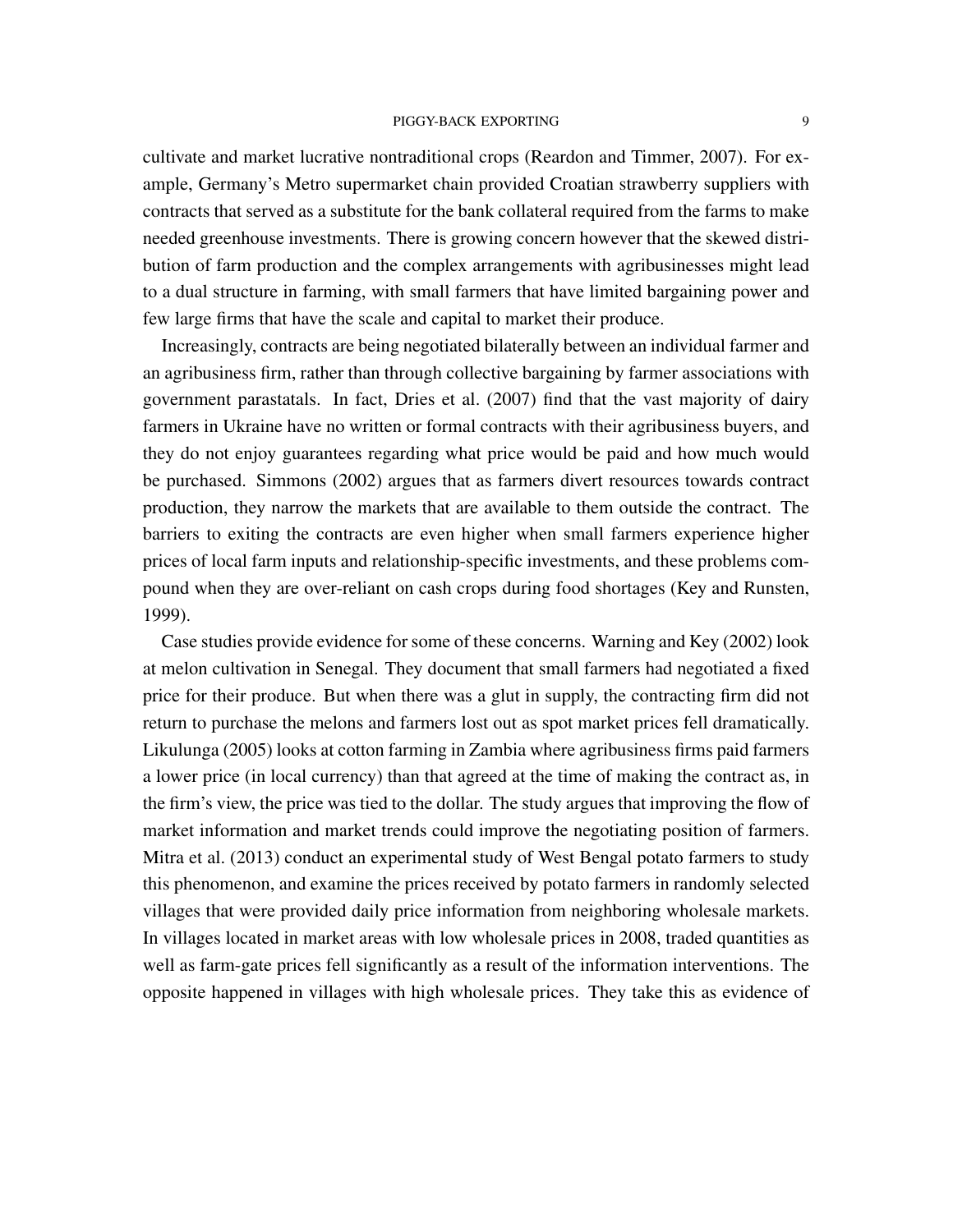ex post bargaining in which the trader makes a take-it-or-leave-it price offer to the farmer after observing the wholesale price, and the farmer responds with a quantity that he wishes to sell. The only outside option farmers have is to thereafter take their produce to a local market and sell to a different trader who will also resell it in the wholesale market.

The model we present next will be consistent with these facts, and will attempt to shed light on how these features of agricultural markets determine the trickle-down effects of world price changes on farmer incomes.

## 3. A MODEL OF AGRICULTURAL PRODUCTION AND TRADE

In this section, we develop a model to capture what appear to be widespread features of agriculture in less developed countries. The first feature is the inability of small farmers to supply directly to the world market. The second feature is their reliance on either imperfectly competitive traders or piggy-back exporting through agribusinesses in order to sell their produce to the world market. In an open economy setting, the model will seek to understand how changes in global commodity prices affect the income received by farmers.

We consider a small open economy that takes world prices for its exports as given. The model economy consists of Farmers who are unable to export directly, Agribusinesses, which farm and have access to export markets, and Traders, who do not farm but have access to the world market for the export crop. The environment is characterized as follows. There is a continuum of farmers, each endowed with a unit of land on which they can grow a subsistence crop or an export crop. If farmers grow the export crop, they can sell it through traders or through agribusinesses to the world market. There is a finite number of traders, who have the capital inputs needed to ship the export crop to the world market. Traders are oligopsonistic in their purchases from farmers, but take world prices  $p_w$  (net of export costs) as given. There is a finite number of agribusinesses that own big farms and also have the ability to ship the export crop to the world market. Traders and agribusinesses draw on a fixed stock  $\bar{K}$  of capital for marketing the export crops. We will first describe the operation of farmers, then traders, and finally, agribusinesses. Next, we will determine the equilibrium prices and earnings. Details on parametric conditions for the existence of a market equilibrium are in the Appendix.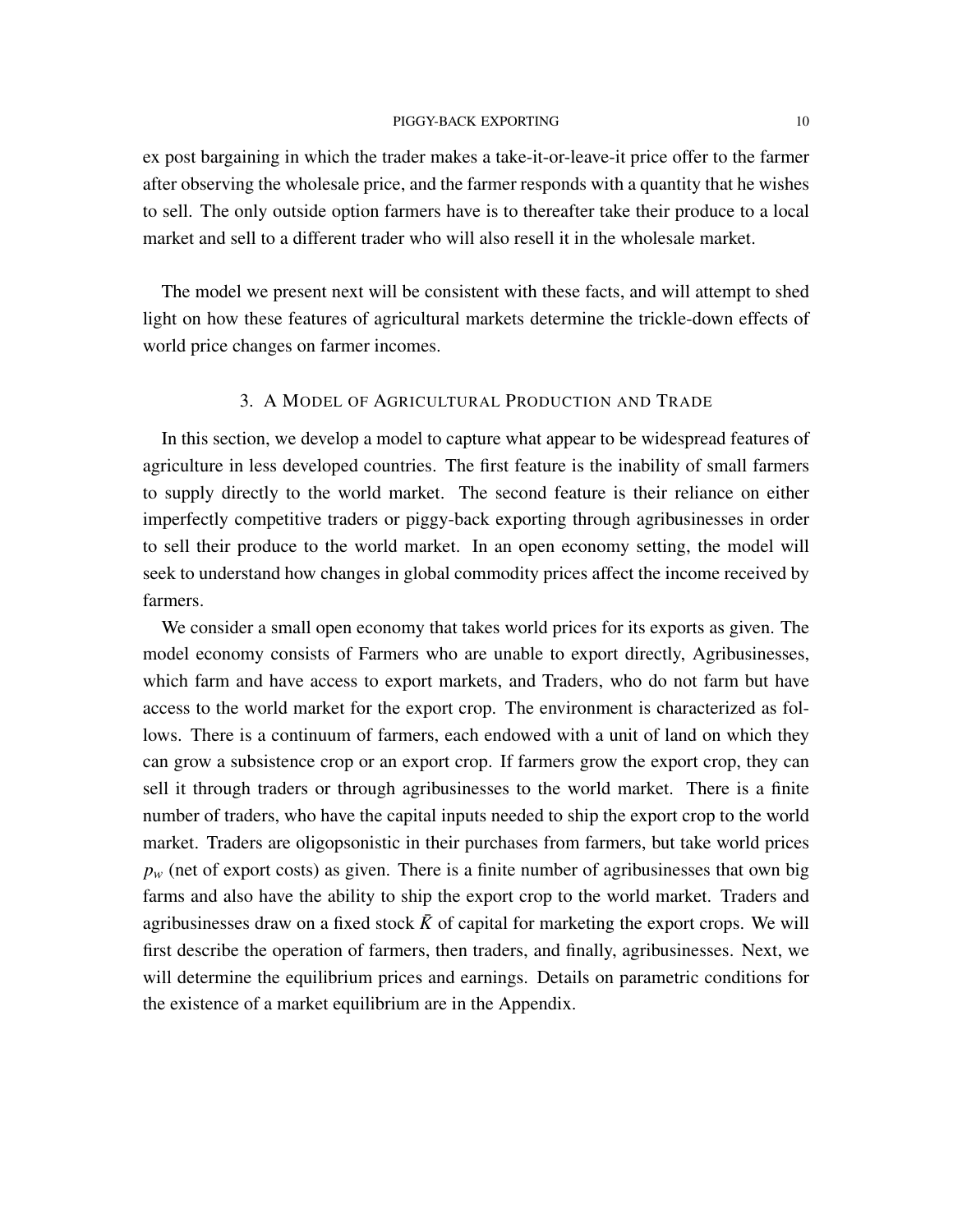3.1. Description of the Economy. We start with a description of the production and distribution operations of farmers, traders and agribusinesses.

3.1.1. *Farmers.* There is a continuum of farmers who have linear utility for a numeraire good and maximize farm earnings. Each farmer can grow *s* units of a subsistence crop on her land, the price of which we take as one for brevity. Alternatively, the farmer can grow *a* units of the export crop, where *a* is drawn from a productivity distribution  $G(a)$ .

If the farmer chooses to grow the export crop, she cannot sell it directly to the world market and must ship through traders or agribusinesses. A trader pays price *p* for the export crop and the farmer earns *pa* by selling through traders. If the farmer chooses to sell through an agribusinesses, she must engage in relationship-specific investments to grow crops of a desired level of quality for the world market. The farmer's earnings from the agribusiness will depend on the options available outside the relationship. Our focus is on understanding the role of agribusinesses in trickle down of world prices to small farmers, so we will assume that the export crop and its sale through agribusinesses is viable for some farmers and determine the earnings of farmers across its different options.

3.1.2. *Traders.* There is a finite number *N* of identical traders who compete for the export crops produced by small farmers as Cournot oligopsonists. Traders have intermediation productivity of  $m \in (0,1)$ . When the world price is  $p_w$ , the trader receives  $p_w m$  and pays the farmer  $p$ . The inverse of the intermediation productivity  $1/m$  acts like an iceberg trade cost for the exporter to ship to the world market.

Trader *t*'s profit from exporting  $x_t$  units of the export crop is  $\pi_t = (p_w m - p)x_t$ . Traders can export as long as they pay an entry cost of *f* units of capital. Let *r* denote the rental rate of capital. Then free entry into trading implies that the expected profits of a trader are driven down to his entry cost*r f* .

3.1.3. *Agribusinesses.* There is a fixed number *M* of identical agribusiness firms who produce *b* units of the export crop and have the ability to access world markets. Each agribusiness has an intermediation productivity  $m_b$  with  $1 > m_b > 0$ . Agribusinesses invest to increase the quality of their produce. By investing *q* units of capital, agribusiness *b* increases its effective units of export crops from *b* to  $bq^{\beta} > b$  for  $\beta \in (0,1)$ .

The agribusiness also invests in its relationship with farmers and shares its technical knowledge with them. This increases the quality of the farmer's produce from *a* to  $\delta a$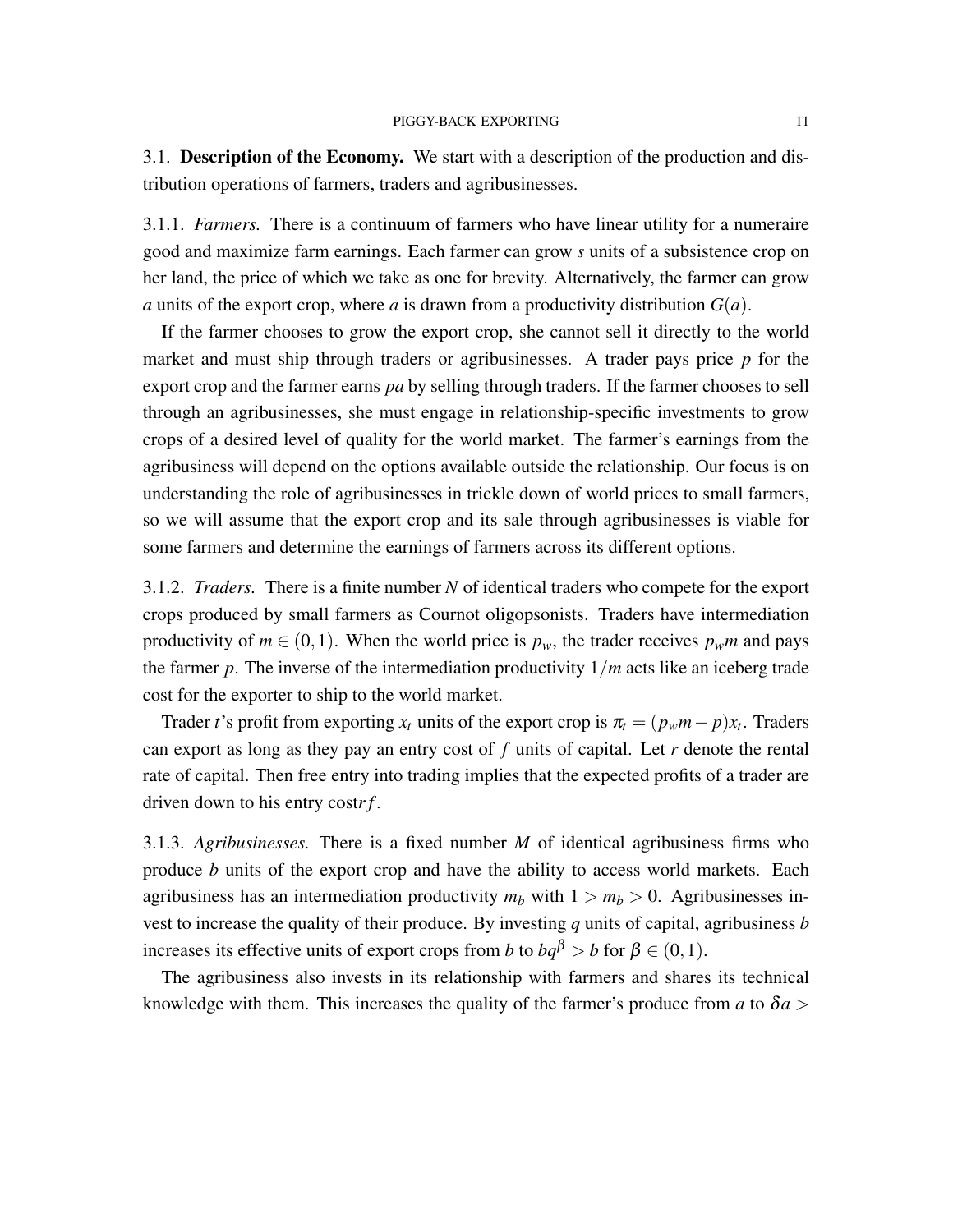*a*. But growing and selling higher quality export crops requires the farmers to invest  $\theta$ units of capital. For instance, higher quality produce may require specialized transport facilities which the farmer must pay for if her relationship with the agribusiness breaks down. Or, farmers may need regular irrigation to grow higher quality crops which requires investing in water pumps. To model this as flexibly as possible, the farmer's outside option therefore gives her  $\delta pa - \theta r$ . The parameter  $\delta$  reflects the quality gains from the technical knowledge or inputs provided by the agribusiness. It increases the revenue that the farmer would earn if she sold her produce to traders in the event of a breakdown of the relationship with her agribusiness. The parameter  $\theta$  captures the extent to which marketing higher quality crops entails capital investments such as own local transport to get to the market, specialized refrigerated trucks to carry the higher quality produce or increased credit costs when outside of a relationship with the agribusiness. For clarity, we start in this Section with the assumption of capital inputs only in quality and later we extend the model to capital inputs in farming.

Let  $T(a,b)$  denote the payment to farmer *a* from agribusiness *b*. Then agribusiness *b* earns a profit of :

$$
\pi_b = p_w m_b b q^{\beta} - r q + \int 1_a
$$
 meets  $b(p_w m_b \delta a - T(a, b)) dG(a)$ .

The agribusiness pays each farmer her reservation value to ensure farmers do not divert the crops outside of the relationship. The farmer receives  $T(a,b) = \delta pa - \theta r$ , and the next subsection discusses how this determines the choices that farmers make to grow and sell crops.

3.2. Market Equilibrium. Having described the three types of agents in the economy, we determine the cropping choices of farmers, and then discuss how much they earn from traders and agribusinesses.

3.2.1. *Farmer Decisions of Crops and Sales.* A farmer has three choices: grow the subsistence crop and earn *s*, grow the export crop and sell through a trader to earn *pa*, or grow the export crop and sell through an agribusiness to earn  $\delta pa - \theta r$ . Farmers choose the option that gives them the highest farm earnings. Farmers with the lowest levels of export crop productivity ( $a < s/p \equiv a_s$ ) grow the subsistence crop. Farmers with the highest levels of export productivity  $(a > \theta r/(\delta - 1)p \equiv a_l)$  grow the export crop and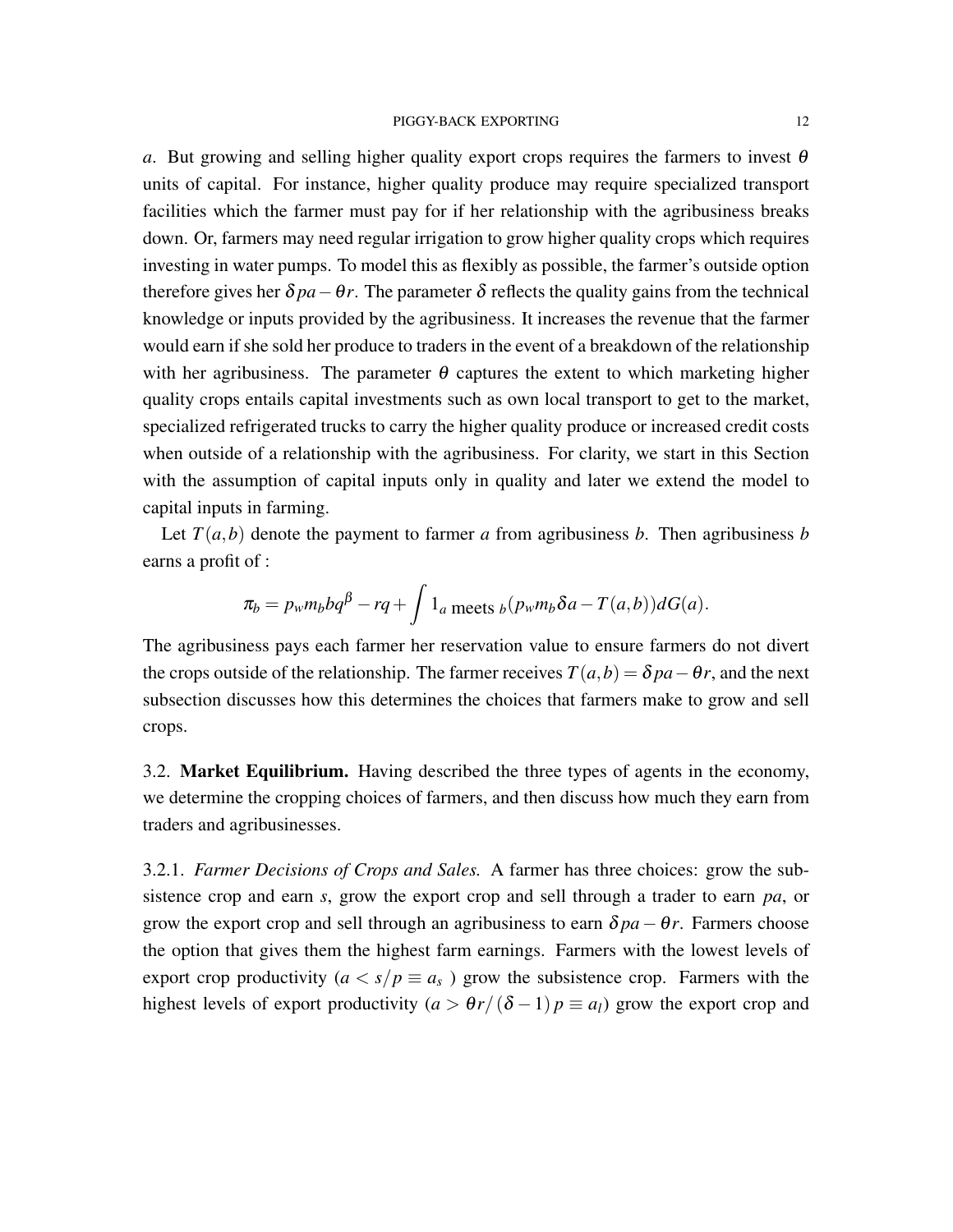sell through an agribusiness, as documented in sever la studies of farming in developing economies (Key and Runsten, 1999). These farmers have the scale of production to take advantage of the quality spillovers from the agribusiness. They can make the investments needed to realize the quality gains and sell higher effective units of the export crop in the event of a disagreement with the agribusiness. Farmers with medium productivity levels of  $s/p \le a \le \theta r/(\delta - 1) p$  choose to grow the export crop and sell through traders. Having determined the supply of crops from farmers, we summarize this result in Proposition 1 below 1 and proceed to determining the payments made for the export crops.

Proposition 1. *High productivity farmers sell to large agribusinesses, intermediate productivity farmers sell to small traders and the lowest productivity farmers grow the subsistence crop.*

This sorting of high productivity farmers with agribusinesses is consistent with Dragusanu et al. (2014) which finds that skilled coffee producers who sell to coffee mills get the income gains from Fair Trade certification in Costa Rica.

3.2.2. *Prices paid by Traders*. The total supply of the export crop to traders is  $X_T =$  $\int_{a_s}^{a_l} a dG(a)$ . For simplicity, we assume a Pareto productivity distribution,  $G(a) = 1 (a_{\text{min}}/a)^k$  with  $a \ge a_{\text{min}} > 0$  and  $k \ge 1$ . A fall in the Pareto shape parameter *k* captures an increase in inequality (as measured by the Gini index for land productivity). Using the Pareto distribution, traders procure  $X_T = \sum_t x_t = \frac{k}{k-1}$  $\frac{k}{k-1}a_{\min}^k\left[a_s^{-k+1}-a_l^{-k+1}\right]$ *l*  $\vert$  units of the export crop.

Trader *t* chooses his quantity  $x_t$  of export crops to maximize  $\pi_t = (p_w m - p)x_t$ . Traders are Cournot oligopsonists and take into account how their quantity choices impact the price of the export crop. The own price impact of purchases by a trader is  $dp/dx_t = p/X_T(k-1)$ , holding fixed the purchases of other intermediaries. From the FOC for profit maximization, the optimal purchase of a trader is  $x_t = (p_w m - p)(k-1)X_T/p$ . In a symmetric equilibrium, traders have identical sales, with  $x_t = X_T/N$  and the optimal price paid by the trader is

(3.1) 
$$
p = \frac{N(k-1)}{N(k-1)+1} p_w m.
$$

Under perfect competition prices equal costs,  $p = p_w m$ , and the full world price (net of trade costs) is transmitted to the farmers. When traders are oligopsonistic (i.e.*N* is finite),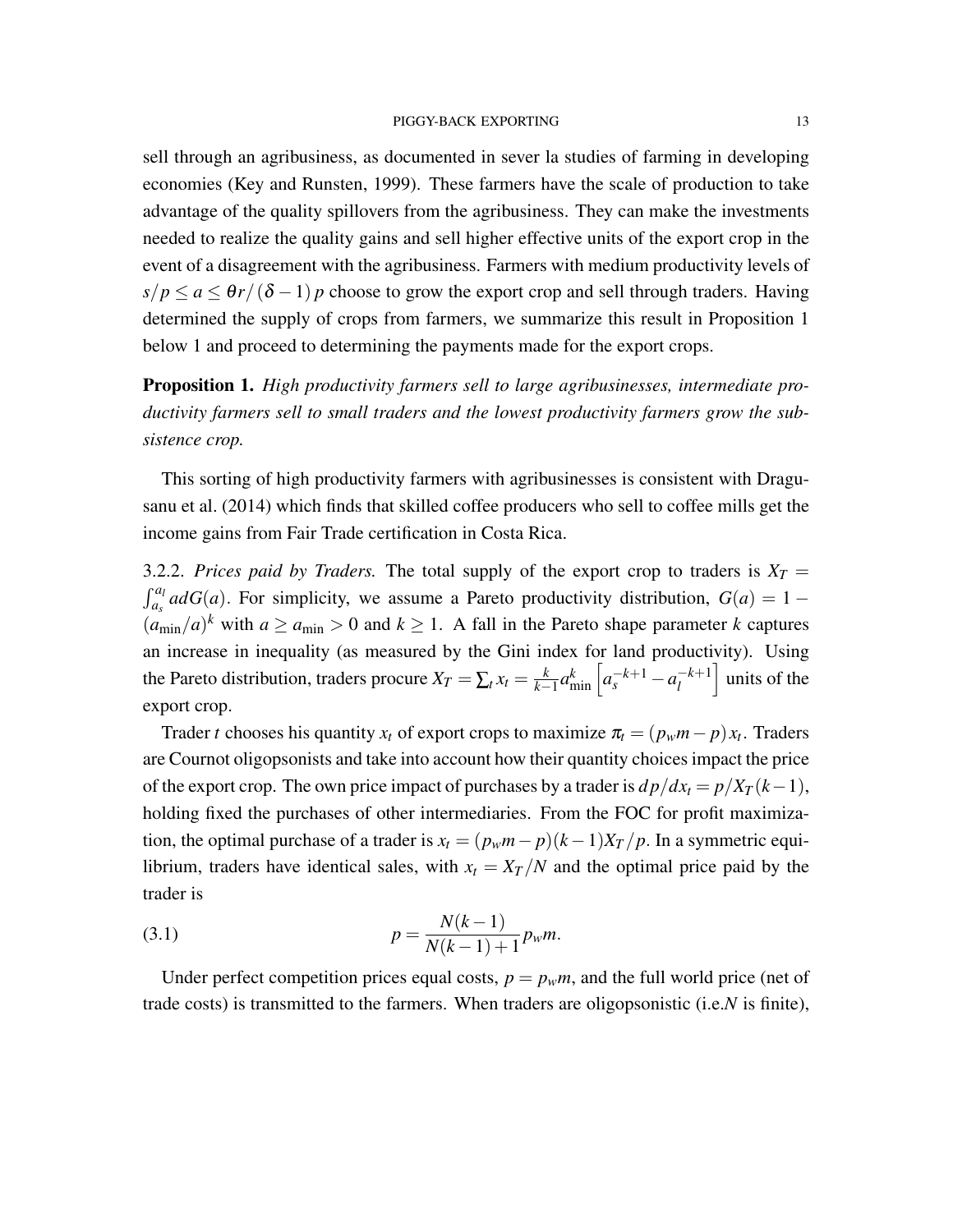farmers receive a smaller share of the world price:

$$
\text{Farrmer share} \equiv \frac{p}{p_w m} = \frac{N(k-1)}{N(k-1)+1} < 1
$$

In the extreme cases of infinite entry ( $N \rightarrow \infty$ ) or a perfectly equal land distribution ( $k \rightarrow \infty$ ) ∞), prices do not change the extent to which farmers alter their supply to intermediaries, so the full world price is transmitted to farmers.

Ignoring the integer constraint, free entry of traders ensures their profits are driven down to the entry cost. The equilibrium number of traders is given by the free entry condition:

(3.2) 
$$
\pi_i = \frac{k}{k-1} \frac{1}{N} \frac{a_{\min}^k p^k}{N(k-1)} \left[ (p_h s)^{-k+1} - (\theta r / (\delta - 1))^{-k+1} \right] = rf.
$$

where the price paid by the traders is given by Equation 3.1. The number of traders rises with export receipts  $p_w m$  and falls with alternative cropping receipts and entry costs. We summarize these observations for farm incomes in Remark 2 below.

*Remark* 2*.* (1) The share of the export price transmitted by traders to farmers rises with more intermediaries and greater land equality (Farmer Share rises with *N* and *k*). (3) The elasticity of the farmer share wrt world prices is proportional to the elasticity of the number of traders, *d* ln Farmer Share/*d* ln  $p_w = (d \ln N/d \ln p_w) / (N(k-1) + 1)$ .

3.2.3. *Agribusiness Payments.* The total supply of export crops to agribusinesses is  $X_B =$  $\int_{a_l}^{\infty} a dG(a) = \frac{k}{k-1} a_{\min}^k a_l^{-k+1}$  $l_l^{-k+1}$ . Assuming each farmer matches with different agribusinesses with equal probability, the total purchases of agribusiness *b* from small farmers is

$$
x_b \equiv \int 1_a
$$
 meets  $b^{ad}G(a) = X_B/M$ .

The matching assumption captures the observation that small farmers typically have access to monopsonistic buyers due to government policies such as monopsony licenses, zoning regulations and minimum distance rules. Macchiavello and Morjaria (2015a) explain the rationale for these policies by showing that competition among coffee mills in Rwanda undermined relational contracts between mills and farmers, leading to lower farmer welfare and reduced quality of the delivered produce. Similarly, Brambilla and Porto (2011) find that outgrower schemes in Zambian cotton farming broke down with the entry of more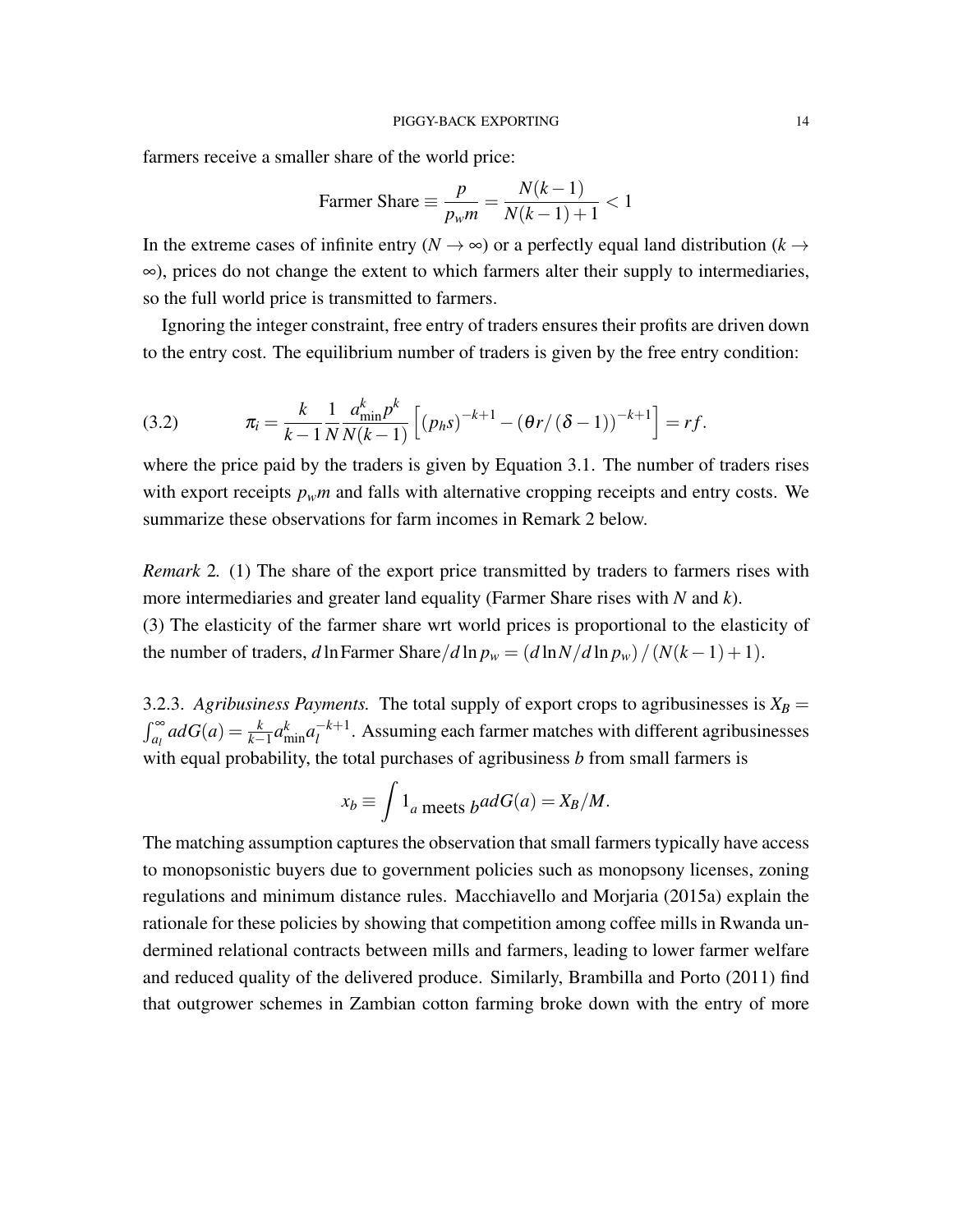agribusinesses that offered to pay higher prices for farmers who defaulted on the agribusinesses with whom they were previously engaged. We do not micro-found the sources of such breakdown in relationships, but account for the fact that farmers typically have access to a monopsonistic agribusiness.

Agribusinesses pay the farmers their reservation income, and as discussed earlier, this payment is  $T(a,b) = \delta pa - \theta r$ . Substituting in the profit function of the agribusiness, the optimal quality investment of the agribusiness is  $q = [\beta p_w m_b b / r]^{1/(1-\beta)}$ , which increases with the size of the agribusiness *b*. The quality investments directly benefit small farmers who get a quality spillover through  $\delta$ .

3.2.4. *Market Equilibrium.* Having determined the farm payments, we solve for the number of traders and the rental rate in the economy. The number of traders *N* is determined by the free entry condition (Equation 3.2). The rental rate is determined by capital market clearing which implies  $Mq + Nf = \bar{K}$ .<sup>1</sup> Substituting for the optimal quality investment, the rental rate is determined by:

(3.3) 
$$
M[\beta p_w m_b b/r]^{1/(1-\beta)} + Nf = \bar{K}.
$$

Given *N*, entry costs *rf* increase with the number of agribusinesses *M* and their size *b*. The entry decision of traders and the investment decision of agribusinesses are interrelated through the capital market, and this is reflected in the reservation income of small farmers. An increase in the agribusiness' own farm size lowers entry of intermediaries and increases the rental rate, leading to a fall in the earnings of small farmers.

3.3. The Impact of World Price Changes. Having determined the market equilibrium, we examine how a change in the world price of the export crop affects the earnings of small farmers. We start with a discussion of changes in entry and rents, and then discuss the impact on earnings of each type of farmers.

<sup>&</sup>lt;sup>1</sup>In this baseline model, we do not add the capital investments of the farmers selling through agribusinesses to the capital market clearing condition. In the Appendix, we show that the qualitative results of the model would be similar under this extension. Therefore, the capital investments of these farmers can capture investments such as those needed to shift the quality spillover to a different buyer in the event of a disagreement with the agribusiness (e.g. refrigerated trucks for fresh flowers) and those that can be shifted over costlessly but that always need scarce capital to realize the quality gain (such as irrigation facilities).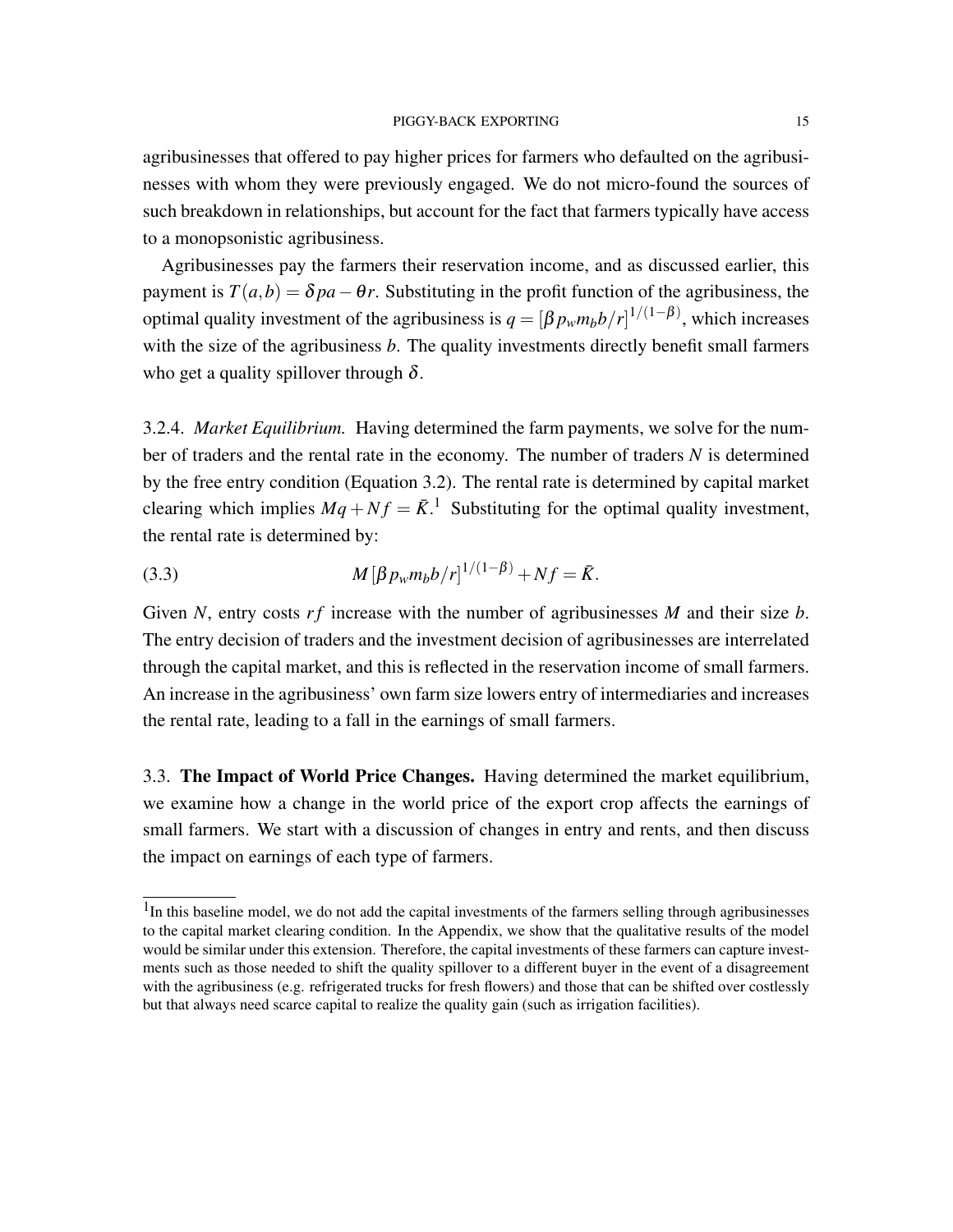From the free-entry condition of Equation 3.2,

$$
(3.4) \quad \left(2 - \frac{k}{N(k-1)+1}\right) \frac{d\ln N}{d\ln p_w} = k - \left(1 - \frac{(k-1)\left(\theta r/(\delta - 1)\right)^{-k+1}}{s^{-k+1} - \left(\theta r/(\delta - 1)\right)^{-k+1}}\right) \frac{d\ln r}{d\ln p_w}
$$

The direct effect of a rise in  $p_w$  is to increase entry through higher export earnings. The indirect effect is to decrease entry through a rise in the entry cost which depends on the change in the rental rate of capital.

From capital market clearing, the change in the rental rate of capital inputs is  $\frac{Mq}{1-\beta}$ *d* ln*r*  $\frac{d \ln r}{d \ln p_w}$  =  $\frac{Mq}{1-\beta} + Nf \frac{d \ln N}{d \ln p_w}$ . Substituting for the change in entry from Equation 3.4 and letting  $\kappa \equiv$  $\frac{Mq}{1-\beta} + \frac{Nf}{2-\frac{N}{N(h)}}$  $\frac{k}{2-\frac{k}{N(k-1)+1}}$ *s* <sup>−</sup>*k*+1−*k*(θ*r*/(δ−1))−*k*+<sup>1</sup>  $\frac{f(x+h)-f(\theta f)(\theta-1)}{s^{-k+1}-(\theta f/(\delta-1))^{-k+1}}$ , the rental rate rises with an increase in the world price because

(3.5) 
$$
\frac{d\ln r}{d\ln p_w} = \left(\frac{Mq}{1-\beta} + \frac{kNf}{2 - \frac{k}{N(k-1)+1}}\right) / \kappa
$$

As world prices rise, agribusinesses make greater investments in quality. Entry also rises with world prices because the direct effect of higher earnings dominates the indirect effect of an increase in the competition for scarce capital. More traders enter when world prices are higher, because they expect to earn higher profits. This increases competition for capital, and rental rates increase further. Solving for Equations 3.4 and 3.5, entry rises with world prices because

(3.6) 
$$
\frac{d \ln N}{d \ln p_w} = \frac{k-1}{2 - \frac{k}{N(k-1)+1}} \frac{s^{-k+1}}{s^{-k+1} - (\theta r/(\delta - 1))^{-k+1}} \frac{Mq}{1-\beta} / \kappa.
$$

The rise in the rental rate reduces the trickle down of world price increases to farmer incomes due to lower entry of traders. The net effect of higher world prices is to increase the number of traders. As a result, farmers selling to traders experience a rise in the share of the export incomes going to them. The elasticity of the share of the export price transmitted by traders to farmers is

$$
\frac{d\ln p/p_w m}{d\ln p_w} = \frac{1}{N(k-1)+1} \left(\frac{d\ln N}{d\ln p_w}\right) \ge 0
$$

We summarize this in Remark 3 below.

.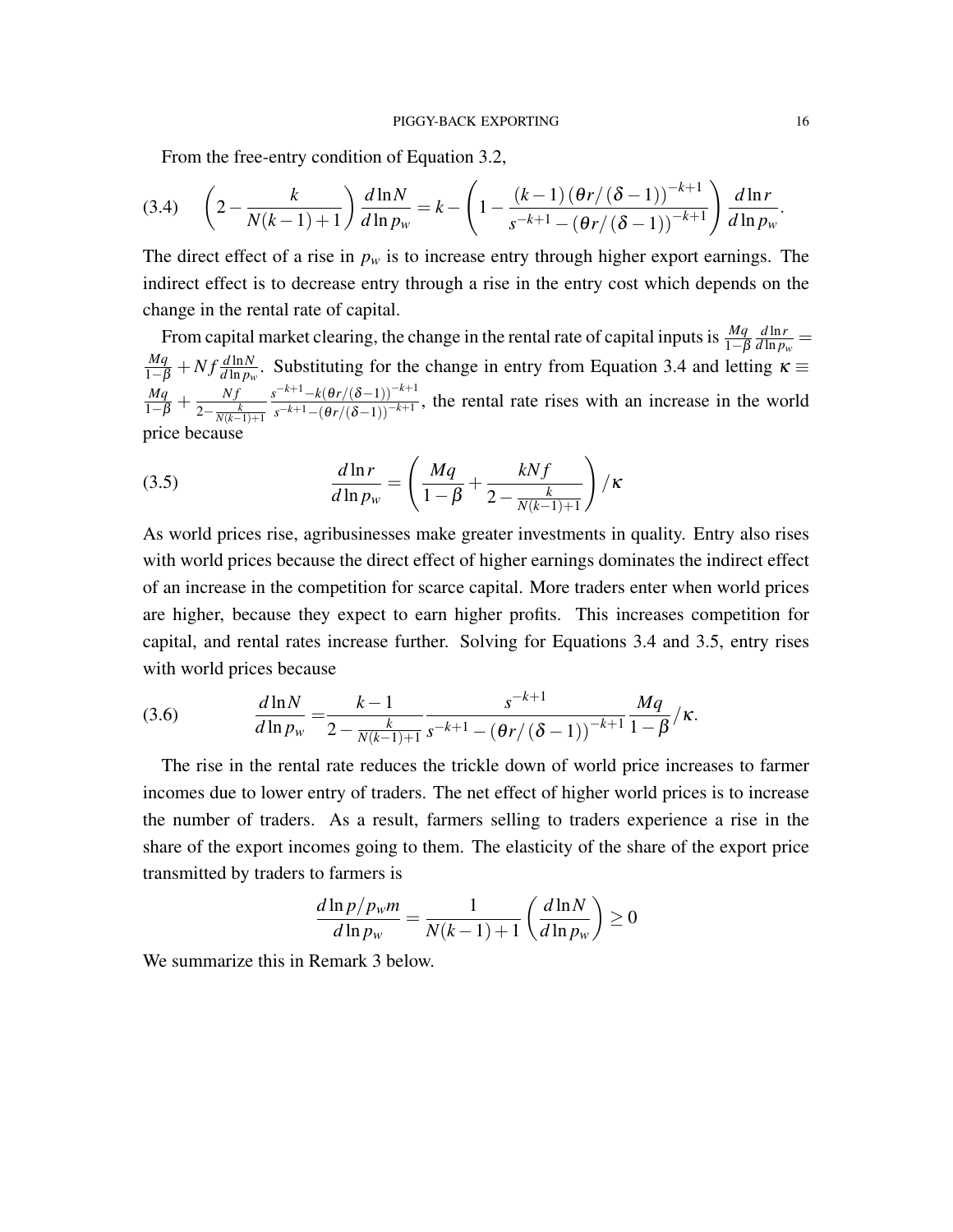*Remark* 3*.* A rise in the world price of the export crop increases competition for scarce capital inputs  $(d \ln r/d \ln p_w > 0)$ , which dampens the entry of traders. The net effect is a rise in the number of traders  $(d \ln N/d \ln p_w > 0)$ , which increases the share of the export price transmitted by the traders to farmers (*d* ln Farmer Share/*d* ln  $p_w > 0$ ).

Subsistence farmers are unaffected by the rise in world prices. But farmers selling through agribusinesses are affected through the change in the price paid by the traders and the rise in the rental rate of capital inputs. A farmer transacting with an agribusiness earns her reservation income of  $T(a,b) = \delta \frac{N(k-1)}{N(k-1)+1}$  $\frac{N(K-1)}{N(K-1)+1} p_w ma - \theta r$ . Differentiating *T*(*a*,*b*) with respect to world prices, the trickle-down effect of world price changes into farmer incomes is as follows:

$$
\frac{d\ln T(a,b)}{d\ln p_w} = \underbrace{\frac{\delta \frac{N(k-1)}{N(k-1)+1} p_w ma}{T(a,b)}}_{\text{Direct Effect on Trade's Prices}} \left[1 + \underbrace{\frac{1}{N(k-1)+1} \frac{d\ln N}{d\ln p_w}}_{\text{Indirect Effect on #Traders}}\right]
$$
\n
$$
= \underbrace{\frac{\theta r}{T(a,b)} \frac{d\ln r}{d\ln p_w}}_{\text{Indirect Effect on Input Prices}}.
$$

The world price directly affects how much intermediaries receive from sales of the export crop, which in turn is reflected in the price that is paid to farmers. This is the first term in the expression above. The second and third terms are the indirect effects of world price changes. An increase in the world price alters the profitability of intermediation and this is captured in the second term which contains the elasticity of the number of intermediaries with respect to world price. The third term reflects the competition for limited capital resources. An increase in the world price alters the number of intermediaries and the investments of agribusinesses, which change the rental rate of capital. We summarize these channels in Remark 4 below.

*Remark* 4*.* When a farmer sells through an agribusiness, the elasticity of the farmer's income wrt world prices consists of: (1) a positive direct effect of a change in world price of the export crop on the export revenue earned by traders, (2) a positive indirect effect on the number of traders, and (3) a negative indirect effect on the cost of farming the non-tradable crop.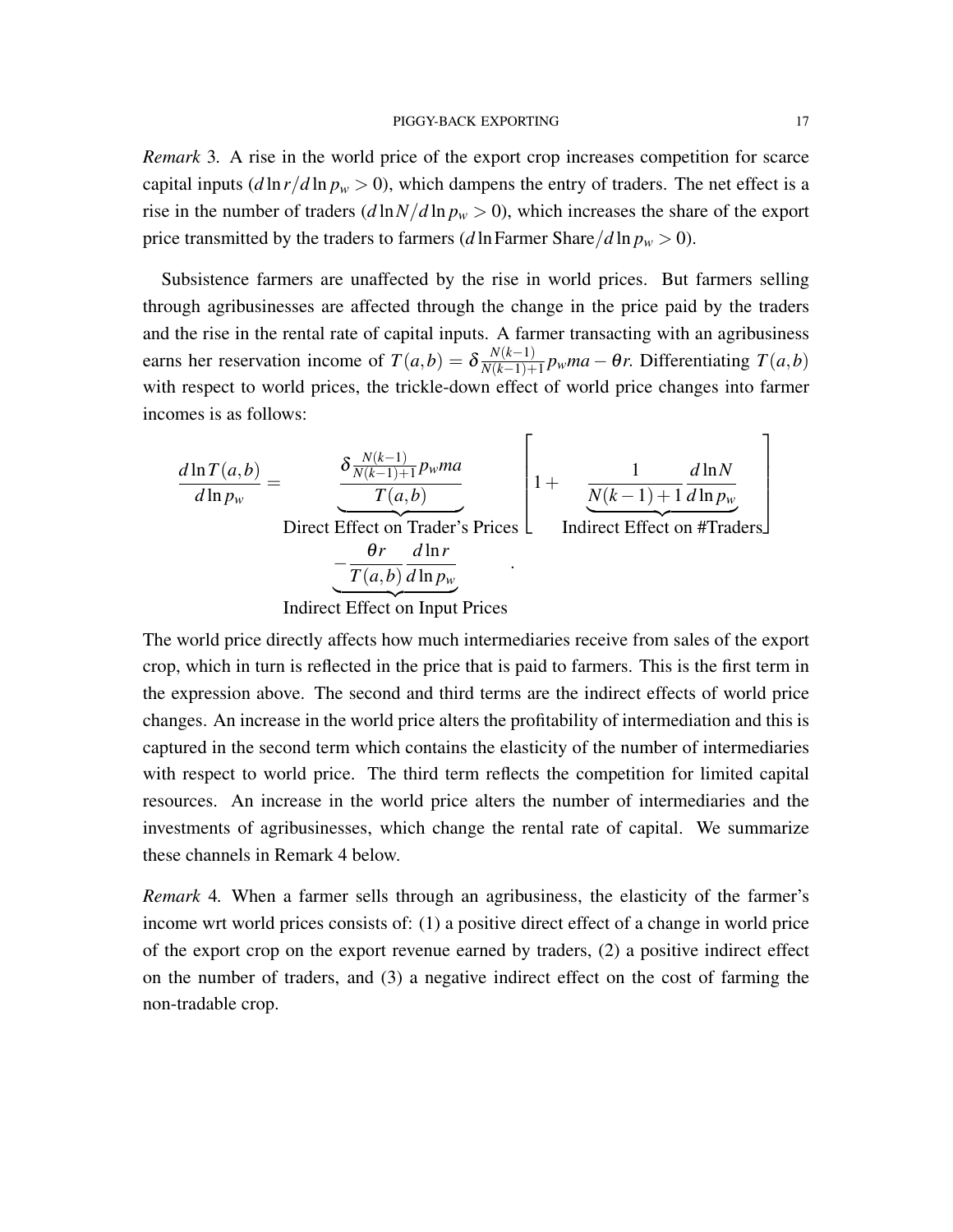For  $\theta$  close to zero, farmers selling through agribusinesses and farmers selling through traders experience the same trickle down of world prices into their incomes. When  $\theta > 0$ , farmers selling through agribusinesses cannot immediately divert their harvest to traders. They need to incur some capital costs to take their harvest to the market in the event of a disagreement with their agribusiness. The rise in the rental rate of capital inputs therefore worsens the outside option of the farmers.

To understand the underlying economic channels determining the extent of trickledown, we discuss the earnings under  $\theta = 0$  and  $\theta > 0$ . When  $\theta = 0$ , earnings of farmers selling through agribusinesses is affected by rental rates only through the number of traders and not directly. The entry response of intermediaries is decreasing in Nf because:

$$
\frac{d \ln N}{d \ln p_w} = \frac{k-1}{2 - \frac{k}{N(k-1)+1}} \frac{Mq}{1-\beta} / \left( \frac{Mq}{1-\beta} + \frac{Nf}{2 - \frac{k}{N(k-1)+1}} \right).
$$

The returns to quality decline as agribusinesses invest more and more capital. So more traders can enter when the share of capital use by agribusinesses is high relative to the capital use by traders. This occurs when entry cost *f* is relatively low and the size of agribusinesses  $b$  is relatively high which ensure  $Nf$  is low. The pass-through of world prices into prices received by farmers who sell through intermediaries ranges from 1 to  $2N(k-1)+1$  $\frac{2N(k-1)+1}{2N(k-1)-(k-2)}$ 

Once we build in the interconnections through competition for scarce capital, the trickle down effects for farmers selling through agribusinesses depend crucially on the capital costs incurred to divert the harvest to the market through  $\theta$ . A rise in the world price disproportionately increases the rental rate of capital inputs, and this implies that essential inputs required for diverting the export crop become more scarce. The trickle down effect would be negative for high levels of capital requirement  $\theta$  and greater than one for low levels of  $\theta$ . Agribusinesses gain at the expense of the small farmers as  $\theta$  rises. The negative trickle down rises with the size of the agribusiness. This is because a bigger agribusiness makes larger quality investments which intensifies competition for scarce capital. Higher entry costs also increase competition for capital and the losses are bigger. We summarize this result in Remark 5.

*Remark* 5*.* The trickle-down effect of world price changes to incomes of farmers selling through agribusinesses falls with the capital required to divert the export crop to traders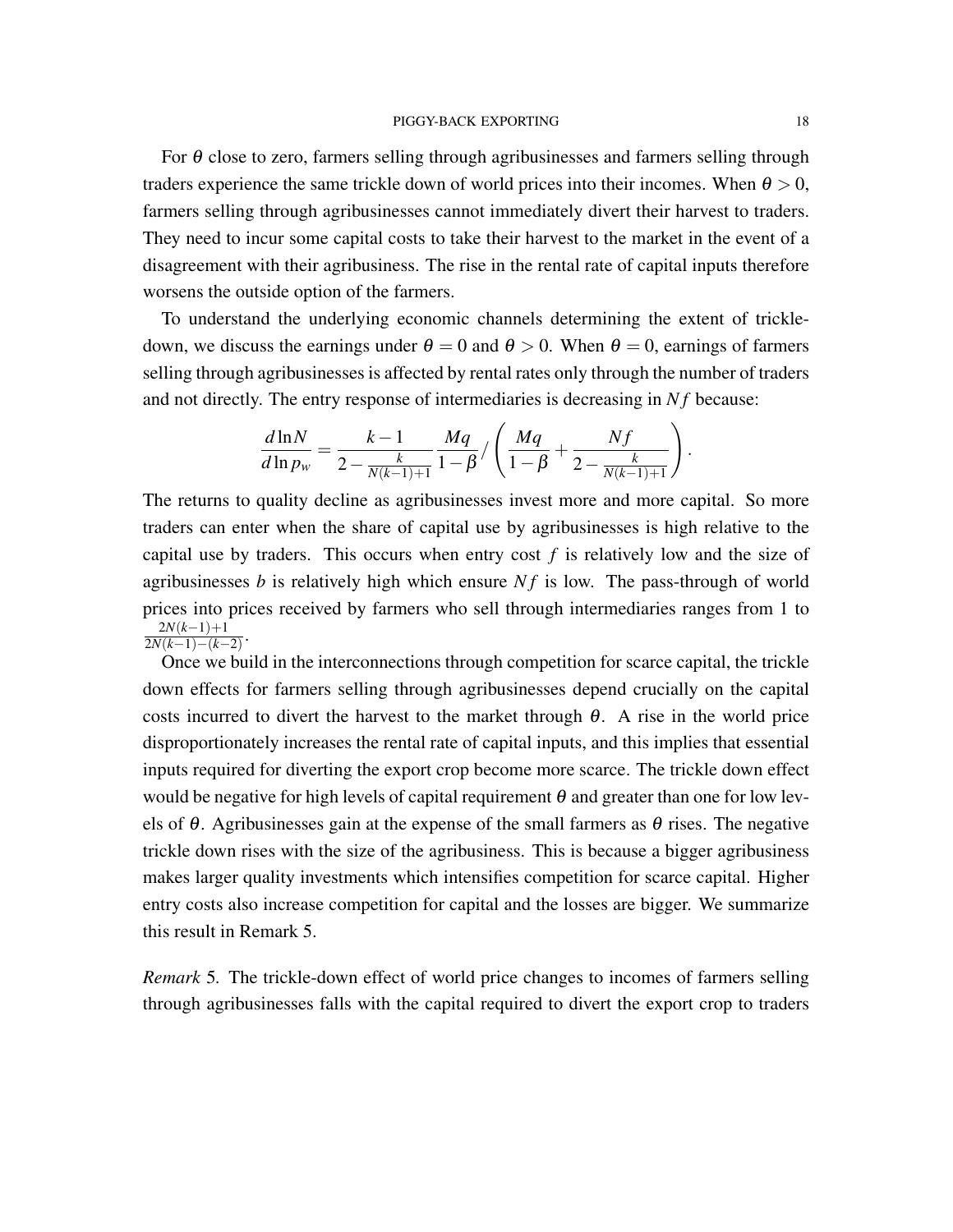in the event of a disagreement with the agribusiness. For  $\theta = 0$ , the elasticity of farmer incomes to world prices is greater than one. For  $\theta > 0$ , increases in world prices can have a negative trickle down effect, and the loses to farmers rise with the size of agribusiness and with the entry costs of intermediaries.

Finally, the main point that is key in our model is that the trickle down effect of agribusinesses is lower than the trickle down effect of traders when farmers need capital inputs to divert their export crops away from the agribusiness. The capital requirement  $\theta$  is crucial in determining the extent to which farmers share with agribusinesses in the gains from trade, and we summarize this finding in Proposition 6 below (Details are in the Appendix).

**Proposition 6.** When farmers need scarce inputs for the export crop ( $\theta > 0$ ), they get a *lower trickle down of world price changes from agribusinesses, compared to traders.*

In extreme cases, this would mean that large reductions in world prices would wipe out the gains in income from productivity spillovers for farmers who sell through agribusinesses. More generally, the productivity gains might still overwhelm the trickle down effect and farmers would continue to sell through agribusinesses, but with a smaller share in the gains from trade. The next Section will empirically examine the difference in the trickle down rates of traders and agribusinesses. But before proceeding to the empirics, we finish the theory by extending the model to allow for capital inputs in subsistence farming and export crop farming for traders.

3.4. Extension: Capital Inputs for All Crops and Sales. We assumed earlier that capital inputs are needed for the quality of the export crop but not for farming in general. This is likely to capture capital inputs such as port facilities that are specific to the export crop. But there are other capital inputs, such as credit collateral, that are needed for selling both the export crop and the non-tradable crop. We now extend the model to include capital requirements for the non-tradable crops. Let  $\alpha$  denote the units of capital needed in farming. Then farmers earn  $s - \alpha r$  from the non-tradable crop and  $pa - \alpha r$  from selling the export crops to traders.

The key difference is that capital market clearing changes to  $Mq + Nf + \alpha = \overline{K}$ , and the qualitative results continue to be similar to Propositions 2, 3 and 4. The new finding is that subsistence farmers see an absolute reduction in their incomes when the world price of the export crop rises  $\left(\frac{d(s - \alpha r)}{dp_w} < 0\right)$ . This is because the rise in the world price bids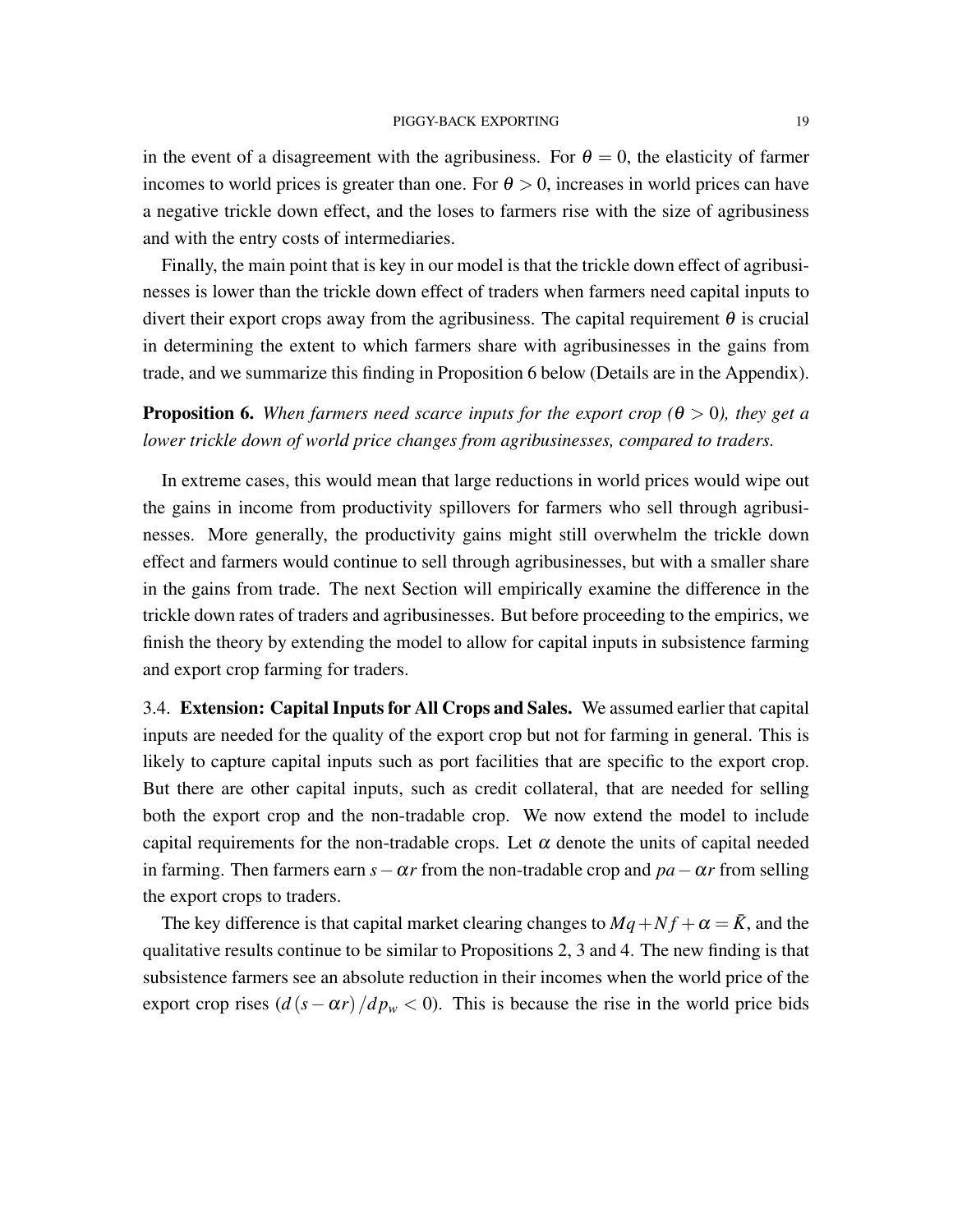up the rental rate of capital. As capital inputs are needed for non-tradable crops, farmers growing the non-tradable crop are worse-off. This is not to say that there are welfare losses from trade in aggregate because higher world prices increase profits and induce entry. But there is a distributional effect - the size of the pie and the share of the pie going to different agents in the economy changes. The lowest income farmers suffer a decline in income. We summarize this result in Proposition 7 below, and details are provided in the Appendix.

Proposition 7. *Earnings of small farmers growing the non-tradable crop fall with a rise in the world price of the export crop.*

This result is consistent with Brambilla and Porto (2011) which finds that failure of outgrower schemes between Zambian cotton farmers and monopsonistic agribusinesses caused farmers to move back to subsistence farming, and led to reductions in cotton yields of over 40%.

Another finding is that the trickle down of world prices changes to incomes of farmers who grow the export crop and sell through traders can now range between 0 and 1 (and does not have to be greater than 1). The rise in the rental rate of scarce inputs makes the trickle down from traders to small farmers incomplete. We however do not stress this result of the level of trickle down from traders in the empirical work of the next Section because incomplete trickle down arises in other theoretical models that do not feature agribusinesses (such as the model of Section 3 under no agribusinesses and a more general productivity distribution for export crops).

## 4. TESTING FOR DIFFERENCES IN THE TRICKLE DOWN EFFECTS

This Section compares the trickle down rate of world prices into farmer earnings across farmers who sell to traders and agribusinesses. We use data from a household panel collected during three surveys in Kenya during 2000, 2004, and 2007. We start with an explanation of why Kenya is a suitable application for our analysis. Then we discuss the stylized facts of smallholder farming in the context of Kenyan agriculture. Finally, we estimate the trickle down effects from small traders and large agribusinesses to farmers.

4.1. Kenyan farming. The application to Kenyan agriculture captures the institutional context of small farmers selling through traders and agribusinesses in an economy that is highly dependent on agriculture. Kenya is a lower middle-income country in sub-Saharan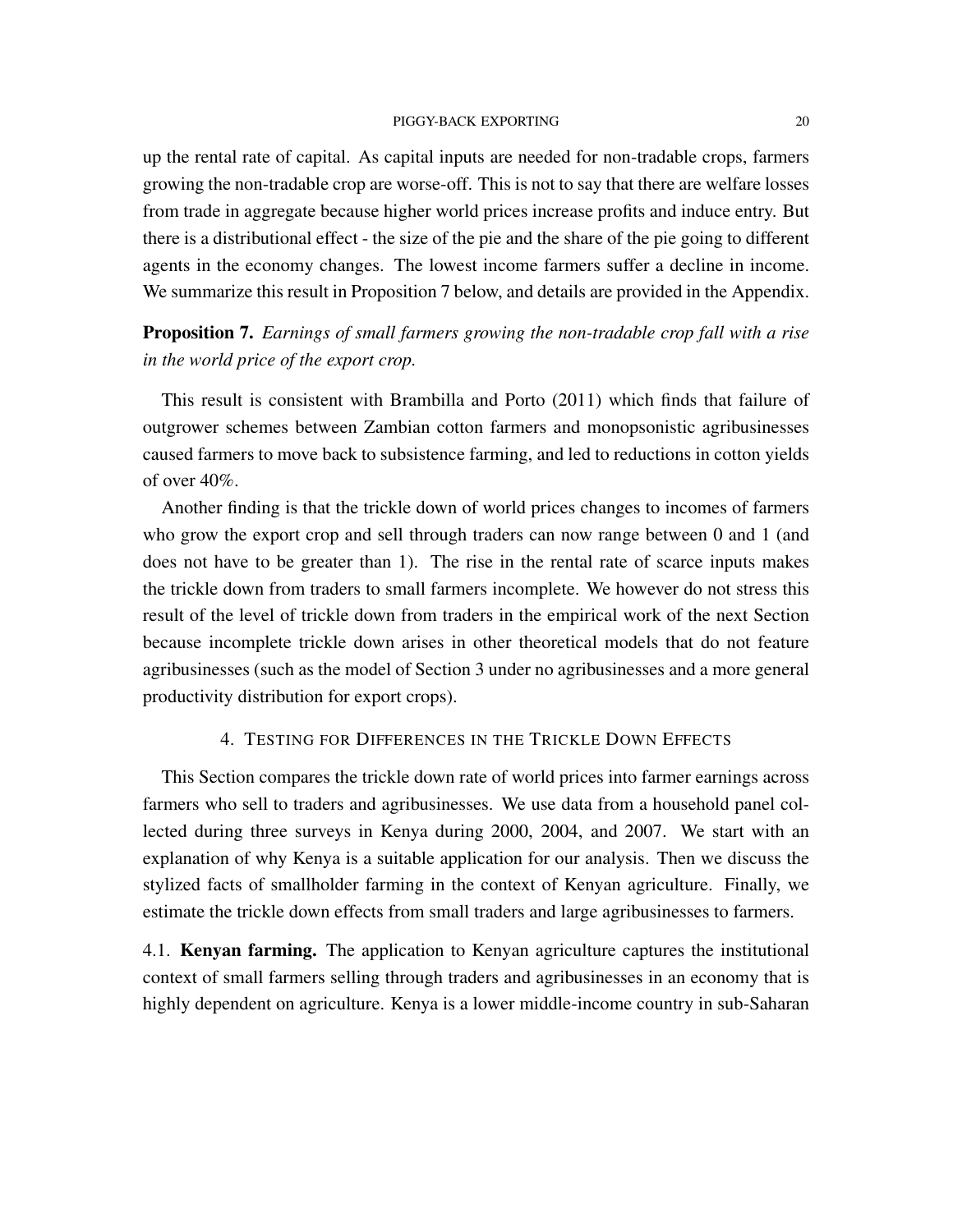Africa, where agriculture makes up 25% of GDP and 75% of the labor force.<sup>2</sup> Exports from the agricultural sector make up about two-thirds of the total exports of Kenya. About 80% of Kenya's population lives in rural areas and depends on agriculture directly or indirectly. A majority of the rural labor force is in smallholder farming, and our dataset consists of households that own less than 50 acres of land. The median household owns less than 5 acres of land, and earns Ksh 1,430 per month which is roughly USD 19.3. $3$ 

While a vast majority of people continue to be employed in agriculture, productivity growth has been slow and yields per acre of land are low. Kenyan agriculture typifies the broad debate on how to cope with declining agricultural productivity in a predominantly smallholder agricultural economy. A principal solution proposed to address this problem is to encourage large scale agribusinesses to improve the inputs and technologies used in farming and to expand revenues through access to markets (Collier and Dercon 2014). We inform this debate by examining the extent to which agribusinesses differ from small traders in sharing the gains from access to world markets with farmers. The Kenyan survey records the type of buyer that each farmer sells to, which allows us to disentangle the trickle down rates across different types of buyers.

4.2. Data. The survey was implemented by Egerton University in Nairobi. The sampling frame was designed in consultation with the Kenya National Bureau of Statistics. The surveys randomly sample over 1,300 rural households that represent eight different agricultural-ecological zones in Kenya (see Chamberlin and Jayne 2013 for details of the stratified random sampling). Compared to similar surveys in developing countries, the attrition rates of the original Kenya sample are low – about 90% of the households are resampled. This is particularly important because standard datasets of rural household in low income countries can have attrition rates as high as 20% (Suri et al. 2009) or even 50% (as in the World Bank's LSMS datasets).

4.3. Summary statistics for Kenyan farming. Section 2 documented that developing country agriculture is dominated by a large number of farmers with small land holdings. This is a characteristic of farming in Kenya, as shown in Table 1 which contains summary

<sup>&</sup>lt;sup>2</sup>http://www.fao.org/fileadmin/user\_upload/fsn/docs/Ag\_policy\_Kenya.pdf

 ${}^{3}$ For comparison, the average household expenditure per adult equivalent per month is Ksh 2,270 in rural areas of Kenya. Source: http://inequalities.sidint.net/kenya/abridged/consumption-expenditure/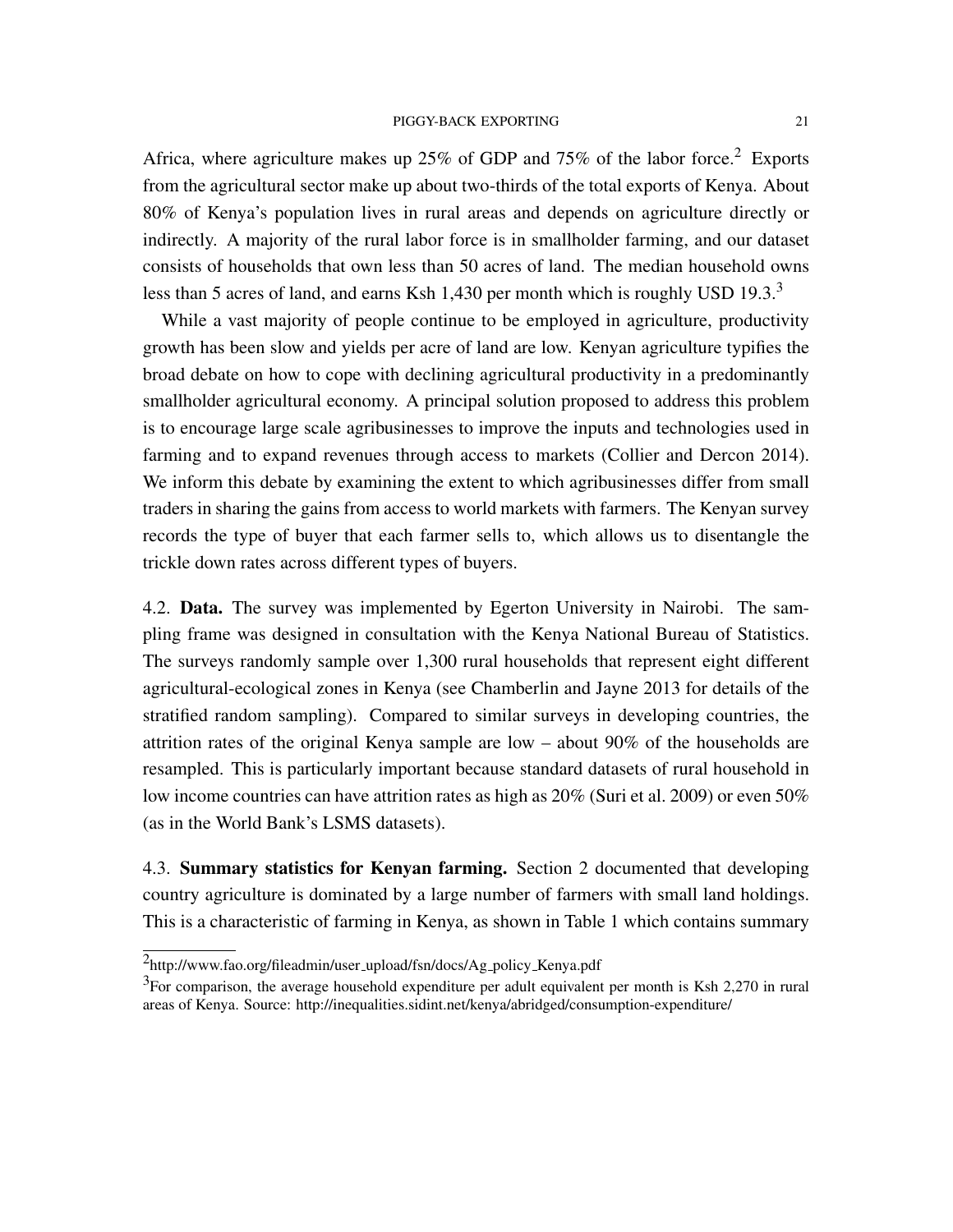|                                                                  | Mean Median S.D. Min |  |                             | $Max$ #obs |
|------------------------------------------------------------------|----------------------|--|-----------------------------|------------|
| Acres owned                                                      |                      |  | 3.3 2.1 6.6 0.0 250.1 4,251 |            |
| Farm income (current USD) 734.2 231.4 2,165.6 0.0 94,943.9 4,251 |                      |  |                             |            |

TABLE 1. Summary statistics for Kenyan households

FIGURE 4.1. Distribution of acres and farm incomes of households in 2000



statistics for the acres owned by the household and their yearly income from farming. Most households own small farms, with a median ownership of 2.1 acres. Figure 4.1 shows that most farms are very small and the vast majority of households earn less than USD 100 per year. While we do not observe large farms with more than 50 acres of land, the first stylized fact is confirmed for Kenyan farming - there are several small farmers and a highly skewed distribution of farm size. This is also reflected in the distribution of farm incomes.

The main crops for farmers in Kenya are maize, tea, sugarcane, coffee cherries, bananas, wheat and tomatoes. In each of these crops, Kenya is an exporter but makes up less than 1% of world exports. We define the main crop as the crop that provides the highest income share for the household. Maize is the most important main crop every year and the ranking of the other main crops changes slightly across years. Table 2 contains the percentage of households that grow each crop as their main crop in 2000, and the ranking of each crop by average share of household income in each year.

Farmers can sell their produce to a number of different types of buyers. We categorize the buyers into four types - consumers, cooperatives, small traders and large firms. A large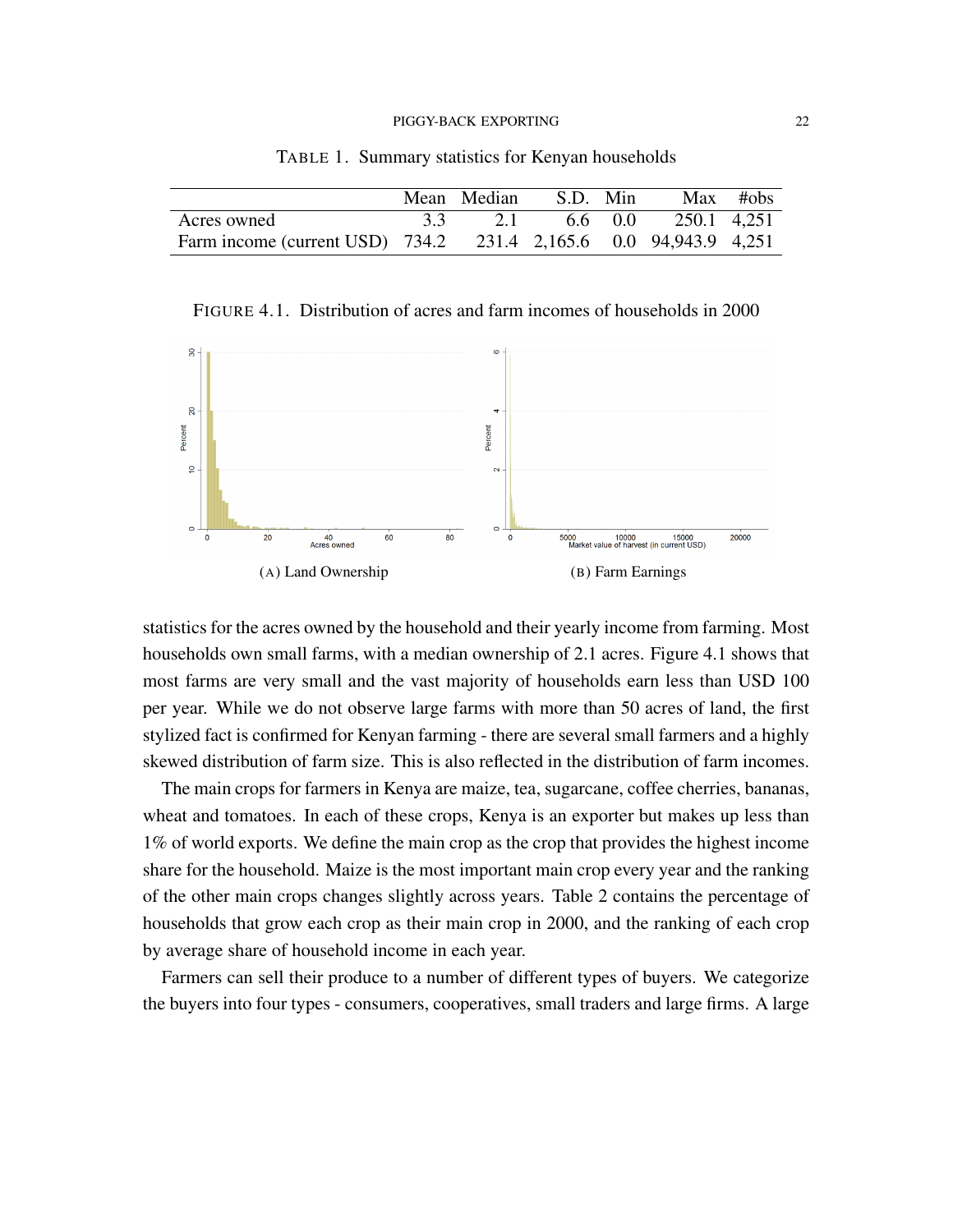| Main crop       |      | $\%$ of households $\%$ Income from crop |
|-----------------|------|------------------------------------------|
| Maize dry       | 15.0 | 23.1                                     |
| Tea             | 12.1 | 14.5                                     |
| Sugarcane       | 10.1 | 11.8                                     |
| Coffee cherries | 9.7  | 5.5                                      |
| <b>Bananas</b>  | 8.5  | 4.6                                      |
| Wheat           | 4.3  | 7.1                                      |
| Tomatoes        | 2.9  | 49                                       |

TABLE 2. Percentage of households by main crops and Share of income from main crops (average across households) in 2000

TABLE 3. Households by buyer types: Prevalence (% selling mainly to) and Average acres owned & farm incomes across buyer types

| Buyer types  |      |     | % Households Acres Farm Income (USD) |
|--------------|------|-----|--------------------------------------|
| Consumer     | 14.5 | 2.6 | 216.3                                |
| Cooperative  | 7 Q  | 2.0 | 645.4                                |
| Small trader | 49.9 | 3.4 | 531.4                                |
| Large firm   | 27.7 | 4.5 | 1,640.3                              |

firm refers primarily to a large company or to a miller, Kenya Tea Development Agency Holding Ltd (which is one of the largest private tea management agencies in Kenya) or the National Cereals and Produce Board of Kenya (which is one of the largest commodity trade and grain management corporations in Kenya). Table 3 shows the share of the sample selling through different buyers. About 15 per cent of the farmers sell directly to consumers and a small share sell mainly to cooperatives. The second stylized fact that small farmers sell through intermediaries is confirmed. The bulk of the sales - about 78% are to firms which could be small traders or large agribusiness firms. The share of farmers who sell through large agribusiness firms has also grow over time from 26% in 2000 to 35% in 2007 (details are in the Online Appendix). Table ?? shows that the bigger farmers in terms of acreage and incomes tend to select into selling through large firms, so there is positive assortative matching of farmers and firms. This is also consistent with the third fact that small farmers tend to get technical transfers from agribusinesses.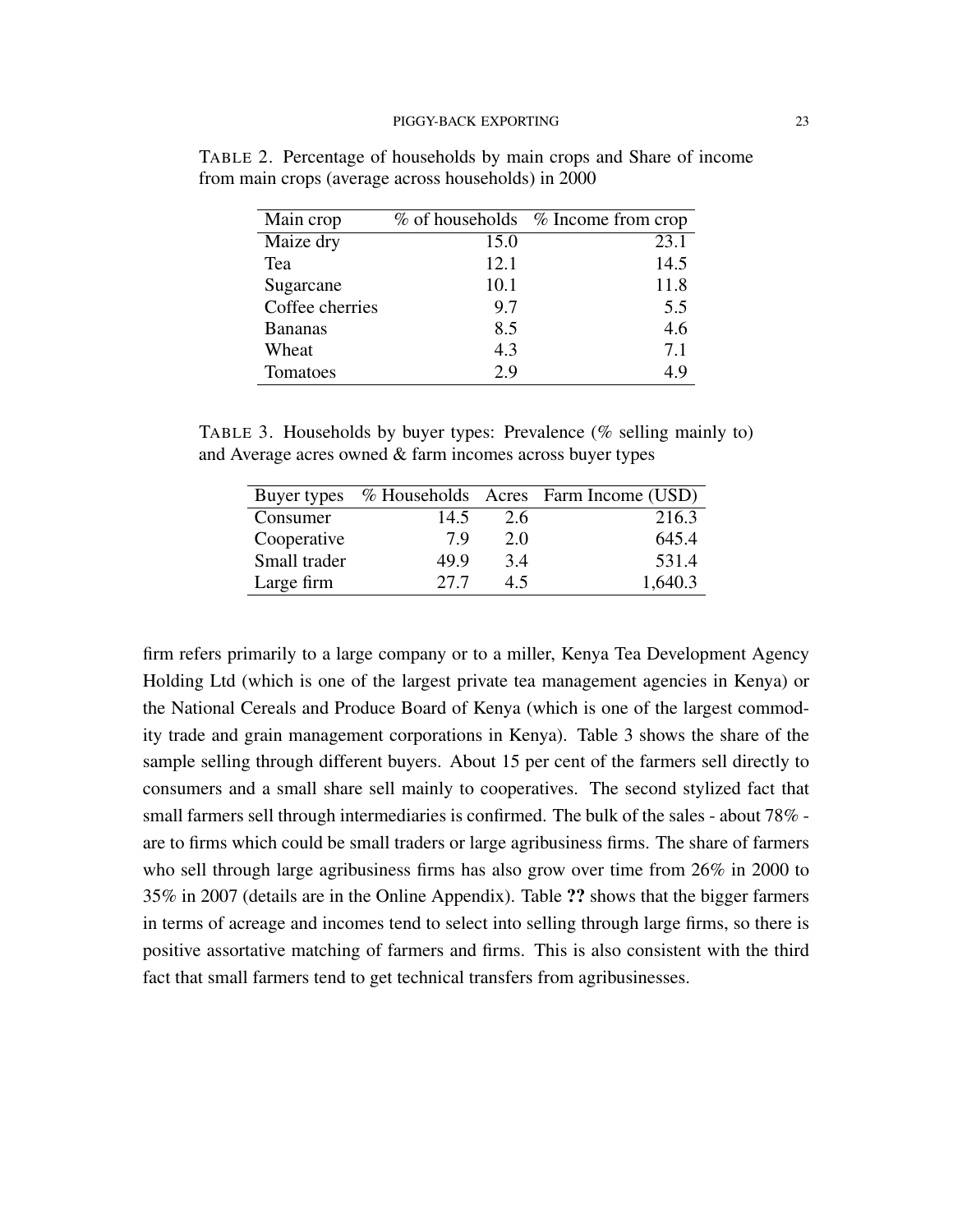4.4. Empirical Strategy. Having described the main features of Kenyan farming, we examine whether farmers selling through agribusinesses see a higher trickle down effect of world price changes to their incomes. For each household *i*, the trickle down of world prices to farmer incomes is estimated as:

(4.1) 
$$
\ln(income_{it}) = \alpha_i + \alpha_t + \beta \ln p_{it} + \sum_k BuyerType_k + \sum_k \ln p_{it} \cdot BuyerType_k + \varepsilon_{it}
$$

where *income*<sub>*it*</sub> is the income from farming received by household *i* in year *t*, and  $p_{it}$  is the world price faced by the household in that year. Since the surveys report the sales revenues for each crop, we first aggregate the revenues to obtain the household incomes. We then compute the world price  $p_{it}$  as a weighted average of the international prices of all crops grown by the household. Our baseline specifications use the initial income shares of the crops as the weights. More specifically, the world price faced by household *i* in year *t* is constructed as  $p_{it} = \sum_a \omega_{ai0} p_{at,Comtrade}^w$ , where  $\omega_{ai0}$  is the initial income share of crop *a* in household *i*, and  $p_{at,Comtrade}^w$  is the COMTRADE international price of the same crop. From the COMTRADE data, we have the value and volumes of the world exports of the different products (6-digit level HS96 classification). With this information, we compute the average international price of a given crop, using the value of the transactions as weights. Having computed the international price  $p^w$ , we match these to the crops reported by the households.With constant shares across time, all the within household variation in  $\ln p_{it}$  comes from the changes in world prices of individual crops.

Our unit of analysis is the household, rather than the household-crop level, because most households engage in multicropping and the relevant welfare metric is income (and not income from a particular crop). This is illustrated in Figure 4.2 which shows the distribution of the number of crops across households and Table 2 which shows that the share of income per household-crop is not concentrated in just one or two crops.

4.4.1. *Variable Summary.* Table 4 contains the summary statistics for changes in household incomes and prices used in estimating Equation 4.1 and Figures 4.4a and 4.4b graph the variation in incomes and prices in our sample. The household level price changes shown in Figure 4.4b hold the weight of each crop constant to illustrate the variation in world prices of the crops.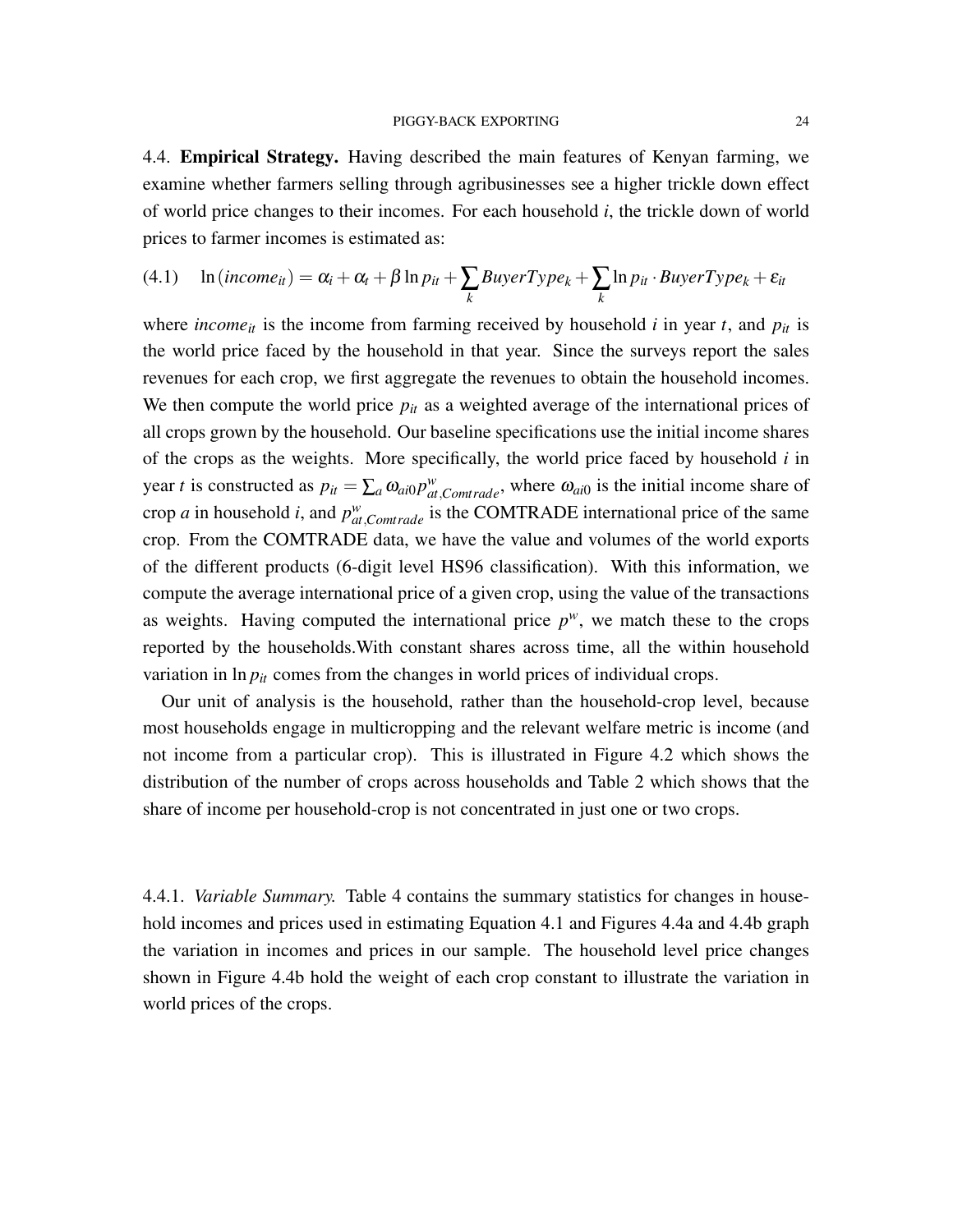

FIGURE 4.2. Number of crops grown by a household in 2000

TABLE 4. Summary statistics for Income and Price Changes

|                                   |         | Mean Median S.D. Min |  |                                 | Max #obs |
|-----------------------------------|---------|----------------------|--|---------------------------------|----------|
| Change in household income $4.75$ |         |                      |  | $-0.01$ 4.30 $-1$ 1,576.5 2,287 |          |
| Change in household price         | $-0.33$ | $-0.51$ 0.59         |  | $-1$ 1.79 2,266                 |          |

FIGURE 4.3. Distribution of changes (%) in household incomes and prices



4.4.2. *Baseline Estimates.* Having described the variables, we proceed to the baseline results examining how the trickle down effects vary across small traders and large agribusiness firms. The results of the baseline specifications are reported in Table 5. Column (1) contains the cross-sectional results to show the correlations between income changes and price changes for the households. Column (2) adds household fixed effects and year fixed effects to focus on changes within a household and to net out economy-wide changes (such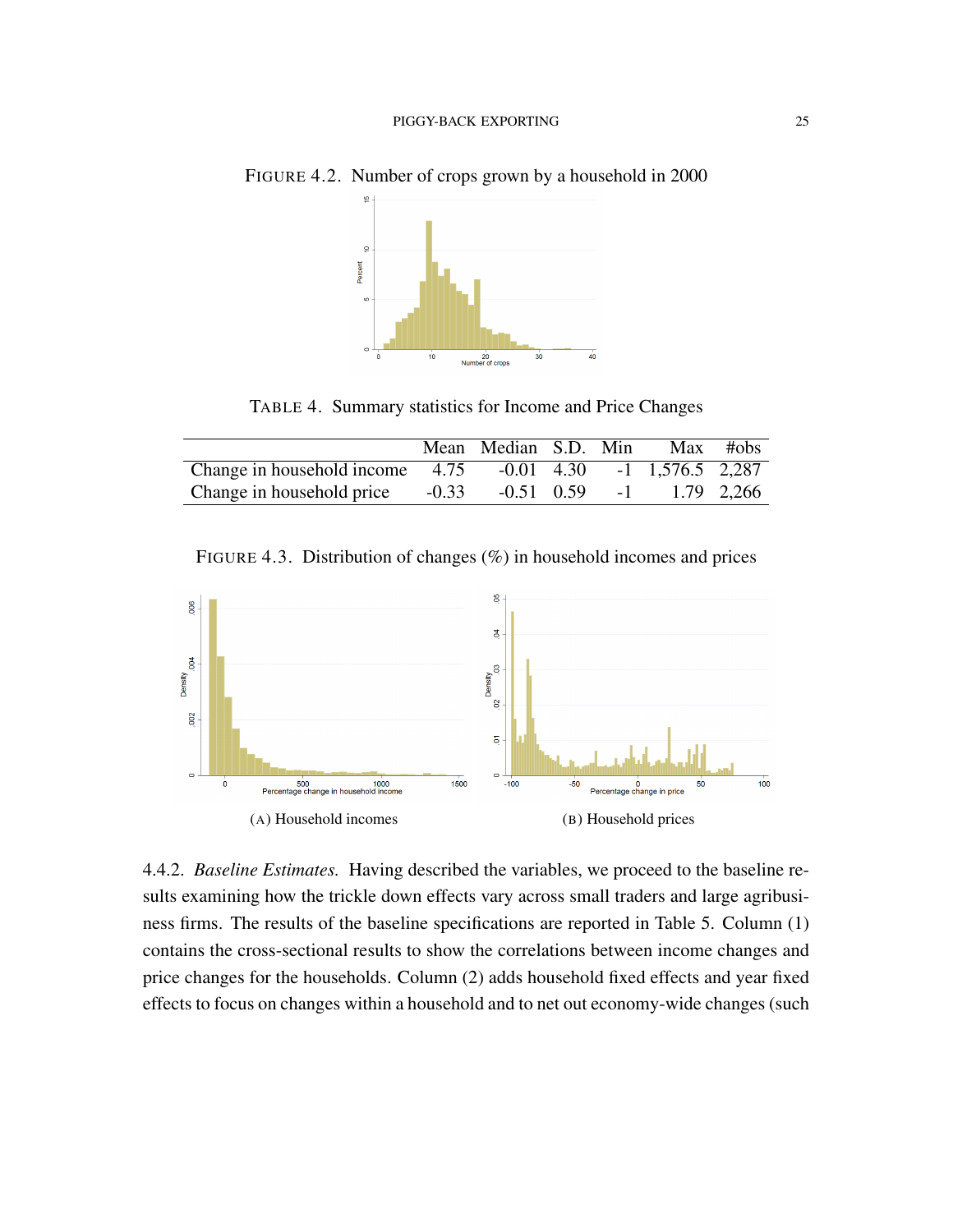as exchange rate fluctuations). The average trickle down rate is 12%. Columns (3) and (4) show that the trickle down rates vary by the type of buyer that the farmer sells to, as expected from the theory. Column (4) contains our preferred specification with household fixed effects and year fixed effects.

We find that on average, a 1 percentage point increase in world prices faced by a household change the household's income by 0.19% when the farmer sells directly to consumers. Farmers that sell indirectly have higher incomes as reflected in the premia estimated on selling through small traders, large firms and cooperatives. But the farmers selling through small traders barely see any further trickle down of world price changes into their incomes, as shown in the statistically insignificant and small coefficient on the interaction between ln *pit* and the indicator variable for selling mainly through small traders *Traderit*.

Large firms pay an even bigger premium to farmers as seen in the positive coefficient on *Largeit*. This could be due to cherry-picking of bigger farmers by agribusinesses or due to quality spillovers from agribusinesses. The trickle down effect from large agribusinesses to farmers is however much smaller than that from small traders or consumers, as seen in the negative coefficient on the interaction between  $\ln p_{it}$  and the indicator variable for selling mainly through large firms *Largeit*.

To disentangle whether the trickle down rates are coming from changes in cropping patterns or changes in prices, we repeat our analysis holding the initial quantity pattern for each household fixed. Table 6 contains the results with  $\ln(income_{it} \cdot q_{i0}/q_{it})$  as the dependent variable. For ease of reference, Column (1) contains the baselines results for log income, and Column (2) contains the results for incomes at fixed quantities. We continue to find that compared to Small Traders, Large Firms have higher income premia and lower trickle down effects. The income premia coefficient falls from 1.7 to 0.7 (coefficient on *Large<sub>it</sub>*) and the trickle-down estimate is 4 percentage points higher when quantities are held fixed (from -29.1 earlier to -25.6 now).

Another way of disentangling the "price" response is to use the income per acre of the household as the dependent variable for the trickle down effect. The income per acre captures the price that the farmer receives per unit of land. Column (3) of Table 6 show that the trickle down effect is estimated to be even lower for farmers selling through Large Firms, compared to farmers selling through Small Traders.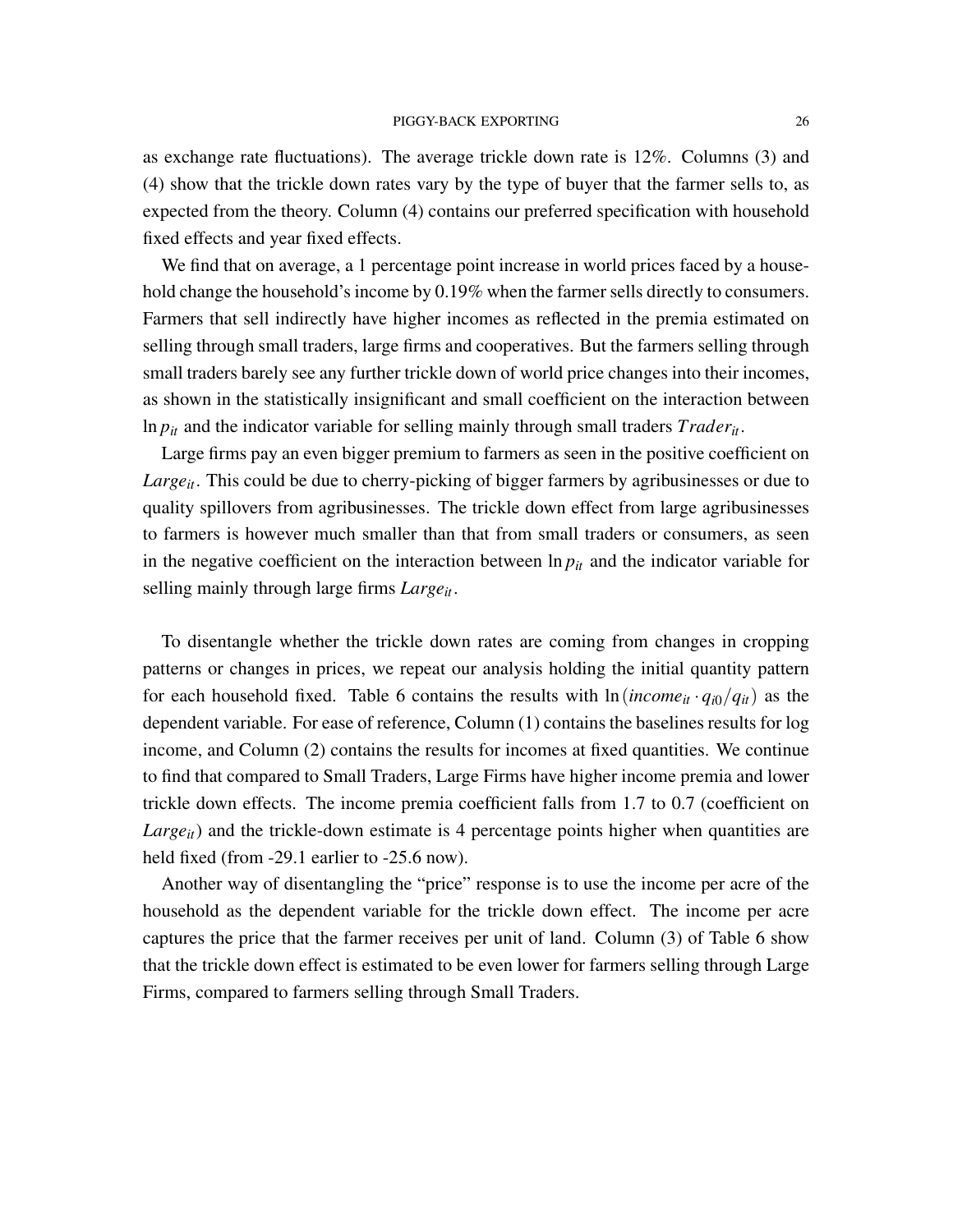| Dependent variable: $ln(income_{it})$ |                |            |                |             |  |  |  |
|---------------------------------------|----------------|------------|----------------|-------------|--|--|--|
|                                       | (1)            | (2)        | (3)            | (4)         |  |  |  |
| $\ln p_{it}$                          | $0.360***$     | $0.115***$ | $0.271***$     | $0.190***$  |  |  |  |
|                                       | (0.0286)       | (0.0290)   | (0.0617)       | (0.0607)    |  |  |  |
| Trader <sub>it</sub>                  |                |            | $1.109***$     | $0.633***$  |  |  |  |
|                                       |                |            | (0.0937)       | (0.0901)    |  |  |  |
| Large <sub>it</sub>                   |                |            | 2.669***       | $1.694***$  |  |  |  |
|                                       |                |            | (0.0991)       | (0.115)     |  |  |  |
| $Coop_{it}$                           |                |            | $1.054***$     | $0.484***$  |  |  |  |
|                                       |                |            | (0.144)        | (0.149)     |  |  |  |
| $\ln p_{it} \cdot Trader_{it}$        |                |            | $-0.0102$      | $-0.0321$   |  |  |  |
|                                       |                |            | (0.0695)       | (0.0649)    |  |  |  |
| $\ln p_{it} \cdot Large_{it}$         |                |            | $-0.132*$      | $-0.291***$ |  |  |  |
|                                       |                |            | (0.0731)       | (0.0735)    |  |  |  |
| $\ln p_{it} \cdot Coop_{it}$          |                |            | $0.306**$      | $0.385***$  |  |  |  |
|                                       |                |            | (0.124)        | (0.103)     |  |  |  |
| Constant                              | $9.773***$     |            | 8.380***       |             |  |  |  |
|                                       | (0.0408)       |            | (0.0869)       |             |  |  |  |
| Household FE $\alpha_i$               | N <sub>0</sub> | Yes        | N <sub>0</sub> | Yes         |  |  |  |
| Year FE $\alpha_t$                    | N <sub>o</sub> | Yes        | N <sub>o</sub> | Yes         |  |  |  |
| N                                     | 3492           | 3336       | 3492           | 3336        |  |  |  |
| $R^2$                                 | 0.060          | 0.729      | 0.296          | 0.772       |  |  |  |

TABLE 5. Baseline: Trickle Down Effects using average COMTRADE prices weighted by initial income shares

Omitted category is Consumer. Standard errors in parentheses <sup>∗</sup> *p* < 0.10, ∗∗ *p* < 0.05, ∗∗∗ *p* < 0.01

4.5. Robustness. In this sub-section, we start with examining the robustness of the baseline results to changes in the variable definitions. Then we examine if the lower trickle down of large firms could be driven by insurance provided by agribusinesses to farmers.

4.5.1. *World Bank Prices.* The COMTRADE data provides unit values, and we can also get annual prices in US dollars for many primary products from the World Bank's Pink Sheet (World Bank Commodity Price Data). Although the information is not as complete as that from COMTRADE (which has about 100 crop prices per year), these are true per unit prices rather than unit values. Their main disadvantage though is that the World Bank prices are collected from just the main players in the world export market (e.g. Sri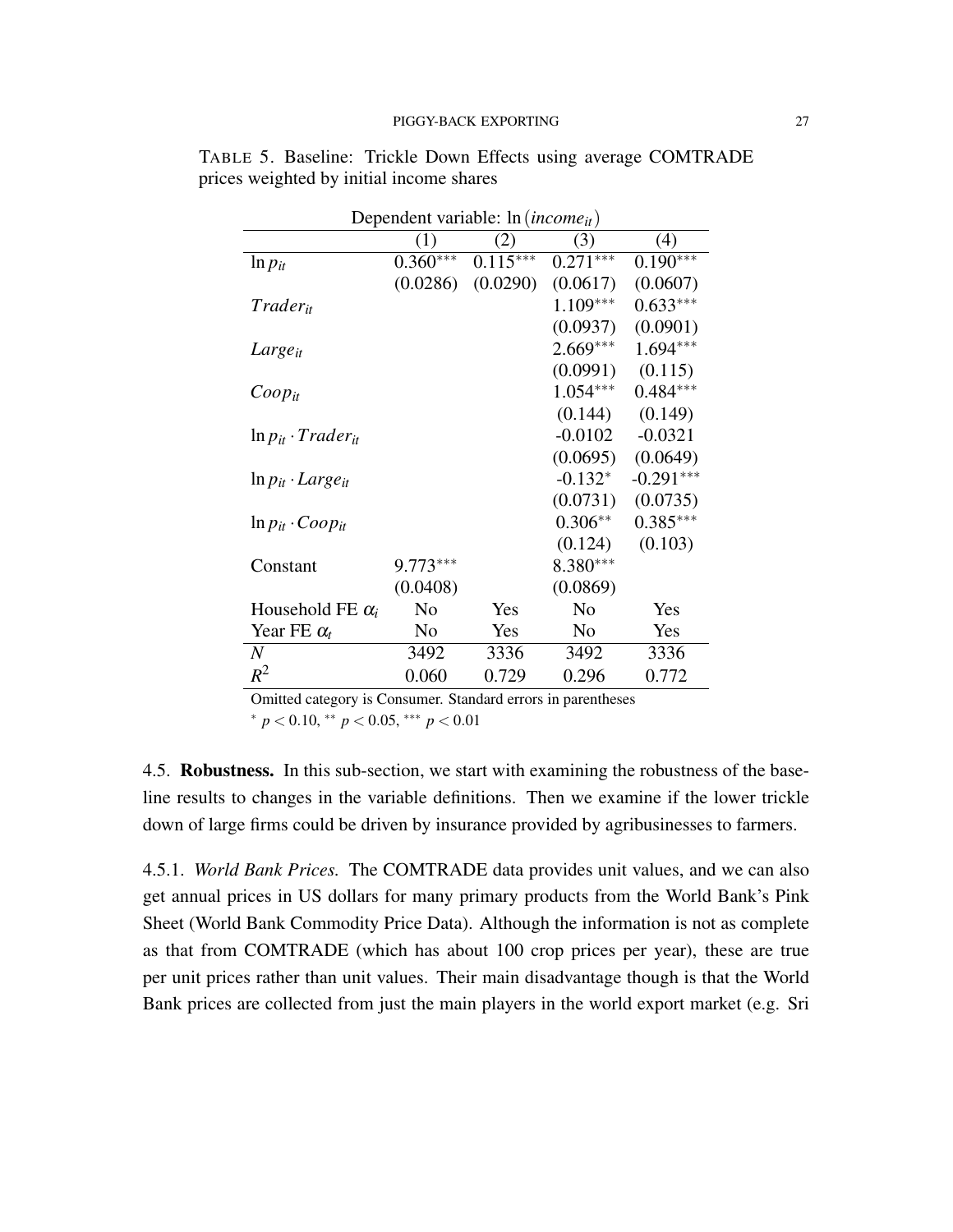|                                | <b>Baseline</b> | $ln(income_{it} \cdot q_{i0}/q_{it})$ | Income/Acre | World Bank Price | <b>Concurrent Share</b> |
|--------------------------------|-----------------|---------------------------------------|-------------|------------------|-------------------------|
|                                | (1)             | (2)                                   | (3)         | (4)              | (5)                     |
| $\ln p_{it}$                   | $0.190***$      | $0.331***$                            | $0.134*$    | $0.288***$       | $0.239***$              |
|                                | (0.0607)        | (0.0810)                              | (0.0749)    | (0.0627)         | (0.0771)                |
| $T\,rader_{it}$                | $0.633***$      | 0.0428                                | $0.544***$  | $0.490***$       | $0.639***$              |
|                                | (0.0901)        | (0.0986)                              | (0.111)     | (0.110)          | (0.0849)                |
| Large <sub>it</sub>            | 1.694***        | $0.672***$                            | $1.443***$  | $1.810***$       | $1.784***$              |
|                                | (0.115)         | (0.137)                               | (0.139)     | (0.146)          | (0.109)                 |
| $Coop_{it}$                    | $0.484***$      | $0.308*$                              | $0.491***$  | $0.545***$       | $0.502***$              |
|                                | (0.149)         | (0.177)                               | (0.186)     | (0.185)          | (0.181)                 |
| $\ln p_{it} \cdot Trader_{it}$ | $-0.0321$       | $-0.0963$                             | $-0.0512$   | 0.0335           | $-0.131$                |
|                                | (0.0649)        | (0.0836)                              | (0.0796)    | (0.0374)         | (0.0814)                |
| $\ln p_{it} \cdot Large_{it}$  | $-0.291***$     | $-0.256**$                            | $-0.304***$ | $-0.130***$      | $-0.477***$             |
|                                | (0.0735)        | (0.103)                               | (0.0896)    | (0.0460)         | (0.0907)                |
| $\ln p_{it} \cdot Coop_{it}$   | $0.385***$      | $0.387**$                             | $0.310**$   | 0.0196           | 0.173                   |
|                                | (0.103)         | (0.167)                               | (0.133)     | (0.0814)         | (0.147)                 |
| Household FE $\alpha_i$        | Yes             | Yes                                   | Yes         | Yes              | Yes                     |
| Year FE $\alpha_t$             | Yes             | Yes                                   | Yes         | Yes              | Yes                     |
| $\overline{N}$                 | 3336            | 3222                                  | 3492        | 2791             | 3646                    |
| $R^2$                          | 0.772           | 0.899                                 | 0.754       | 0.771            | 0.768                   |

TABLE 6. Robustness: Trickle down effects from income at fixed quantity & income per acre, and from incomes using World Bank prices & concurrent income shares

Omitted category is Consumer. Standard errors in parentheses

<sup>∗</sup> *p* < 0.10, ∗∗ *p* < 0.05, ∗∗∗ *p* < 0.01

Lanka, India for tea), making them potentially more noisy and less relevant for Kenya. Nonetheless, it is reassuring from Column (4) of Table 6 that our main results are similar - farmers selling through agribusinesses earn a premium but get lower trickle down effects of world price changes into their incomes. The coefficients on the premia and the trickle down rates are smaller, but this might have to do with higher average price levels recorded in the World Bank data.

4.5.2. *Weighting of Crop Prices.* In the baseline estimation, the change in world price was weighted by the initial income share of the crop for the household. Households are likely to adjust production in response to price changes so that initial income shares as weights may understate price movements by placing less weight on crops with rising prices. To test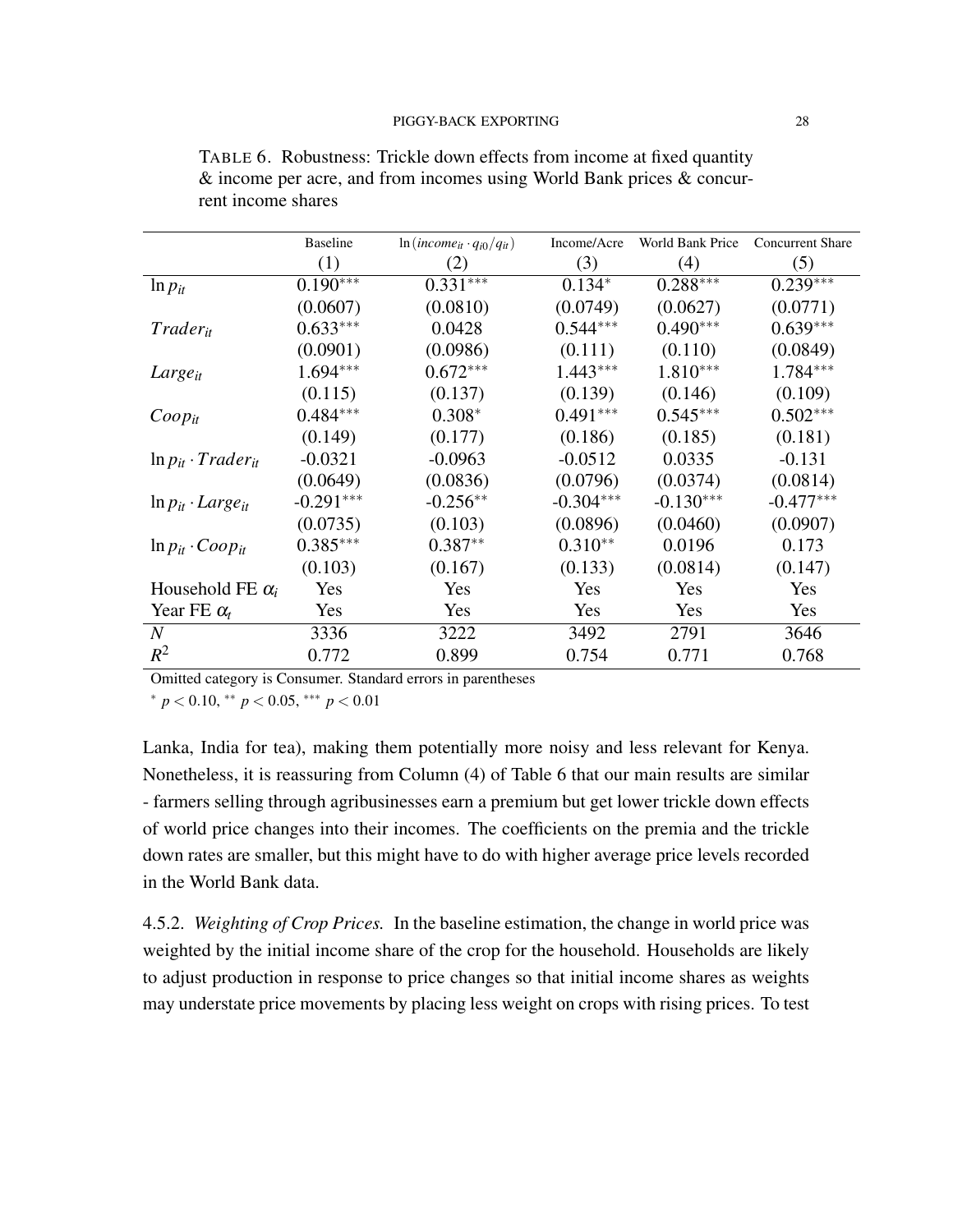the robustness of our baseline results, we use the concurrent income shares to construct the world price changes of Equation 4.1. Column (5) of Table 6 confirms the baseline result that large firms are associated with higher income premia for farmers, but lower trickledown effects of world price changes into farmer incomes. This is reassuring but unsurprising because the correlation between initial crop weights and concurrent crop weights is high (0.755).

4.5.3. *Variance of Income by Buyer Types.* We find that the trickle down rate is lower for agribusinesses, and interpret it as farmers getting lower than the full potential gains from trade. But one reason for lower trickle down from agribusinesses could be that they provide a lower variance in incomes for farmers (e.g. Allen and Atkin, 2016). Farmers would choose to trade off their income changes for lower variance in incomes if they are risk averse. In this case, the lower trickle down effects from Large Firms would reflect an insurance motive.

One way of addressing this insurance motive is to examine if the variance in income of households that sell through agribusinesses is lower than that for small traders. If agribusinesses insure farmers against income shocks, then we would expect lower variance in the incomes of their farmers, compared to other buyers. We compute the variance in income of each household over the three time periods in our sample. Columns (1) and (3) of Table 7 shows that the variance in income for the average household that sells to Large Firms is an order of magnitude higher than the average household that sells to Small Traders. This is true whether we look at the household income from all crops or the household income from a given crop. $4$ 

While variance in income is the welfare-relevant metric, one concern with using variances is that it might just be picking up the sorting of bigger farmers with agribusinesses. To address this, we compute the coefficient of variation (CV) in income, and Columns (2) and (4) of Table 7 shows that the variation in income of households selling through large firms is not much lower than for farmers selling through small traders or the average buyer.

<sup>&</sup>lt;sup>4</sup>Results are similar when we regress the variances on indicators for each buyer type, with and without district fixed effects in household level regressions and crop-district fixed effects in household crop regressions.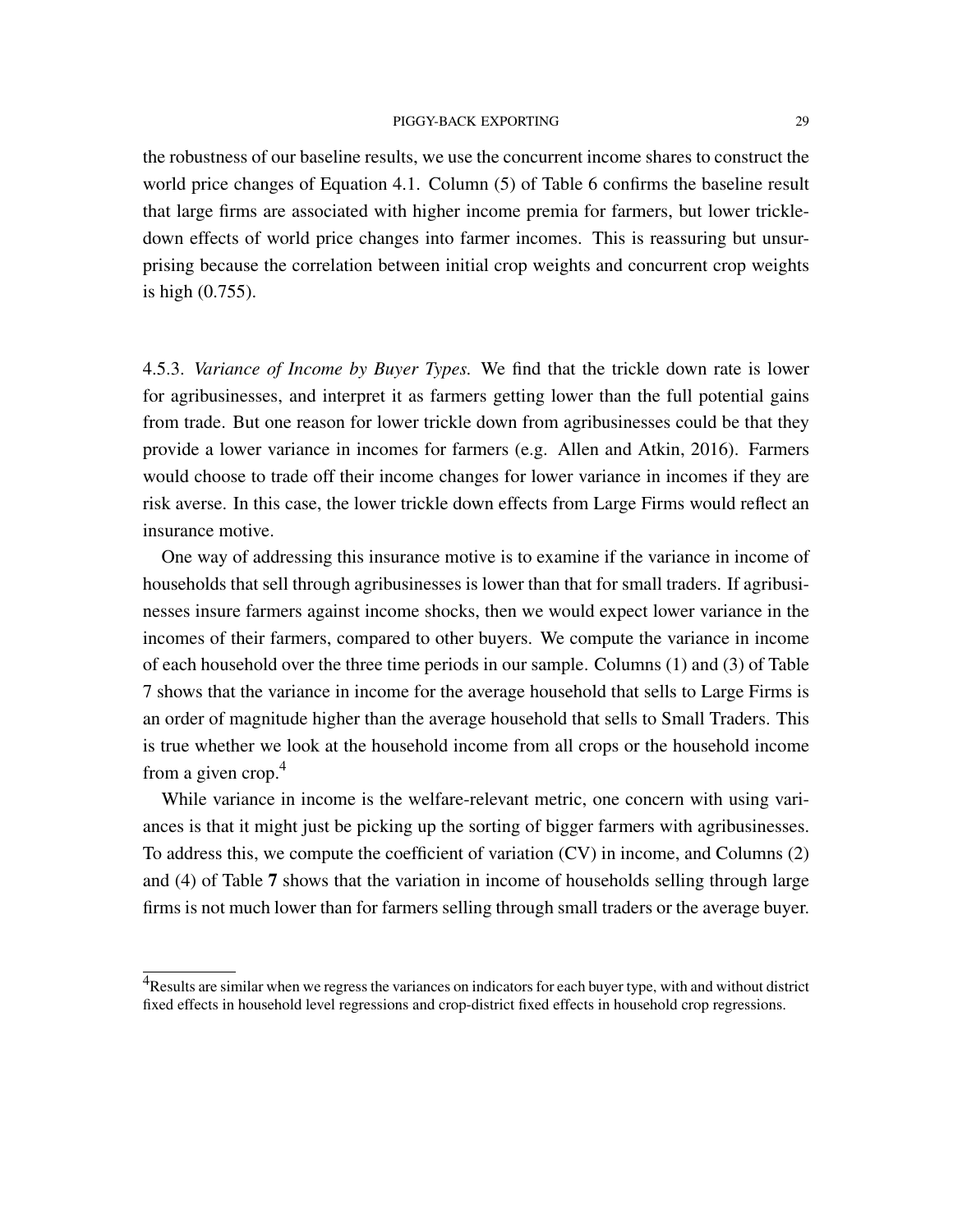|              | Within Household |              |        |          | Within Household-Crop |              |            |          |      |           |
|--------------|------------------|--------------|--------|----------|-----------------------|--------------|------------|----------|------|-----------|
|              |                  | (1) Variance |        | $(2)$ CV |                       | (3) Variance |            | $(4)$ CV |      |           |
| Buyer Type   |                  | #Obs Mean    | SD.    | Mean     | SD.                   | #Obs         | Mean       | SD.      | Mean | <b>SD</b> |
| Consumer     | 173              | 289          | 1,443  | 86.0     | 38.9                  | 560          | 29         | 320      | 68.2 | 38.3      |
| Cooperative  | 156              | 679          | 3,350  |          | 69.8 33.4             | 818          | 62         | 392      | 72.5 | 37.9      |
| Small trader | 581              | 720          | 3,786  |          | 74.7 37.0             | 2,569        | 83         | 1,176    | 69.4 | 38.2      |
| Large firm   | 328              | 6,132        | 68,054 |          | 66.2 37.5             | 1,462        | 769        | 13,811   | 64.4 | 37.7      |
| Total        | 1.238            | 2,089        | 35,194 |          | 73.4 37.5             | 5,409        | <b>260</b> | 7.233    | 68.4 | 38.1      |

TABLE 7. Summary Statistics for the Variance in Income (in '000) of Households Over Time by Buyer Type

TABLE 8. Summary Statistics for the Variance ('000) and CV in Consumption Expenditure of Households Over Time by Buyer Type

|              |         | Variance |                | CV)  |           |
|--------------|---------|----------|----------------|------|-----------|
| Buyer Type   | # $Obs$ | Mean     | Std. Dev. Mean |      | Std. Dev. |
| Consumer     | 145     | 46.7     | 82.8           | 92.3 | 34.4      |
| Cooperative  | 148     | 38.2     | 99.7           | 91.7 | 26.8      |
| Small trader | 583     | 56.5     | 160.0          | 88.9 | 32.1      |
| Large firm   | 306     | 51.7     | 171.1          | 94.3 | 31.9      |
| Total        | 1.182   | 51.8     | 149.3          | 91.1 | 31.8      |

4.5.4. *Consumption Smoothing.* Another metric to test for the insurance motive is to test whether farmers selling through Large Firms have systematically lower variation in consumption expenditure. This would directly let us examine if the variation in purchasing power of farmers selling through large firms differs systematically from that of farmers selling through other buyers. Table 8 shows that farmers selling through large firms do not have sysematically lower variation in consumption expenditures, compared to small traders or other buyers.<sup>5</sup>

4.5.5. *Asymmetric Effects for Price Rise and Price Drops.* It may be the case that agribusinesses insure farmers against just the income shocks arising from world price fluctuations. Then agribusinesses provide insurance against world price shocks but not general income

<sup>5</sup>Consumption expenditure is the amount of household spending on products to meet their everyday needs. It includes the following: maize grain, packaged sifted maize meal, posho meal, beans/dried peas/legumes, millet/sorghum, wheat flour, rice, cassava, matoke/cooking bananas, Irish potatoes, meat, sugar, cooking oil, wheat bread, sweet potatoes, milk, eggs, and fish.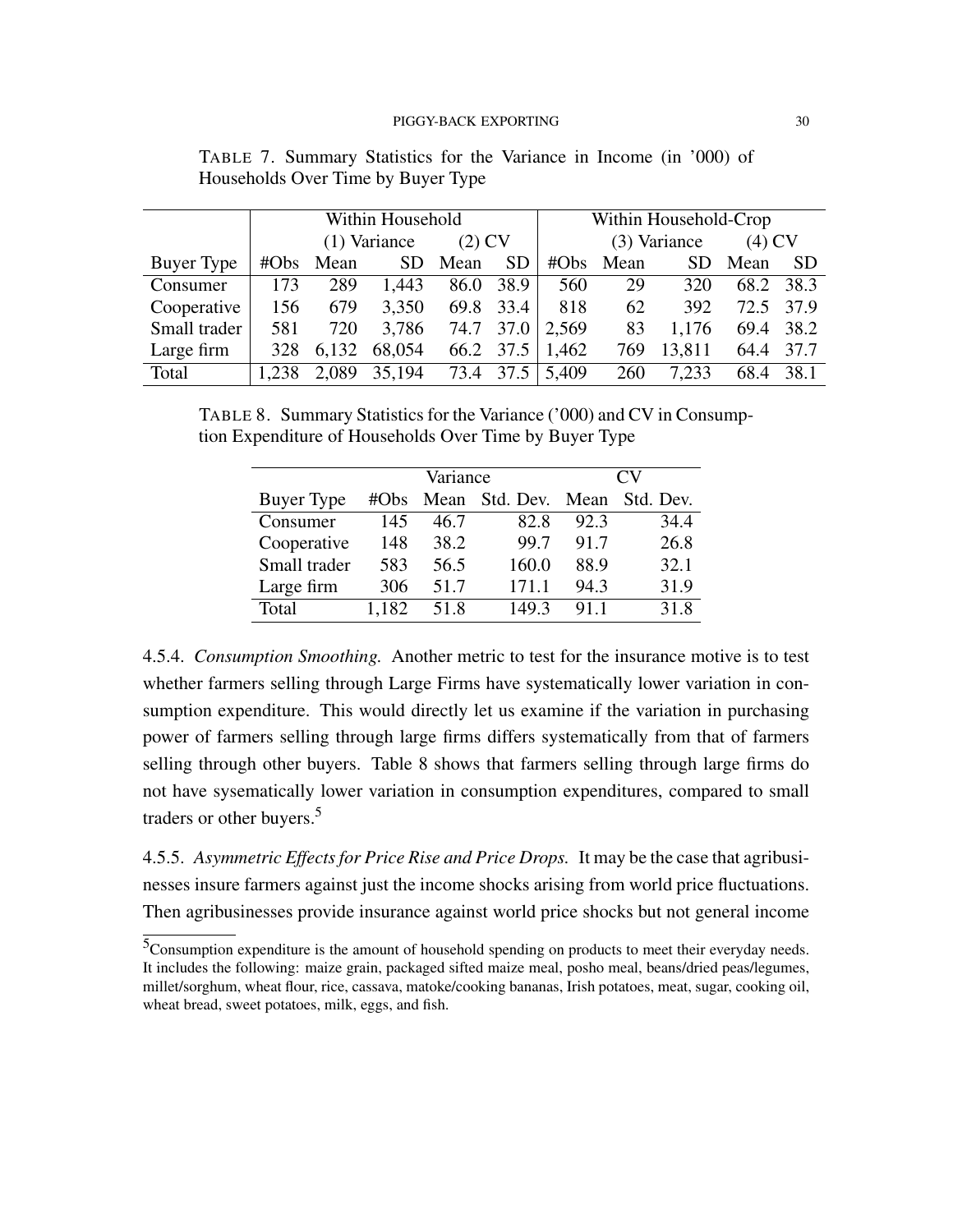shocks, so we need not see lower variance in incomes for farmers selling through agribusinesses even when there is insurance provided against price shocks. One way of addressing this is to allow the trickle down effect to be estimated separately for a rise in world prices and a fall in world price. Large agribusinesses would insure their farmers by passing on more of the world price change when there is a rise in world prices and less when there is a drop in world prices. To test this, we allow the trickle down effect to vary by price rises and price drops for each buyer type. The price rise indicator  $Rise_{it}$  is defined as 1 when household *i* at time *t* experiences an increase in its average price compared to the previous year, i.e.  $p_{it} - p_{it-1} = \sum_a \omega_{ai0} p_{at,Comtrade}^w - \sum_a \omega_{ai0} p_{at,-1Comtrade}^w > 0$ . Column (1) of Table 9 shows that the estimated trickle down from world prices to incomes of farmers selling through large firms is lower when there is a rise in world prices, which runs contrary to the insurance motive. It might be that the insurance is specific to the crop being purchased by the large firm, so we repeat our analysis at the household-crop level where *Rise<sub>it</sub>* indicates an increase in the world price of that crop. Columns (2) and (3) show that the trickle down to the farmer's income from that crop or the price received for the crop is not systematically greater when there is a price rise.

Therefore, the lower trickle down rate of large firms is unlikely to be a reflection of higher welfare for farmers through greater insurance. This is consistent with the anecdotal evidence mentioned earlier that small farmers in developing economies have limited recourse to getting their contracts reinforced after the harvest.

4.6. Back to Theory. Having tested the key prediction of the model, we go back to the theory to test the mechanism for the lower trickle down from agribusinesses and to estimate the potential gains from trade to farmers.

4.6.1. *Testing the Mechanism: Prices of Scarce Inputs.* The main mechanism underlying relatively lower trickle down from agribusinesses is that farmers have to incur higher costs of scarce inputs needed in agriculture. It is difficult to capture this effect if it manifests itself in lower quality. For example, a water pump is less effective when the water table is lower due to greater irrigation of fields with export crops. But we can still examine how farmers change their observed inputs that are recorded in the survey. We use the input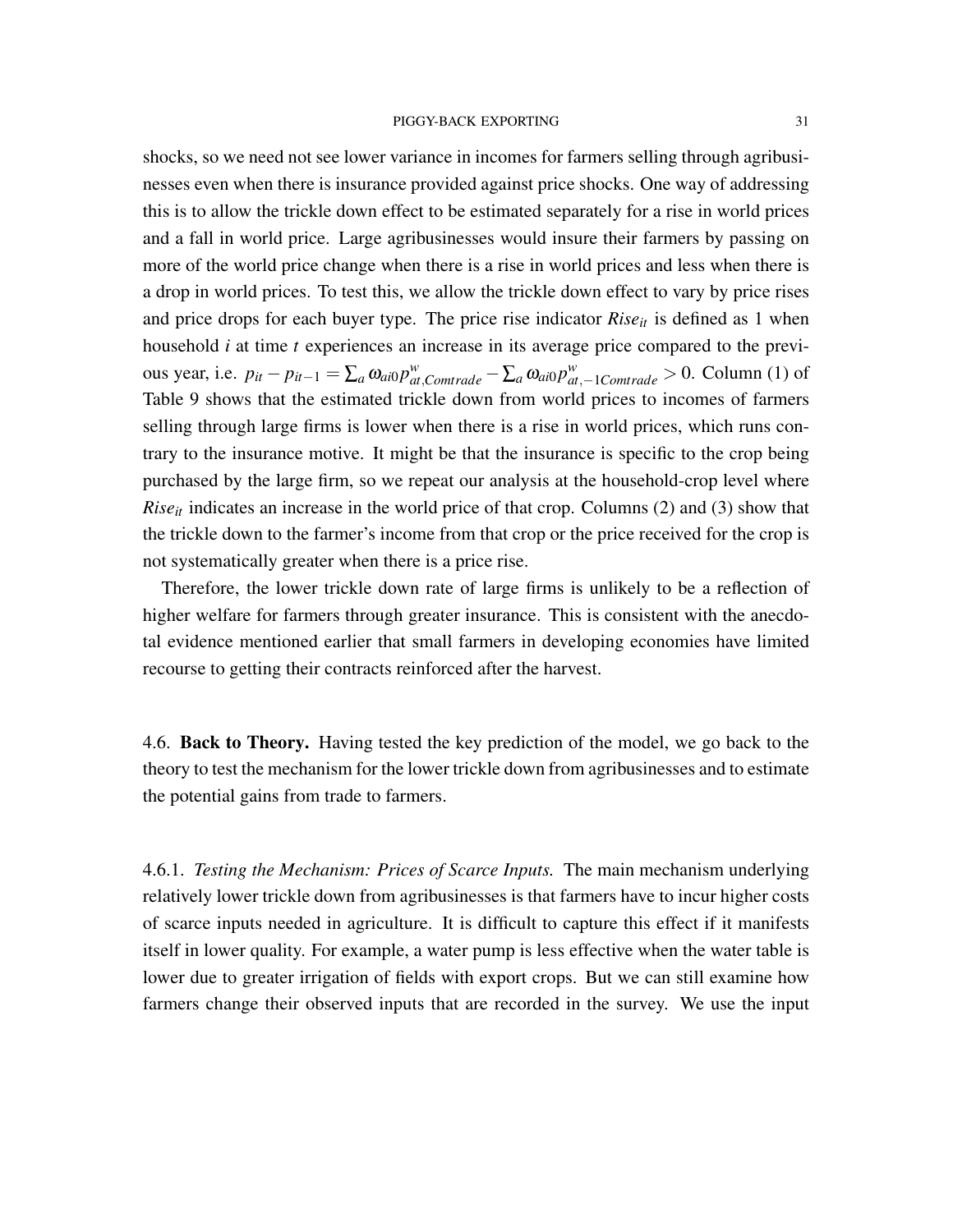|                                               | $(1)$ ln <i>income</i> <sub>it</sub> | $(2)$ ln <i>income</i> <sub>it</sub> | $\overline{(3)}$ ln <i>price<sub>it</sub></i> |
|-----------------------------------------------|--------------------------------------|--------------------------------------|-----------------------------------------------|
| $\ln p_{it}$                                  | 0.169                                | 0.844                                | $-1.942***$                                   |
|                                               | (0.176)                              | (0.579)                              | (0.601)                                       |
| <b>Trader</b> <sub>it</sub>                   | $0.857***$                           | 0.267                                | $-0.401$                                      |
|                                               | (0.280)                              | (0.301)                              | (0.270)                                       |
| Large <sub>it</sub>                           | $1.646***$                           | 0.301                                | $-0.0538$                                     |
|                                               | (0.315)                              | (0.322)                              | (0.306)                                       |
| $Coop_{it}$                                   | 0.571                                | 0.773                                | $-0.0418$                                     |
|                                               | (0.367)                              | (0.470)                              | (0.374)                                       |
| $\ln p_{it} \cdot Traderi_t$                  | 0.145                                | $-0.200$                             | $-0.345$                                      |
|                                               | (0.191)                              | (0.474)                              | (0.445)                                       |
| $\ln p_{it} \cdot Large_{it}$                 | $-0.133$                             | $-0.148$                             | $0.775*$                                      |
|                                               | (0.201)                              | (0.502)                              | (0.441)                                       |
| $\ln p_{it} \cdot Coop_{it}$                  | $0.465*$                             | 0.522                                | 0.705                                         |
|                                               | (0.243)                              | (0.565)                              | (0.508)                                       |
| $Rise_{it}$                                   | 0.345                                | 0.0360                               | 0.152                                         |
|                                               | (0.347)                              | (0.294)                              | (0.279)                                       |
| $Rise_{it} \cdot \ln p_{it}$                  | $0.858*$                             | 0.326                                | $1.293***$                                    |
|                                               | (0.448)                              | (0.520)                              | (0.429)                                       |
| $Rise_{it} \cdot Traderi_t$                   | $-0.614$                             | $-0.117$                             | 0.289                                         |
|                                               | (0.396)                              | (0.333)                              | (0.298)                                       |
| $Rise_{it} \cdot Large_{it}$                  | $-0.406$                             | 0.00462                              | 0.189                                         |
|                                               | (0.368)                              | (0.337)                              | (0.306)                                       |
| $Rise_{it} \cdot Coop_{it}$                   | $-0.347$                             | $-0.423$                             | $-0.0327$                                     |
|                                               | (0.519)                              | (0.440)                              | (0.470)                                       |
| $Rise_{it} \cdot \ln p_{it} \cdot Trade_{it}$ | $-0.757$                             | $-0.0455$                            | 0.366                                         |
|                                               | (0.461)                              | (0.562)                              | (0.493)                                       |
| $Rise_{it} \cdot \ln p_{it} \cdot Large_{it}$ | $-0.737$                             | 0.290                                | $-0.812*$                                     |
|                                               | (0.468)                              | (0.557)                              | (0.457)                                       |
| $Rise_{it} \cdot \ln p_{it} \cdot Coop_{it}$  | $-1.026$                             | $-0.151$                             | $-0.949*$                                     |
|                                               | (0.632)                              | (0.595)                              | (0.573)                                       |
| Unit FE $\alpha_i$                            | Yes                                  | Yes                                  | Yes                                           |
| Year FE $\alpha_t$                            | Yes                                  | Yes                                  | Yes                                           |
| Unit of Observation                           | Household                            | Household-Crop                       |                                               |
| Observations                                  | 2156                                 | 8247                                 | 7949                                          |
| $R^2$                                         | 0.852                                | 0.927                                | 0.853                                         |

TABLE 9. Robustness: Asymmetric Trickle Down Effects for Price Rise and Price Drop by Buyer Type

Omitted category is Consumer. Standard errors in parentheses.

<sup>∗</sup> *p* < 0.10, ∗∗ *p* < 0.05, ∗∗∗ *p* < 0.01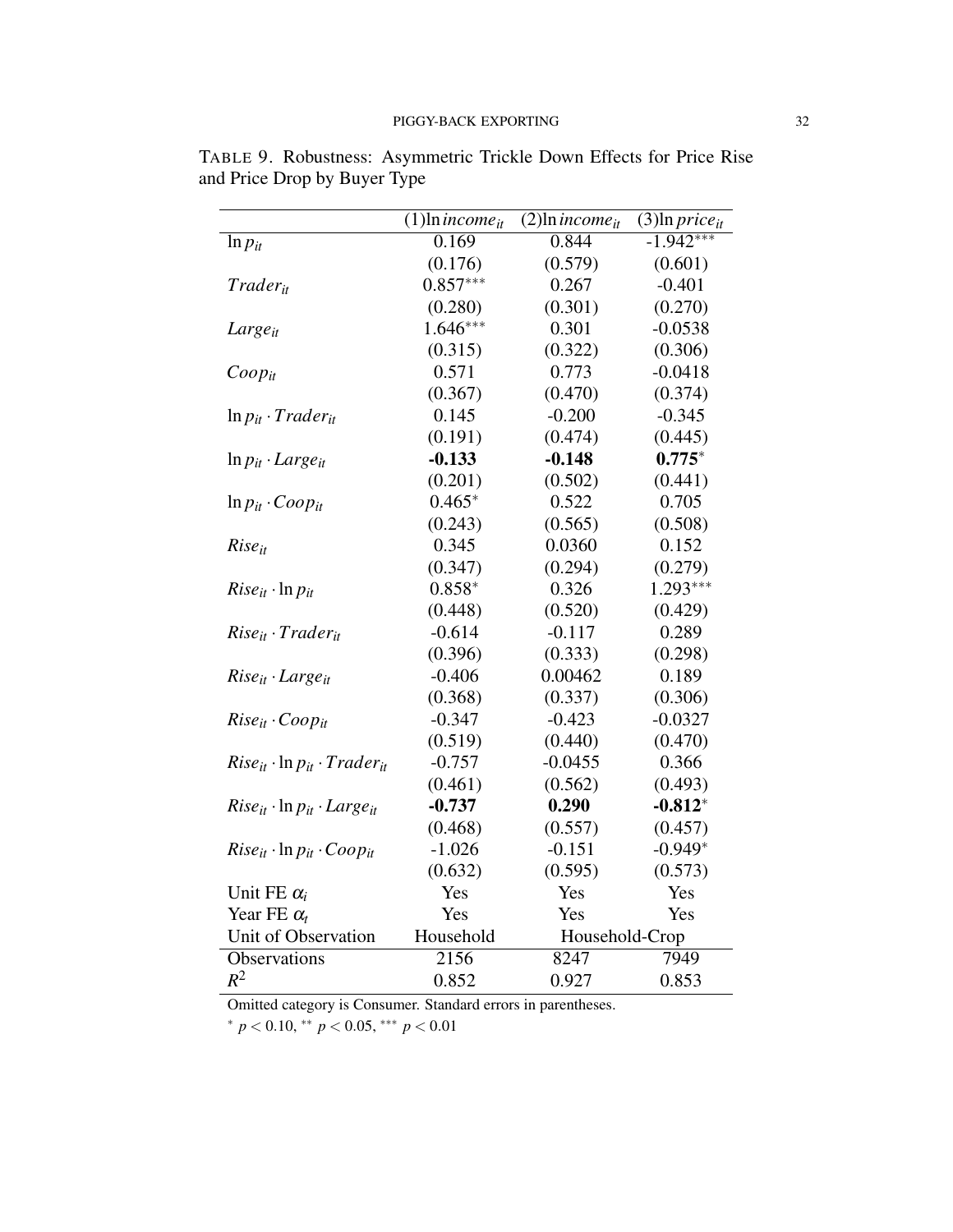expenditure per acre of the household as a proxy for the resource price per unit of land cultivated by the household.<sup>6</sup>

One way of examining the mechanism then is to test whether districts that are (or become) more exposed to agribusinesses have lower trickle down from large firms and higher input costs per acre. To determine which districts are more exposed to large firms, we first construct the value of potential incomes defined as the sum of the observed quantity of the household-crop valued at world prices  $(\sum_a p_{ai}^w \cdot q_{ai}^a)$ . The potential income uses world prices to avoid understating the share of buyers who pay less to farmers. We define *ShareLargeFirm<sub>dt</sub>* as the share of potential income of farmers that sell mainly to Large Firms in district *d* at time *t*.

Table 10 shows that households that sell through large firms in districts that are more exposed to large firms drive the lower trickle down effect. Examining the input costs, Table 11 shows that districts that are more exposed to large firms also see a greater rise in the input cost per acre faced by the households. Putting the two results together, we can examine how world price changes affect incomes and input prices for a district where the share of large firms approaches one. The results imply that a 1% change in the world price has a 0.48% lower trickle down to incomes of households selling through agribusinesses, compared to small traders. In such districts, a 1% increase in world price raises the input price by 0.22% which is 0.46% more than a district that has no exposure to large firms.

4.6.2. *Counterfactual: Potential Gains from Trade.* The previous subsection shows that farmers selling through large firms face higher costs of investing scarce resources into farming when world prices rise. We can then use the model to ask the question: how much more would the farmer have gained from the world price increase if investments into scarce inputs had not been driven up? A natural way for a policymaker to address this is to guarantee constant rates for the scarce inputs, in the event of a breakdown in negotiations be ween a farmer and an agribusiness. This would not change the cropping and selling decisions of farmers, but would increase the outside option of farmers selling through agribusinesses. The farmer gets  $\delta pa - \theta r$  from selling through agribusinesses.

 $<sup>6</sup>$ Input expenditure is the household spending on goods and services for the purpose of production. It includes</sup> the following: fertilizer, pesticide, insecticide, herbicide, plough, sprayer, AT equipment, technical support, fungicide, water, planter cost, harvester cost, transport, sheller cost, fuels, gunny bags, ridger cost, land rent, land preparation, farm implements, farm machinery, irrigation equipment, and baler.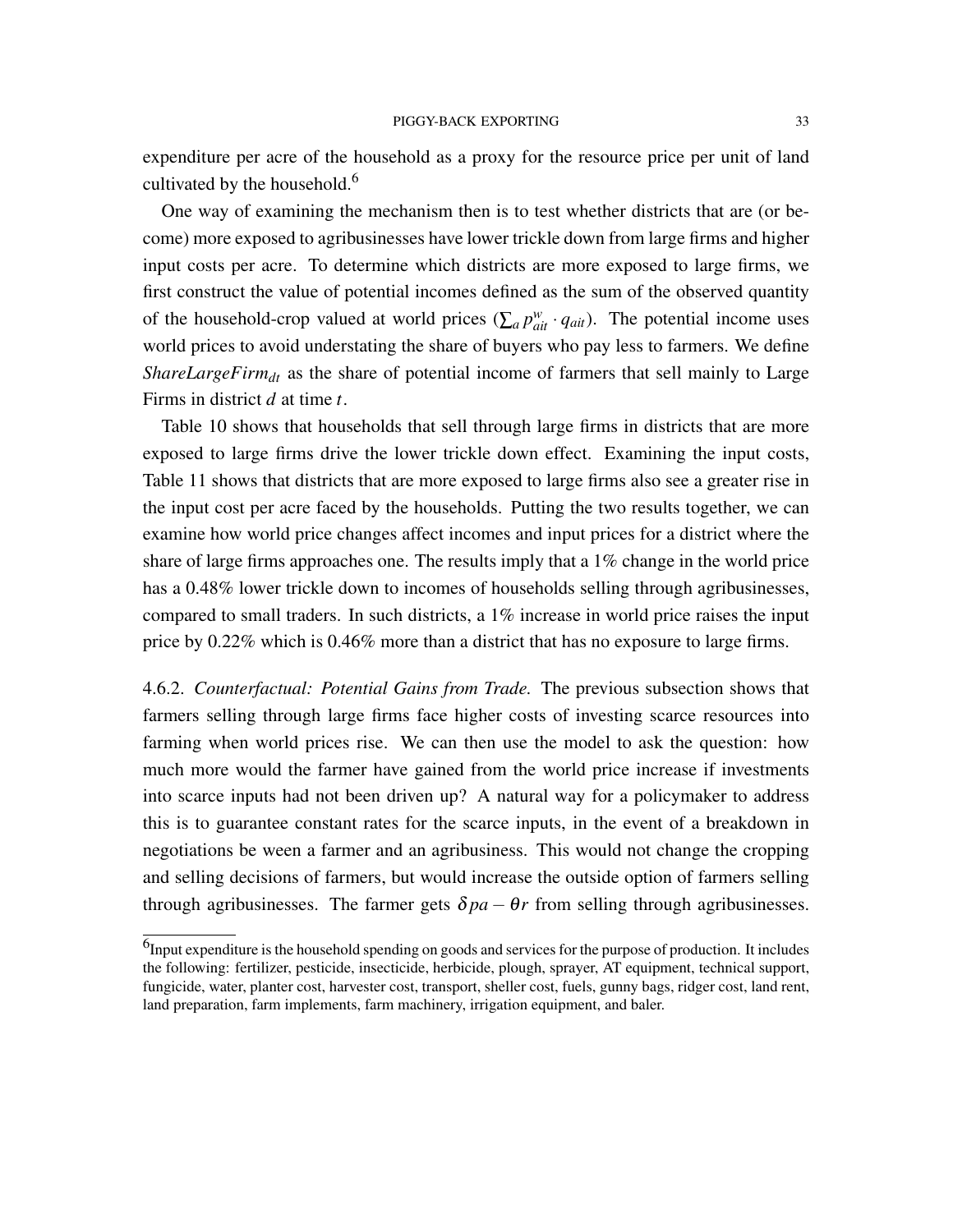| Dependent variable: $ln(income_{it})$ |            |                                                      |           |  |  |
|---------------------------------------|------------|------------------------------------------------------|-----------|--|--|
| $\ln p_{it}$                          | 0.0518     | $\ln p_{it} \cdot Sharelarge_{dt}$                   | 0.236     |  |  |
|                                       | (0.156)    |                                                      | (0.244)   |  |  |
| $Coop_{it}$                           | 0.573      | $Coop_{it} \cdot Sharelarge_{dt}$                    | $-0.134$  |  |  |
|                                       | (0.386)    |                                                      | (0.581)   |  |  |
| <i>Trader<sub>it</sub></i>            | $0.989***$ | $Trade_{it} \cdot Shared_{dr}$                       | $-0.518$  |  |  |
|                                       | (0.245)    |                                                      | (0.408)   |  |  |
| $Large_{it}$                          | $1.067***$ | $Large_{it} \cdot Sharelarge_{dt}$                   | $0.952**$ |  |  |
|                                       | (0.273)    |                                                      | (0.431)   |  |  |
| $\ln p_{it} \cdot Coop_{it}$          | $0.641**$  | $\ln p_{it} \cdot Coop_{it} \cdot Sharelarge_{dt}$   | $-0.486$  |  |  |
|                                       | (0.301)    |                                                      | (0.450)   |  |  |
| $\ln p_{it} \cdot Trader_{it}$        | $-0.0496$  | $\ln p_{it} \cdot Trader_{it} \cdot Sharelarge_{dt}$ | 0.0444    |  |  |
|                                       | (0.177)    |                                                      | (0.287)   |  |  |
| $\ln p_{it} \cdot Large_{it}$         | 0.0152     | $\ln p_{it} \cdot Large_{it} \cdot Sharelarge_{dt}$  | $-0.482*$ |  |  |
|                                       | (0.176)    |                                                      | (0.290)   |  |  |
| HH FE $\alpha_i$                      | Yes        | ShareLarge <sub>dt</sub>                             | $-0.266$  |  |  |
| Year FE $\alpha_t$                    | <b>Yes</b> |                                                      | (0.407)   |  |  |
| <b>Observations</b>                   | 3189       | $R^2$                                                | 0.811     |  |  |

TABLE 10. Mechanism: Trickle Down by share of large firms in districts

Omitted category is Consumer. Standard errors in parentheses

<sup>∗</sup> *p* < 0.10, ∗∗ *p* < 0.05, ∗∗∗ *p* < 0.01

TABLE 11. Mechanism: Input prices by share of large firms in districts

| Dependent variable: In ( <i>in put cost per acre</i> <sub>it</sub> ) |            |           |  |  |  |  |
|----------------------------------------------------------------------|------------|-----------|--|--|--|--|
|                                                                      | (1)        | (2)       |  |  |  |  |
| $\ln p_{it}$                                                         | $-0.211*$  | $-0.248*$ |  |  |  |  |
|                                                                      | (0.127)    | (0.132)   |  |  |  |  |
| <i>ShareLarge</i> <sub>dt</sub>                                      | $1.601***$ | $0.548**$ |  |  |  |  |
|                                                                      | (0.198)    | (0.252)   |  |  |  |  |
| $\ln p_{it} \cdot Sharelarge_{dt}$                                   | $0.405**$  | $0.464**$ |  |  |  |  |
|                                                                      | (0.191)    | (0.199)   |  |  |  |  |
| HH FE $\alpha_i$                                                     | Yes        | Yes       |  |  |  |  |
| Year FE $\alpha_t$                                                   | No         | Yes       |  |  |  |  |
| <b>Observations</b>                                                  | 2293       | 2293      |  |  |  |  |
| $R^2$                                                                | 0.733      | 0.767     |  |  |  |  |

Dependent variable: ln(*input cost per acreit*)

Omitted category is Consumer. Standard errors in parentheses

<sup>∗</sup> *p* < 0.10, ∗∗ *p* < 0.05, ∗∗∗ *p* < 0.01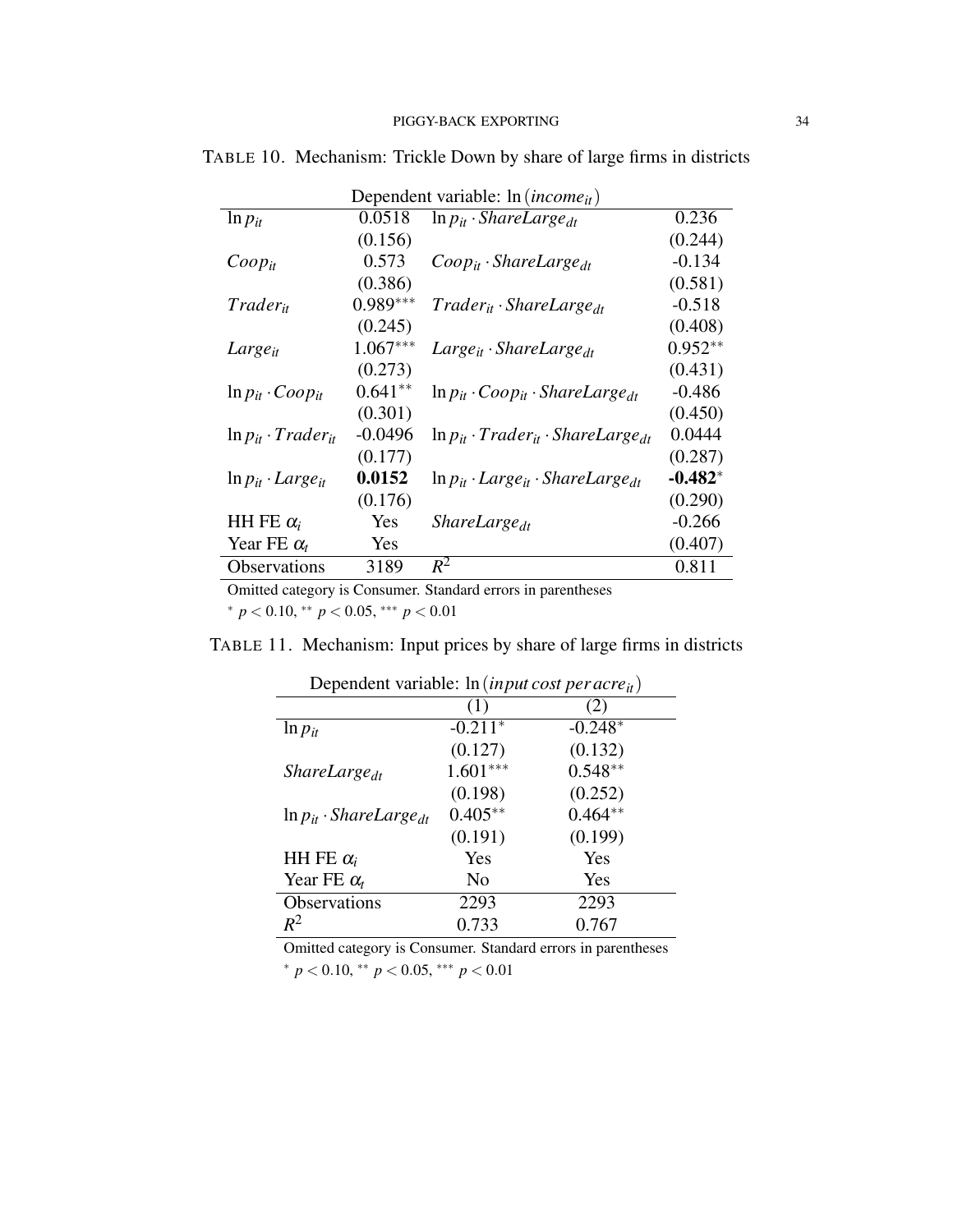The farmer would get  $\delta p a$  if the policymaker guarantees a payment of  $\theta r$  to farmers in the event of a disagreement with the agribusiness. Then the potential gains from trade to farmers is  $\Delta \delta p a$ , which we will recover in this counterfactual exercise.

The trickle down estimate gives the actual change in incomes with respect to world price changes. From the trickle down estimation of Equation 4.1, the actual gains from trade to a farmer selling through an agribusiness is  $\hat{\beta}_{Large} [(p_t^w - p_0^w$  $\binom{w}{0}$  /  $p_0^w$  $\binom{w}{0}$  *income*<sub>0</sub> when the world price of the export crop changes from  $p_0^w$  $p_l^w$  to  $p_l^w$ . The actual gains from trade to a farmer selling through a small trader is  $\hat{\beta}_{Trader} \left[ \left( p_t^w - p_0^w \right) \right]$  $\binom{w}{0}$  /  $p_0^w$  $_{0}^{w}]$  income<sub>0</sub>.

To get the potential gains from trade, we need to estimate the quality spillover  $\delta$  from agribusinesses to farmers. Taking the theory to guide us, we can recover the quality spillover by estimating the following equation:

$$
income_{it} = \alpha_i + \alpha_t + \sum_k \eta_k BuyerType_{kit} + \sum_k \gamma_k (p_{it}^wa_{it}) \cdot BuyerType_{kit} + \varepsilon_{it}
$$

where we compute the RHS variable  $p_{it}^{w} a_{it}$  using the observed world prices of the crops and the cropping pattern  $a_{it}$  of the household. Then  $\hat{\delta} = \hat{\gamma}_{Large} / \hat{\gamma}_{Trader}$  is the quality spillover which is estimated using the within-household variation in prices, cropping patterns and buyer types. Table 12 estimates that farmers selling through large firms experience a doubling of their productivity, compared to small traders. Combining this estimate with the trickle down estimates of Column 4 in Table 5, the potential gains from trade are about six times higher than the actual gains from trade, i.e. Potential GFT/Actual GFT  $=\hat{\delta}\hat{\beta}_{Trader}/\hat{\beta}_{Large} = 5.72$  (relative to 2000). Figure 4.4 plots the log differences between these potential gains from trade  $(\hat{\delta}\hat{\beta}_{Trade} [ (p_t^w - p_0^w$  $\binom{w}{0}$  /  $p_0^w$  $\binom{w}{0}$  *income*<sub>0</sub>) and the actual gains from trade for each household. Although households with higher initial incomes get bigger levels of the potential gains from trade under the counterfactual policy, the lowest income farmers mostly see a rise in incomes from their very low initial levels. At a time when cooperatives are losing their market share, protecting farmers from investment cost increases, that reduce their bargaining power, can ensure that farmers get more of the gains from trade.

#### 5. CONCLUSION

Agricultural markets in developing economies typically consist of a large number of small farmers who sell their produce through small traders and big agribusinesses with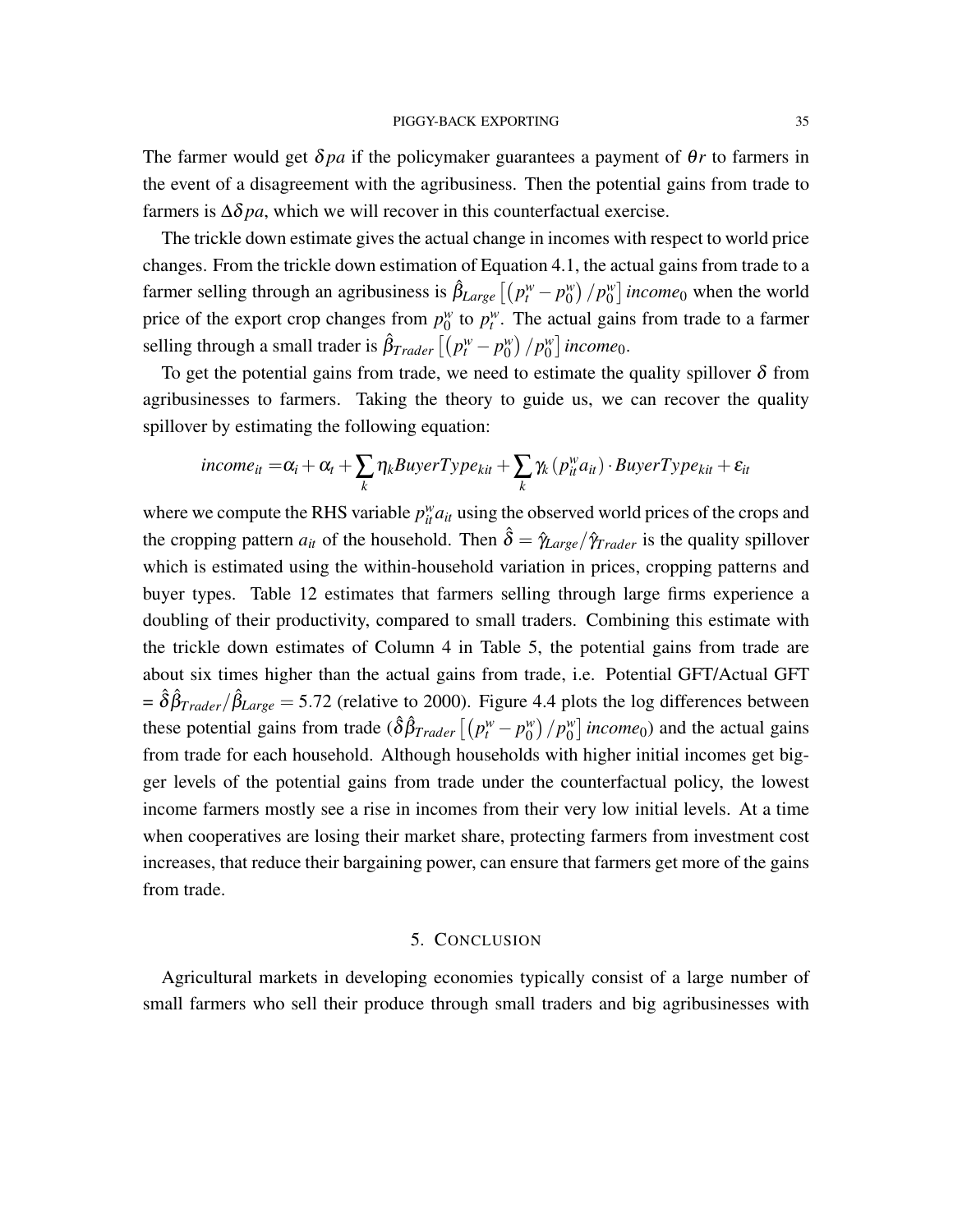| Dependent variable: <i>income</i> <sub>it</sub> |            |                    |            |  |  |  |
|-------------------------------------------------|------------|--------------------|------------|--|--|--|
| $(p_{it}^wa_{it})\cdot Trader_{it}$             | $3.684***$ | $T\,rader_{it}$    | $162.2***$ |  |  |  |
|                                                 | (0.913)    |                    | (55.67)    |  |  |  |
| $(p_{it}^wa_{it})\cdot Large_{it}$              | $7.746***$ | $Large_{it}$       | 548.0***   |  |  |  |
|                                                 | (2.195)    |                    | (86.51)    |  |  |  |
| $(p_{it}^wa_{it})$ $\cdot$ Coop <sub>it</sub>   | $24.31***$ | $Coop_{it}$        | 3.889      |  |  |  |
|                                                 | (8.819)    |                    | (124.4)    |  |  |  |
| HH FE $\alpha_i$                                | Yes        | Year FE $\alpha_t$ | Yes        |  |  |  |
| Observations                                    | 3880       | $R^2$              | 0.836      |  |  |  |

TABLE 12. Counterfactual: Quality Spillover

Omitted category is Consumer. Standard errors in parentheses <sup>∗</sup> *p* < 0.10, ∗∗ *p* < 0.05, ∗∗∗ *p* < 0.01

FIGURE 4.4. Potential and Actual Gains from Trade by Initial Income



market power. We develop a flexible analytical framework that embeds the complexity of the industrial organization of agricultural markets.

Incorporating a richer market structure shows that a farmer receives a greater share of the world price when there is greater equality in land ownership and more competition among intermediaries. Farming by large agribusinesses increases farm incomes through productivity transfers. But agribusinesses also increase competition for scarce capital, which is necessary for growing and marketing farm produce. These conflicting forces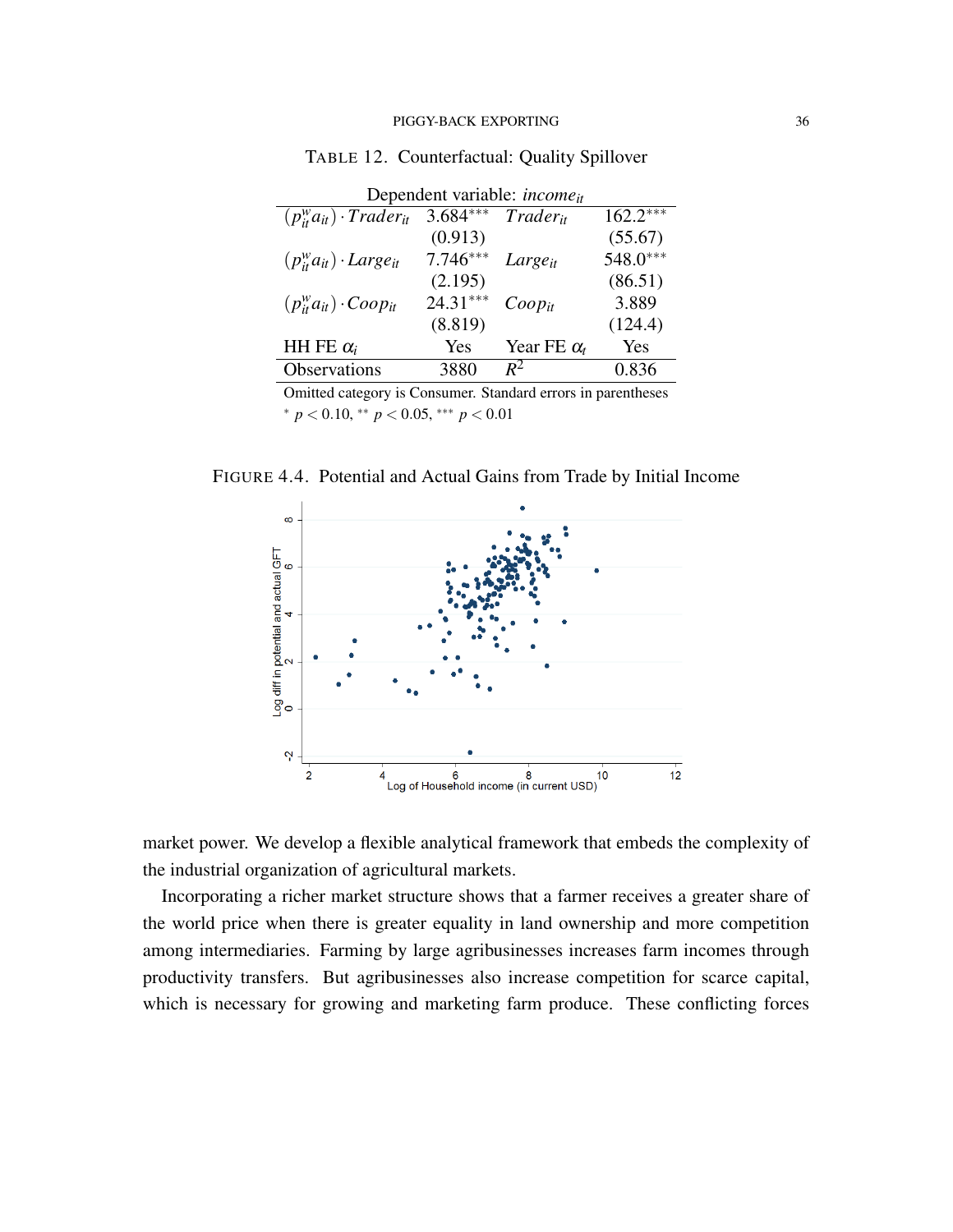imply that the trickle down effect of increases in world commodity prices ranges from negative to greater than one, depending on the degree to which small farmers have invested in their relationship with big agribusinesses.

Testing for the degree of lock-in of small farmers to agribusinesses in Kenyan farming, we find that farmers selling through large firms have higher incomes but lower trickle down of world price increases to their own household incomes. Compared to farmers selling directly to consumers and farmers selling through small traders, farmers that sell through agribusinesses share less in the gains from trade. When the world price faced by farmers rises by 1%, the rise in the incomes of farmers selling through large agribusinesses is about 30% less than that of farmers who sell to small traders. We show that the lower trickle down is unlikely to be due to insurance provided by agribusinesses. We find that input unit values rise with changes in world prices when large firms have higher market shares, and this suggests that the potential gains form trade to small farmers could be raised by shielding them from increases in the costs of investing in export products. This would enable farmers to get the initial gains from technical spillovers from agribusinesses and to not have these gains lowered by future reductions in world prices.

Our findings suggest that although farmers might experience higher productivity by selling through large agribusinesses, they do not share much in the gains from trade that agribusinesses obtain from favorable movements in the prices of crops in world markets. We find a sizable productivity spillover and lock-in of farmers selling to agribusinesses. Future work can identify the sources of the productivity gain and the lock-in of farmers to agribusinesses, which is a subject of a vast literature on the agricultural productivity gap in developing countries (e.g. Lagakos and Waugh, 2013; Conley and Udry, 2010).

## **REFERENCES**

- Allen, Treb, "Information Frictions in Trade," *Econometrica*, 2014, *82* (6), 2041–2083.
- **and David Atkin, "Volatility and the Gains from Trade," Technical Report, Na**tional Bureau of Economic Research 2016.
- Antràs, Pol and Arnaud Costinot, "Intermediated Trade\*," The Quarterly journal of *economics*, 2011, *126* (3), 1319–1374.
- Ashraf, Nava, Xavier Giné, and Dean Karlan, "Finding missing markets (and a disturbing epilogue): Evidence from an export crop adoption and marketing intervention in Kenya," *American Journal of Agricultural Economics*, 2009, *91* (4), 973–990.

Atkin, David and Dave Donaldson, "Who's getting globalized? the size and nature of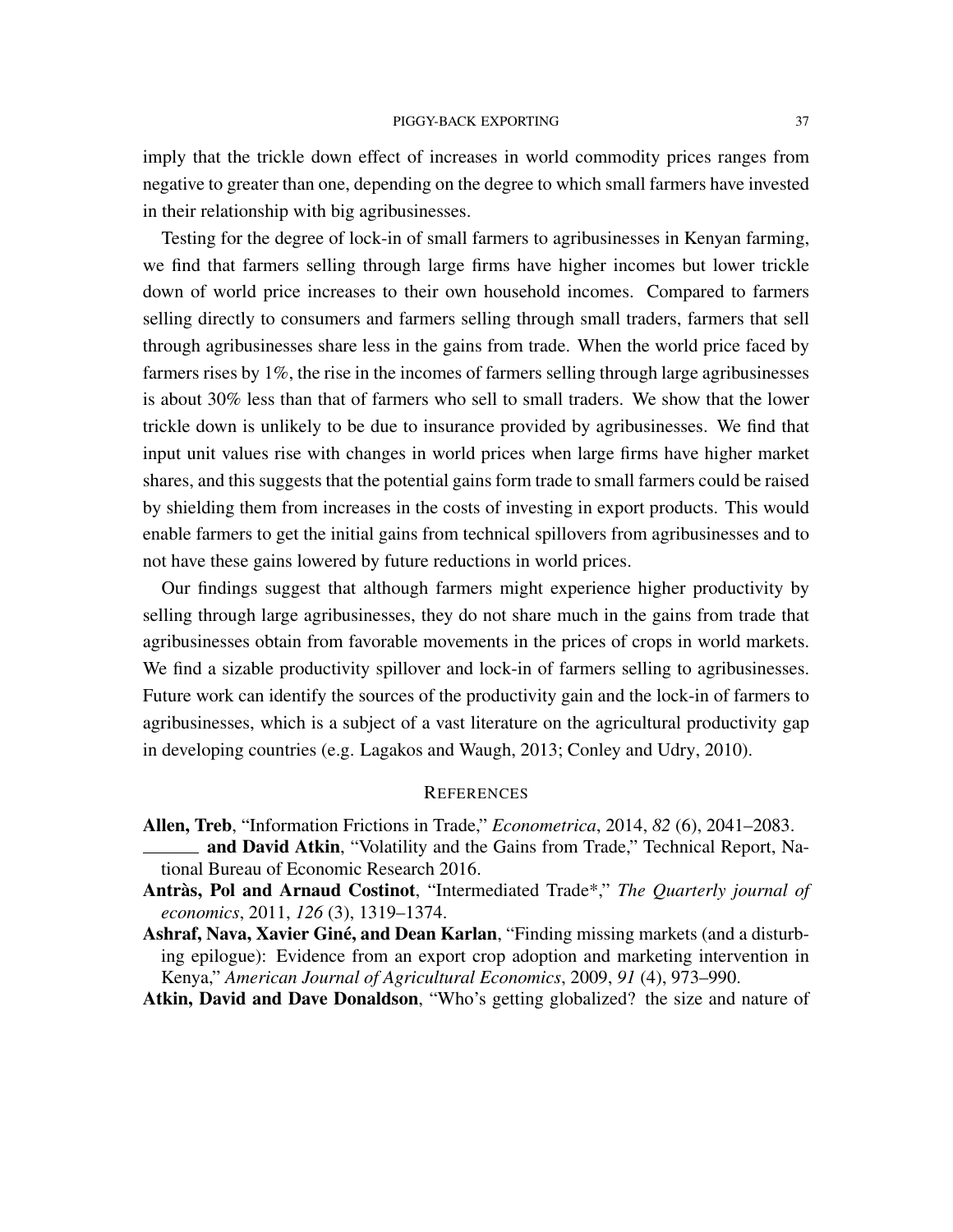intranational trade costs," *Yale University and MIT, unpublished mimeo*, 2012.

- Balat, Jorge, Irene Brambilla, and Guido Porto, "Realizing the gains from trade: Export crops, marketing costs, and poverty," *Journal of International Economics*, 2009, *78* (1), 21–31.
- Bardhan, Pranab, Dilip Mookherjee, and Masatoshi Tsumagari, "Middlemen margins and globalization," *American Economic Journal: Microeconomics*, 2013, *5* (4), 81–119.
- Bardhan, Pranab K., "Interlocking factor markets and agrarian development: A review of issues," *Oxford Economic Papers*, 1980, pp. 82–98.
- Barrett, Christopher B., "Smallholder market participation: Concepts and evidence from eastern and southern Africa," *Food Policy*, 2008, *33* (4), 299–317.
- and Emelly Mutambatsere, *Agricultural markets in developing countries*, Vol. 2nd Edition, London: Palgrave Macmillan, Forthcoming, 2008.
- Bernard, Andrew B. and Swati Dhingra, "Contracting and the Division of the Gains from Trade," Technical Report, Working paper 2015.
- Bhagwati, Jagdish N., Arvind Panagariya, and Thirukodikaval N. Srinivasan, *Lectures on international trade*, MIT press, 1998.
- Brambilla, Irene and Guido G. Porto, "Market structure, outgrower contracts, and farm output. Evidence from cotton reforms in Zambia," *Oxford Economic Papers*, 2011.
- Burke, Marshall, "Selling low and buying high: An arbitrage puzzle in Kenyan villages," in "Working Paper" 2014.
- Carr, Stephen, "What happens to the small farmers when the large ones take over?," *Thrive, CGIAR Research Program on Water, Land and Ecosystems*, February 2013.
- Chamberlin, Jordan and T. S. Jayne, "Unpacking the meaning of 'market access': evidence from rural Kenya," *World development*, 2013, *41*, 245–264.
- Chau, Nancy, Hideaki Goto, and Ravi Kanbur, "Middlemen, Non-Profits, and Poverty," Technical Report, Cornell University, Department of Applied Economics and Management 2009.
- Collier, Paul and Stefan Dercon, "African Agriculture in 50Years: Smallholders in a Rapidly Changing World?," *World development*, 2014, *63*, 92–101.
- Conley, Timothy G. and Christopher R. Udry, "Learning about a new technology: Pineapple in Ghana," *The American Economic Review*, 2010, *100* (1), 35–69.
- Devadoss, Stephen and Wongun Song, "Oligopsony Distortions and Welfare Implications of Trade\*," *Review of International Economics*, 2006, *14* (3), 452–465.
- Dragusanu, Raluca, Daniele Giovannucci, and Nathan Nunn, "The economics of fair trade," *The Journal of Economic Perspectives*, 2014, *28* (3), 217–236.
- Dries, Liesbeth, Michael Dumitrashko, Matthew Gorton, A. Ignat, N. Mkrtchyan, G. Sardaryan, A. Skripnik, V. Urutyan, Anneleen Vandeplas, and J. White, "Farmer-processor relationships in the CIS dairy sector: key findings from the SID-CISA research project," 2007.

Eckel, Carsten, "International trade and retailing," 2009.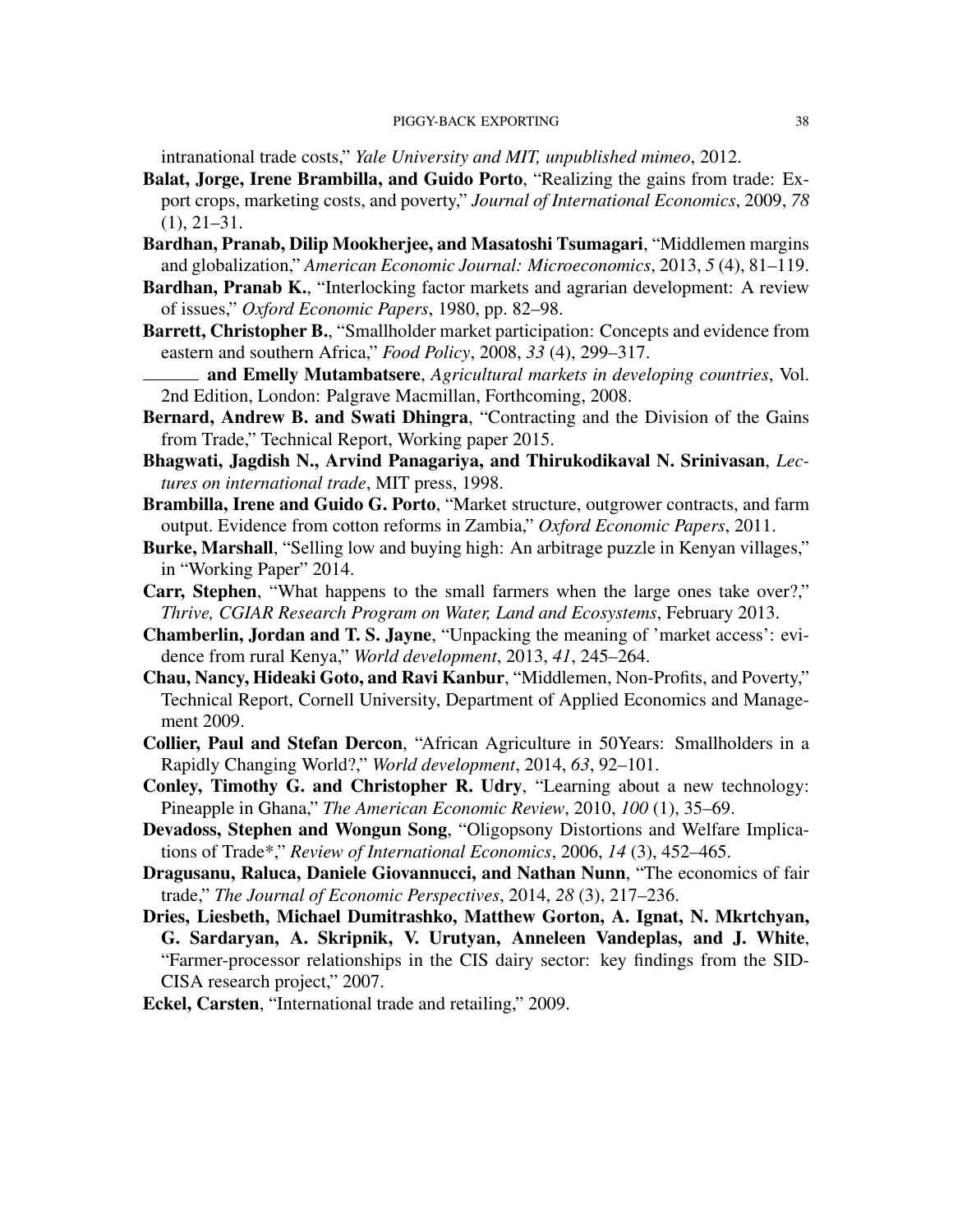- Fafchamps, Marcel and Ruth V. Hill, "Price transmission and trader entry in domestic commodity markets," *Economic Development and Cultural Change*, 2008, *56* (4), 729– 766.
- Feenstra, Robert C., "Monopsony distortions in an open economy: A theoretical analysis," *Journal of International Economics*, 1980, *10* (2), 213–235.
- Fold, Niels and Katherine V. Gough, "From smallholders to transnationals: the impact of changing consumer preferences in the EU on Ghana's pineapple sector," *Geoforum*, 2008, *39* (5), 1687–1697.
- Goodman, David and Michael Watts, *Globalising food: agrarian questions and global restructuring*, Psychology Press, 1997.
- Jaffee, Steve and Oliver Masakure, "Strategic use of private standards to enhance international competitiveness: Vegetable exports from Kenya and elsewhere," *Food Policy*, 2005, *30* (3), 316–333.
- Key, Nigel and David Runsten, "Contract farming, smallholders, and rural development in Latin America: the organization of agroprocessing firms and the scale of outgrower production," *World development*, 1999, *27* (2), 381–401.
- Lagakos, David and Michael E. Waugh, "Selection, agriculture, and cross-country productivity differences," *The American Economic Review*, 2013, *103* (2), 948–980.
- Likulunga, Mwikisa L., "The status of contract farming and contractual arrangements in Zambian agriculture and agribusiness," *Report prepared for FARNPAN*, 2005.
- Lowder, Sarah K., Jakob Skoet, and Saumya Singh, "What do we really know about the number and distribution of farms and family farms in the world?," *FAO*, 2014.
- Macchiavello, Rocco and Ameet Morjaria, "Competition and Relational Contracts: Evidence from Rwanda's Coffee Mills," Technical Report, Working Paper, LSE and Harvard 2015.
- and \_\_\_\_\_\_, "The value of relationships: evidence from a supply shock to Kenyan rose exports," *The American Economic Review*, 2015, *105* (9), 2911–2945.
- Markusen, James R. and Arthur J. Robson, "Simple general equilibrium and trade with a monopsonized sector," *Canadian Journal of Economics*, 1980, pp. 668–682.
- McCulloch, Rachel and Janet L. Yellen, "Factor market monopsony and the allocation of resources," *Journal of International Economics*, 1980, *10* (2), 237–247.
- Minot, Nicholas, "Contract farming in sub-Saharan Africa: opportunities and challenges," in "policy seminar: Smallholder-led Agricultural Commercialization and Poverty Reduction: How to Achieve It" 2011, pp. 18–22.
- Minten, Bart, Lalaina Randrianarison, and Johan F. M. Swinnen, "Global retail chains and poor farmers: Evidence from Madagascar," *World Development*, 2009, *37* (11), 1728–1741.
- Mitra, Sandip, Dilip Mookherjee, Maximo Torero, and Sujata Visaria, "Asymmetric information and middleman margins: An experiment with west bengal potato farmers," Technical Report 2013.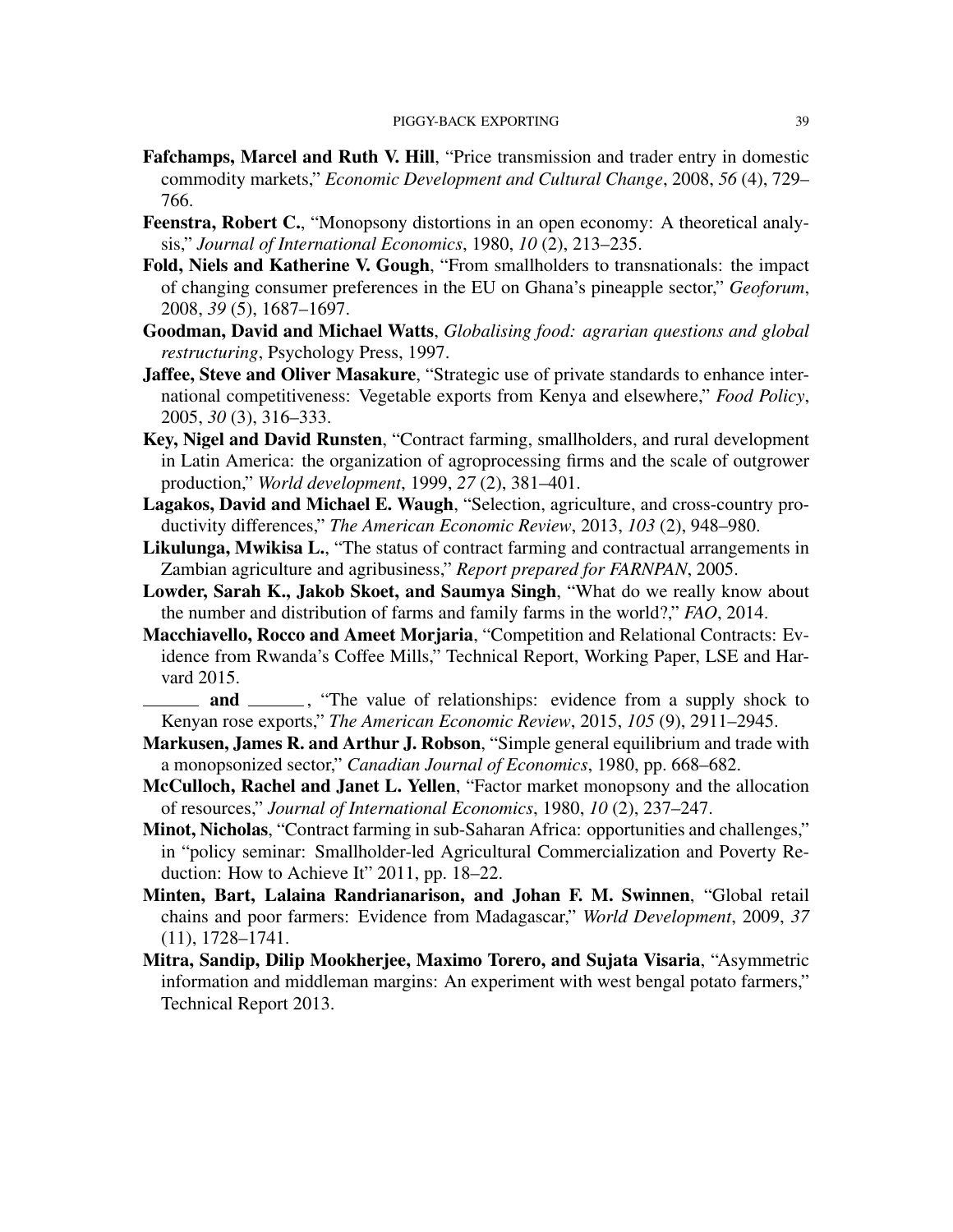- Provost, C. and E. Kabendera, "Tanzania: 'large-scale farming turns small farmers into mere labourers'," *The Guardian*, February 2014.
- ., L. Ford, and M. Tran, "New Alliance condemned as new wave of colonialism in Africa," *The Guardian*, February 2014.
- Raff, Horst and Nicolas Schmitt, "Endogenous vertical restraints in international trade," *European Economic Review*, 2005, *49* (7), 1877–1889.
- Reardon, Thomas and C. Peter Timmer, "Transformation of markets for agricultural output in developing countries since 1950: How has thinking changed?," *Handbook of agricultural economics*, 2007, *3*, 2807–2855.
- Robbins, Peter and R. S. B. Ferris, *The impact of globalization on the agricultural sectors of East and Central African countries*, Vol. 1, Iita, 2003.
- Rogers, Richard T. and Richard J. Sexton, "Assessing the importance of oligopsony power in agricultural markets," *American Journal of Agricultural Economics*, 1994, pp. 1143–1150.
- Runsten, David, "Transaction Costs in Mexican Fruit and Vegetable Contracting: Implications for Asociación en participación," *Atlanta*, 1994, *10*, 12.
- Sheveleva, Yelena and Kala Krishna, "Wheat or Strawberries? Intermediated Trade with Limited Contracting," *American Economic Journal: Microeconomics*, 2016.
- Simmons, Phil, "Overview of smallholder contract farming in developing countries," *Rome: FAO*, 2002.
- Suri, Tavneet, David Tschirley, Charity Irungu, Raphael Gitau, Daniel Kariuki, and Others, *Rural incomes, inequality and poverty dynamics in Kenya*, Egerton university. Tegemeo institute of agricultural policy and development, 2009.
- Unctad, "World Investment Report 2009: Transnational Corporations, Agricultural Production and Development," 2009.
- Warning, Matthew and Nigel Key, "The social performance and distributional consequences of contract farming: An equilibrium analysis of the Arachide de Bouche program in Senegal," *World Development*, 2002, *30* (2), 255–263.
- Whitfield, Lindsay, "Developing technological capabilities in agro-industry: Ghana's experience with fresh pineapple exports," *Journal of Development Studies*, 2012, *48* (3), 308–321.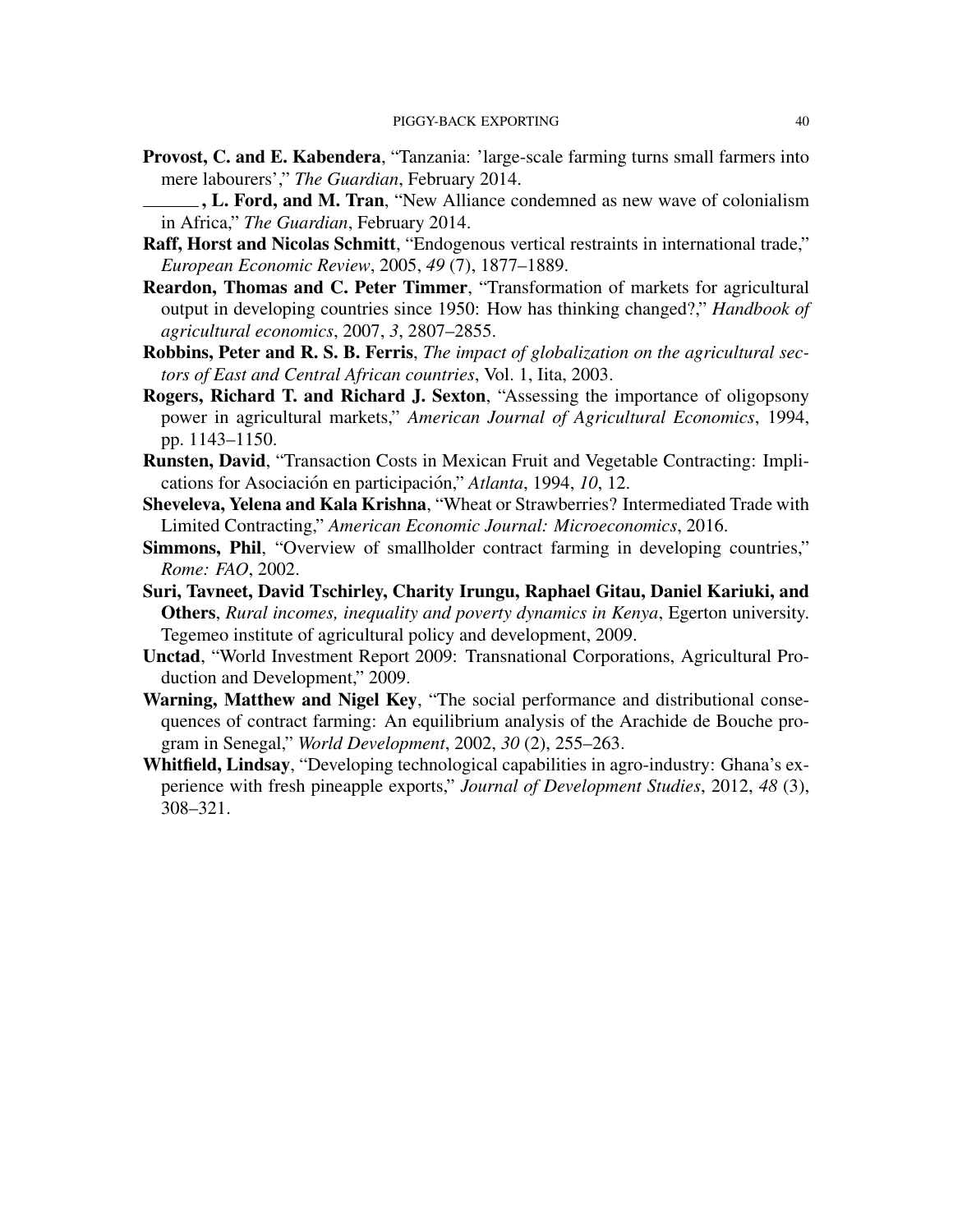### APPENDIX A. ONLINE APPENDIX: NOT FOR PUBLICATION

A.1. Equilibrium Existence. This Section sketches the conditions needed to ensure the existence of an equilibrium that has well-defined prices and more than one intermediary. Let  $r_{low} \equiv k^{1/(k-1)} p_h s(\delta - 1)/\theta$  which will be the lower bound on rental rates to guarantee that the value of export crops with intermediaries rises with world prices. Let  $r_{K1} \equiv \beta p_w m_b B / M^{\beta} (\bar{K} - f)^{1-\beta}$  denote the rental rate implied by the capital-market condition when there is only one intermediary in the economy. Similarly, let

$$
r_{FE1} \equiv (k-1)^{k-1} (a_{\min} p_w m/k)^k / (p_h s)^{k-1} f
$$

denote the rental rate implied by the free entry condition when there is only one intermediary in the economy. To ensure the existence of a unique equilibrium, we assume the following parameter conditions on *B* and *f* .

Assumption.  $r_{low} \leq r_{K1} \leq r_{FE1}$ .

The assumptions ensure that the market equilibrium is in the region where rental rates are such that there is at least one intermediary in the market and the value of exports with intermediaries rises with world prices. We explain this in greater detail below.

The market equilibrium can be summarized by the following two equations - free entry and capital market clearing. The equilibrium values for the number of intermediaries *N* and the rental rate *r* are determined by the free entry condition and the capital-market clearing condition as follows:

$$
\frac{k}{k-1} \frac{1}{N} \frac{1}{N(k-1)+1} a_{\min}^k \left( \frac{N(k-1)p_w m}{N(k-1)+1} \right)^k \left[ (p_h s)^{-k+1} - (\theta r / (\delta - 1))^{-k+1} \right] = rf \quad \text{FE}
$$
  

$$
M (\beta p_w m_b B / Mr)^{1/(1-\beta)} + Nf = \bar{K} \quad \text{K} \text{Mkt}
$$

The equilibrium existence conditions are explained through Figure A.1. The equilibrium values of *N* and *r* are given by the intersection of the FE and K Mkt curves. The FE curve is downward-sloping in  $(N, r)$  space. Higher entry lowers profits of intermediaries through greater competition, so rental rates must fall to maintain profits net of entry costs. FE implies  $d \ln r / d \ln N = -\frac{(p_h s)^{-k+1} - (\theta r / (\delta - 1))^{-k+1}}{(p_h s)^{-k+1} - (p_h s / (\delta - 1))^{-k+1}}$  $\overline{(p_h s)}^{-k+1} - k(\theta r/(\delta-1))^{-k+1}$  $\left(2-\frac{k}{N(k-1)}\right)$ *N*(*k*−1)+1  $\Big) < 0$  and FE asymptotes as *r* and *N* get close to zero. The K Mkt curve is upward-sloping because higher entry drives up capital market competition and increases rental rates,  $d \ln r / d \ln N =$ 

 $N f (1 - \beta) / Mq > 0.$ For  $N \ge 1$ , K Mkt gives  $r \ge \beta p_w m_b B/M^{\beta} (\bar{K})^{1-\beta} \equiv r_{K1}$  and the first inequality in our Assumption ensures that the curve lies above *rlow* which ensures that the value of exports of intermediaries rise with world prices. The first inequality in our Assumption also guarantees that there are some farmers that would choose to sell to agribusinesses because  $r \geq k^{1/(k-1)}(\delta-1)p_h s/\theta > (\delta-1)p_h s/\theta$ . We also need to ensure that there is

in fact an intersection for values of  $N \ge 1$ . The second inequality guarantees that at  $N = 1$ ,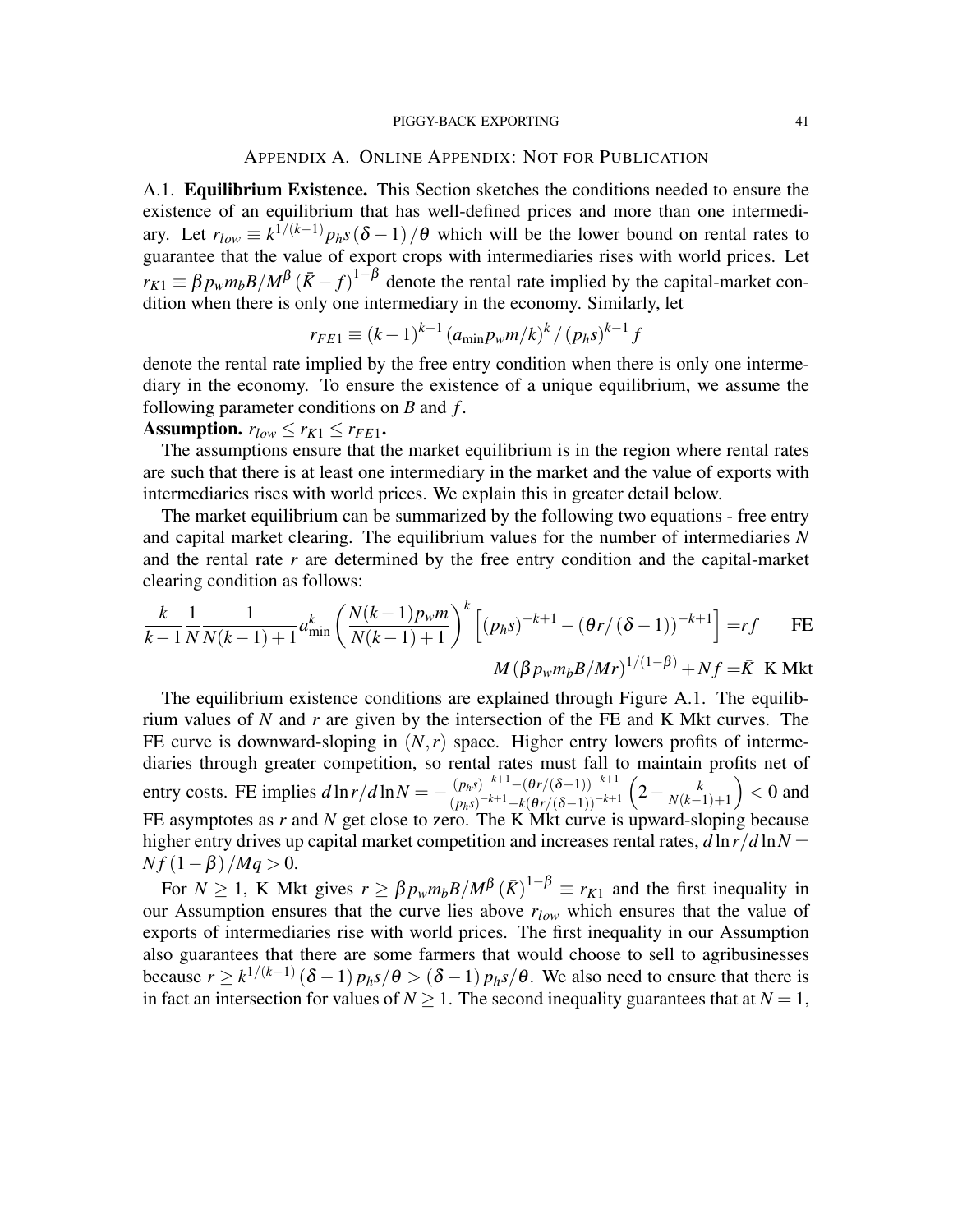

the rental rate implied by free entry is higher than the rental rate implied by capital market clearing so that equilibrium is restored at a point where at least one intermediary operates in the market.

A.2. **Impact of World Price Changes.** From free entry of intermediaries,  $d \ln r / d \ln p_w =$  $(p<sub>h</sub>s)$ <sup>-k+1</sup>−(θr/(δ−1))<sup>-k+1</sup>  $\sqrt{(p_h s)^{-k+1} - k(\theta r/(\delta-1))^{-k+1}}$  $k - \frac{2N(k-1)-k+2}{N(k-1)+1}$  $\frac{N(k-1)-k+2}{N(k-1)+1}d\ln N/d\ln p_w$ . From optimal quality choice,  $d\ln q/d\ln p_w = 0$  $[1-d\ln r/d\ln p_w]/(1-\beta)$ . From capital market clearing, the change in entry from *Mqd*  $\ln q/d\ln p_w$  +  $N f d \ln N / d \ln p_w = 0$ . Substituting for the changes in quality and rental rates, the change in entry is

$$
\left[Nf + \frac{(p_h s)^{-k+1} - (\theta r/(\delta - 1))^{-k+1}}{(p_h s)^{-k+1} - k(\theta r/(\delta - 1))^{-k+1}} \frac{2N(k-1) - k + 2}{N(k-1) + 1} \frac{Mq}{1 - \beta}\right] \frac{d\ln N}{d\ln p_w}
$$

$$
= \frac{(k-1) (p_h s)^{-k+1}}{(p_h s)^{-k+1} - k(\theta r/(\delta - 1))^{-k+1}} \frac{Mq}{1 - \beta}
$$

The RHS is positive and the square bracket term on the LHS is also positive under the Assumption of Section A.1, so that entry rises with world prices. This directly implies that  $d \ln p/d \ln p_w \ge 1$ . Substituting for the change in entry, we see that the rental rate also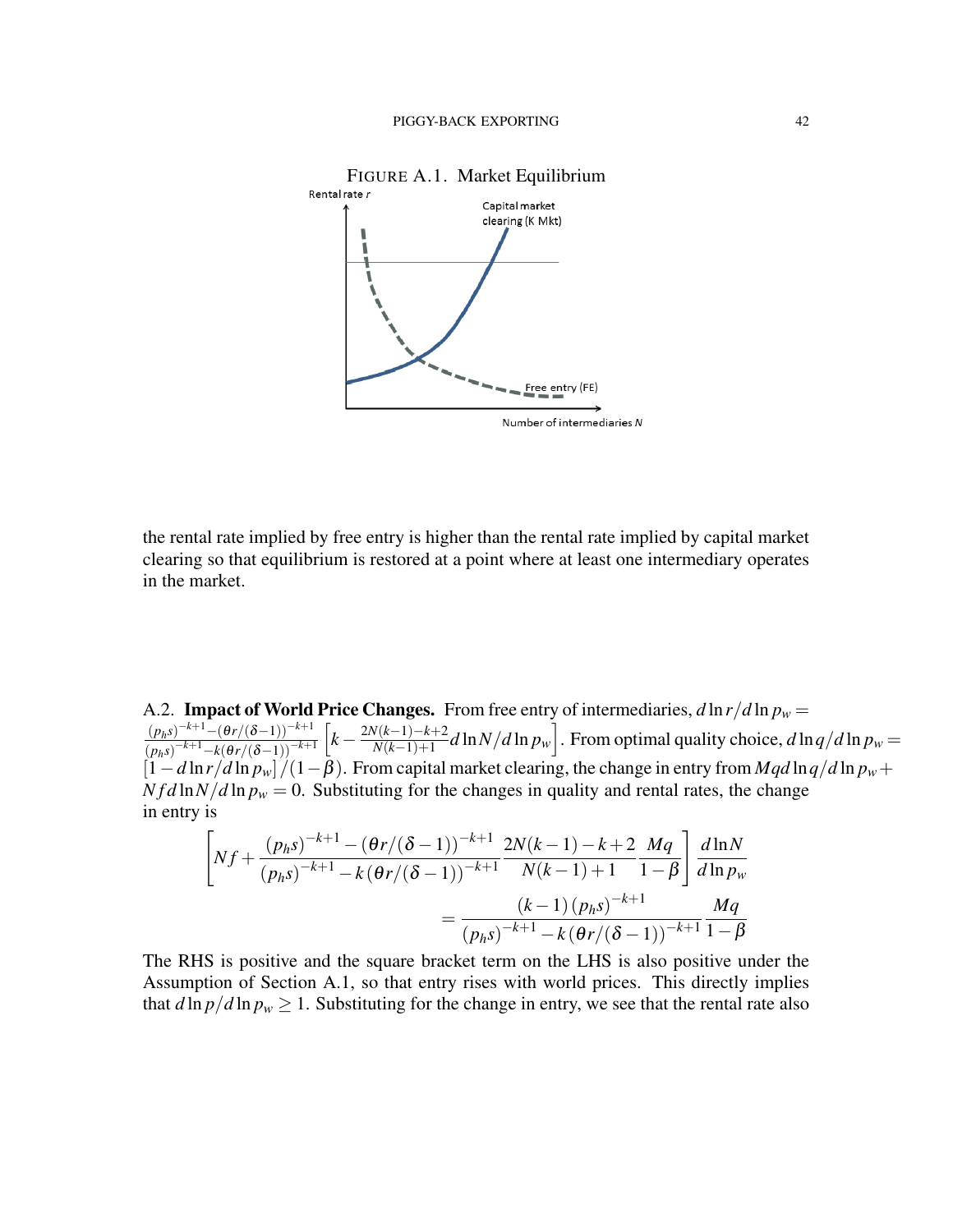rises with world prices because

$$
\frac{d\ln r}{d\ln p_w} = \frac{(p_h s)^{-k+1} - (\theta r/(\delta - 1))^{-k+1}}{(p_h s)^{-k+1} - k(\theta r/(\delta - 1))^{-k+1}} \left[ k - \frac{2N(k-1) - k + 2}{N(k-1) + 1} d\ln N/d\ln p_w \right]
$$
  
\n
$$
= \frac{(p_h s)^{-k+1} - (\theta r/(\delta - 1))^{-k+1}}{(p_h s)^{-k+1} - k(\theta r/(\delta - 1))^{-k+1}} \left[ k - \frac{\frac{(k-1)(p_h s)^{-k+1}}{(p_h s)^{-k+1} - k(\theta r/(\delta - 1))^{-k+1}} \frac{2N(k-1) - k + 2}{N(k-1) + 1} \frac{Mq}{1 - \beta}}{Nf + \frac{(p_h s)^{-k+1} - (\theta r/(\delta - 1))^{-k+1}}{(p_h s)^{-k+1} - k(\theta r/(\delta - 1))^{-k+1}} \frac{2N(k-1) - k + 2}{N(k-1) + 1} \frac{Mq}{1 - \beta}} \right]
$$
  
\n
$$
\geq \frac{2N(k-1) - k + 2}{N(k-1) + 1} \frac{Mq}{1 - \beta} > 0
$$

The change in the income from agribusinesses is  $d \ln T / d \ln p_w = (\delta p a / T) d \ln p / d \ln p_w (\theta r/T) d \ln r / d \ln p_w$ . Clearly, if  $\theta$  is close to zero, the trickle down effect is the same as from intermediaries which is greater than one. As the ratio of capital demanded by agribusinesses relative to intermediaries becomes arbitrarily small, the change in entry becomes arbitrarily small and the trickle down from intermediaries gets close to one. The  $d \ln r$  rental rate change becomes  $\frac{d \ln r}{d \ln p_w} = k \frac{(p_h s)^{-k+1} - (\theta r/(\delta - 1))^{-k+1}}{(p_h s)^{-k+1} - k(\theta r/(\delta - 1))^{-k+1}}$  $\frac{(p_h s)}{(p_h s)^{-k+1} - k(\theta r/(\delta-1))^{-k+1}}$  so that the change in income from agribusinesses is  $\frac{d \ln T}{d \ln p_w} = \frac{\delta p a}{T} - \frac{\theta r}{T} k \frac{(p_h s)^{-k+1} - (\theta r/(\delta-1))^{-k+1}}{(p_h s)^{-k+1} - k(\theta r/(\delta-1))^{-k+1}}$  $\frac{(p_h s)}{(p_h s)^{-k+1} - k(\theta r/(\delta - 1))^{-k+1}}$ . At the cutoff point, the change in income is  $\frac{T}{\theta r}$ *d* ln*T*  $\frac{d \ln T}{d \ln p_w} = \frac{\delta}{\delta - 1} - k \frac{(p_h s)^{-k+1} - (\theta r/(\delta - 1))^{-k+1}}{(p_h s)^{-k+1} - k(\theta r/(\delta - 1))^{-k+1}}$  $\frac{(p_h s)}{(p_h s)^{-k+1} - k(\theta r/(\delta-1))^{-k+1}}$  which is negative for all  $\delta \geq k/(k-1)$ .

A.3. **Capital in Farming.** Let  $\alpha > 0$  denote the units of capital needed to grow or sell the non-tradable crop. Then the payoff to farmers is  $s - \alpha r$  from subsistence farming,  $pa - \alpha r$ from selling the export crop to small traders and  $\delta pa - \alpha r - \theta r$  from selling the export crop to big agribusinesses. The cutoff between subsistence and traders is  $a_s \equiv s/p$  and the cutoff between traders and agribusinesses is  $a_l \equiv \theta r/(\delta - 1) p$ . The equilibrium price paid by intermediaries continues to be  $p = N(k-1)p_w m/(N(k-1)+1)$  and the optimal quality investment as earlier is  $q^{1-\beta} = \beta p_w m_b B/Mr$ . The free entry condition and the capital market clearing condition change as follows:

$$
\frac{k}{k-1} \frac{1}{N} \frac{1}{N(k-1)+1} \left( \frac{N(k-1)}{N(k-1)+1} a_{\min} p_w m \right)^k \left[ s^{-k+1} - \left( \theta r / (\delta - 1) \right)^{-k+1} \right] = rf \quad \text{FE}
$$

$$
M(\beta p_w m_b B/Mr)^{1/(1-\beta)} + Nf + \alpha + \theta \left(\frac{a_{\min}}{\delta - 1} \frac{N(k-1)}{N(k-1)+1} \frac{p_w m}{\theta r}\right)^k = \bar{K} \text{ K Mkt}
$$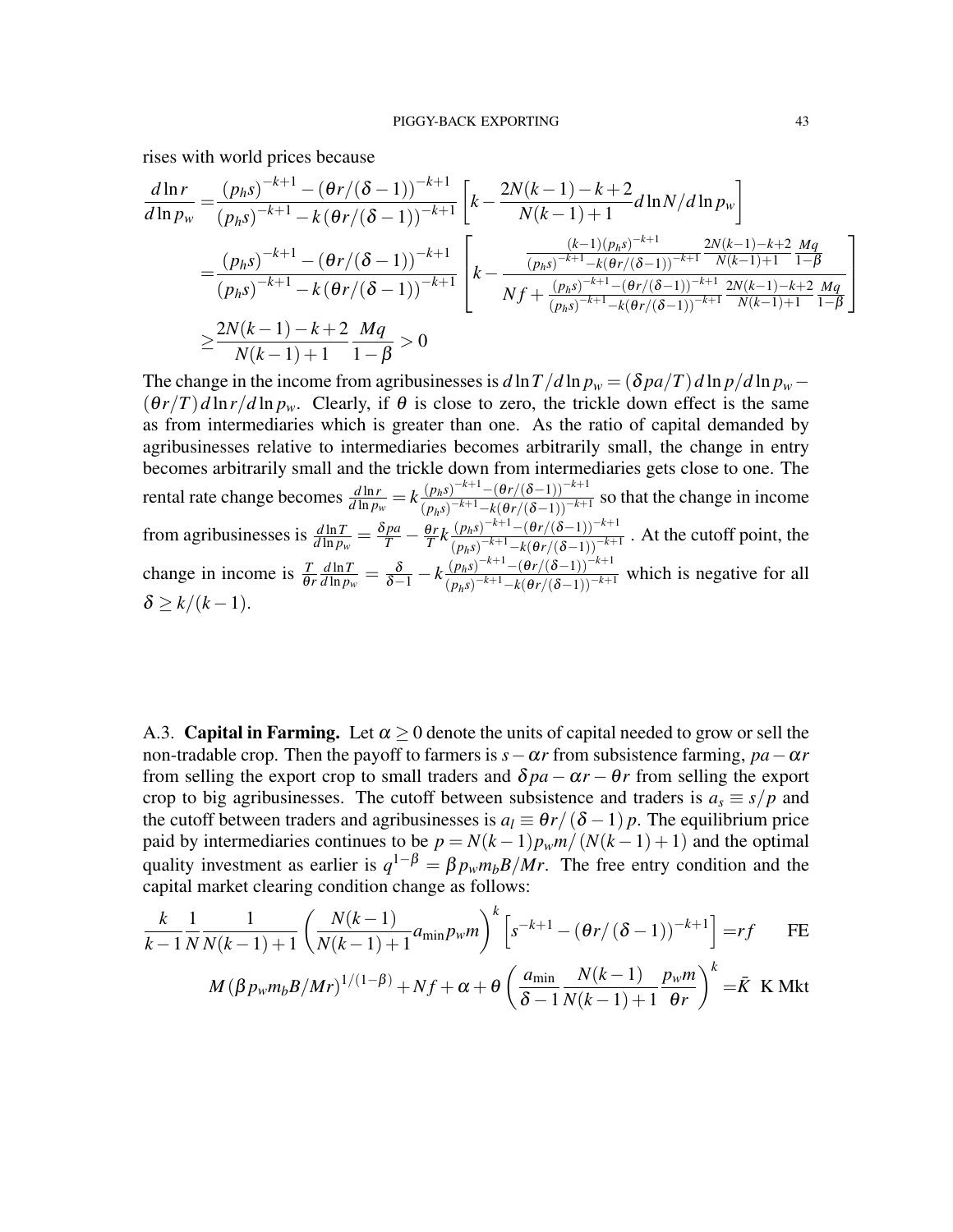The capital market clearing condition above can be written either without the last term which would imply that the investments don't need to be made unless there is a disagreement, or with this last term present which implies that the investments are necessary to realize higher quality from agribusinesses. In either case, the qualitative results hold whether the investments are fixed as in the first case or sunk as in the second case.

From the equilibrium price and quality, the changes in price and quality with respect to world price are the same as before -  $\frac{d \ln p}{d \ln p_w} = 1 + \frac{1}{N(k-1)}$ *N*(*k*−1)+1 *d* ln*N*  $\frac{d \ln N}{d \ln p_w}$  and  $\frac{d \ln q}{d \ln p_w} = \frac{1}{1-p}$  $1-\beta$  $\left(1-\frac{d\ln r}{d\ln n}\right]$ *d* ln *pw* . The changes in the cutoffs are  $\frac{d \ln a_s}{d \ln p_w} = -\frac{d \ln p}{d \ln p_v}$  $\frac{d \ln p}{d \ln p_w}$  and  $\frac{d \ln a_l}{d \ln p_w} = -\frac{d \ln p}{d \ln p_v}$  $\frac{d \ln p}{d \ln p_w} + \frac{d \ln r}{d \ln p_y}$  $\frac{d \ln r}{d \ln p_w}$ . From the free entry condition (FE),

$$
\frac{d\ln r}{d\ln p_w} \left[ 1 - \frac{(k-1)a_l^{-k+1}}{a_s^{-k+1} - a_l^{-k+1}} \right] = k - \left( 1 + \frac{(N-1)(k-1)}{N(k-1)+1} \right) \frac{d\ln N}{d\ln p_w}
$$

and from capital market clearing,

$$
\left[Nf + \frac{k\theta a_{\min}^k/a_l^k}{N(k-1)+1}\right] \frac{d\ln N}{d\ln p_w} = \left[\frac{Mq}{1-\beta} + k\theta a_{\min}^k/a_l^k\right] \left[-1 + \frac{d\ln r}{d\ln p_w}\right].
$$

Solving for the changes in entry and rental rates, we find that both increase with a rise in the world price for  $N \geq 1$ . This is because free entry and capital market clearing give

$$
\left[\frac{Nf + \frac{k\theta a_{\min}^k/a_l^k}{N(k-1)+1}}{\frac{Mq}{1-\beta} + k\theta a_{\min}^k/a_l^k} + \left(1 + \frac{(N-1)(k-1)}{N(k-1)+1}\right) \frac{a_s^{-k+1} - a_l^{-k+1}}{a_s^{-k+1} - ka_l^{-k+1}}\right] \frac{d\ln N}{d\ln p_w} = \frac{(k-1)a_s^{-k+1}}{a_s^{-k+1} - ka_l^{-k+1}}.
$$

The RHS is positive and the LHS is also positive for all  $k, N \geq 1$ . Therefore, entry rises with world prices. It follows that the price paid by small traders rise by more than one. The

change in rental rate is  $\frac{d \ln r}{d \ln p_w} = 1 +$  $\int \frac{Nf + \frac{k\theta a_{\min}^k/a_l^k}{N(k-1)+1}}{\frac{Mq}{1-\beta} + k\theta a_{\min}^k/a_l^k}$  $\int$   $d$  ln N  $\frac{d \ln N}{d \ln p_w}$  which is also positive. There-

fore, the rental rate rises and subsistence farmers are worse off after an increase in the world price of the export crop.

### APPENDIX B. EMPIRICAL RESULTS

B.1. Household Incomes and Prices in the Baseline Regression. Figure B.1 plots the variation in household incomes and prices against each other.

B.2. Summary Statistics for Buyer Types. Farmers can sell their produce to a number of different types of buyers. We categorize the buyers into four types - consumers, cooperatives, small traders and large firms. A large firm refers to any one of the following: large company, miller, Kenya Tea Development Agency Holding Ltd (which is one of the largest private tea management agencies in Kenya) or the National Cereals and Produce Board of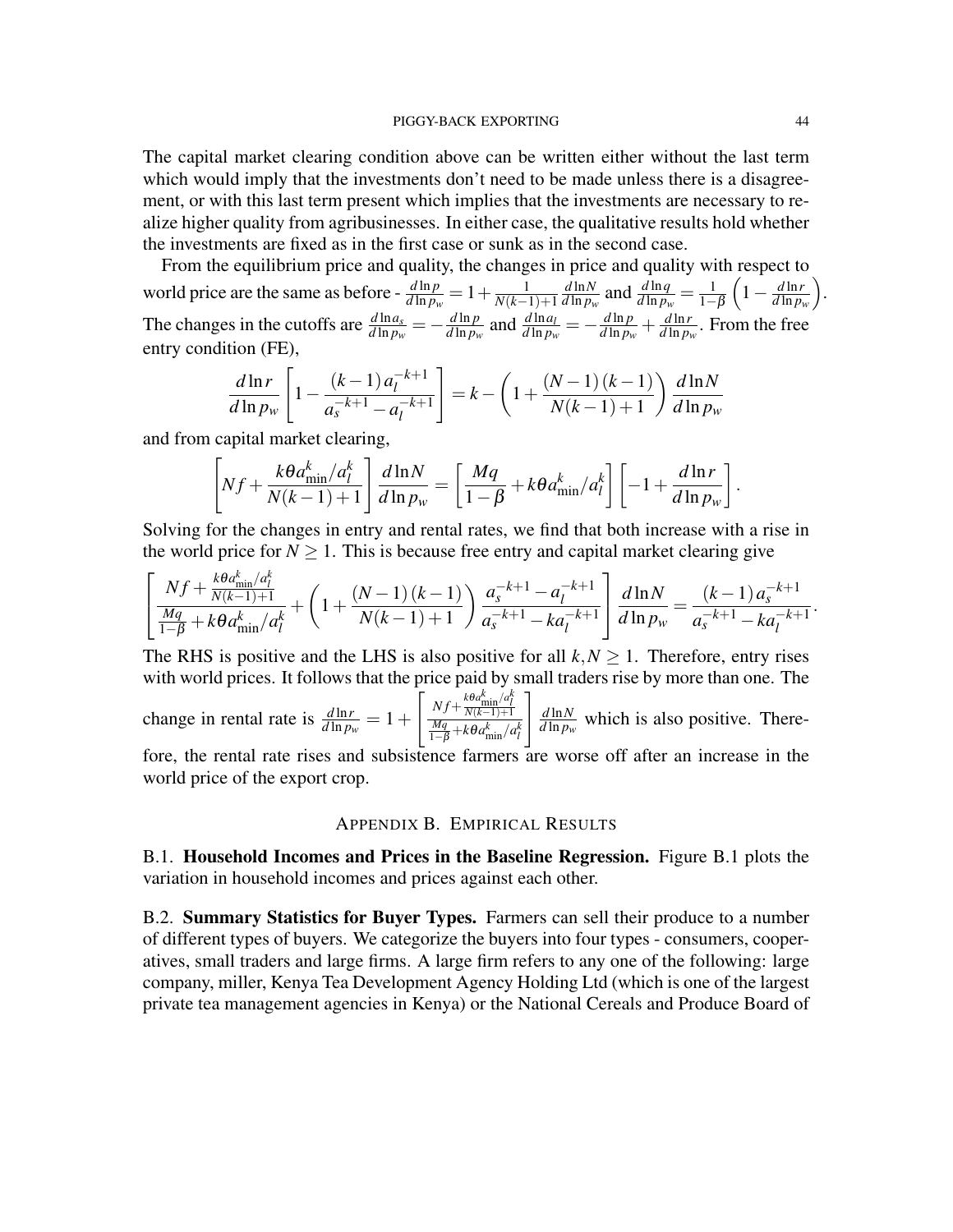

FIGURE B.1. Scatter plot of changes (%) in household incomes and prices

Kenya (which is one of the largest commodity trade and grain management corporations in Kenya). Table 13 shows the share of the sample selling through different buyers. About 15 per cent of the farmers sell directly to consumers and a small share sell mainly to cooperatives. the second stylized fact that small farmers sell through intermediaries is confirmed. The bulk of the sales are to firms - small traders and large firms. Within the category of large firms, most farmers sell to large companies as shown in Table 14. The share of farmers who sell through large agribusiness firms also grows over time from 26% in 2000 to 35% in 2007. Table ?? shows that the bigger farmers in terms of acreage and incomes tend to select into selling through large firms, so there is positive assortative matching of farmers and firms. This is also consistent with the third fact that small farmers tend to get technical transfers from agribusinesses.